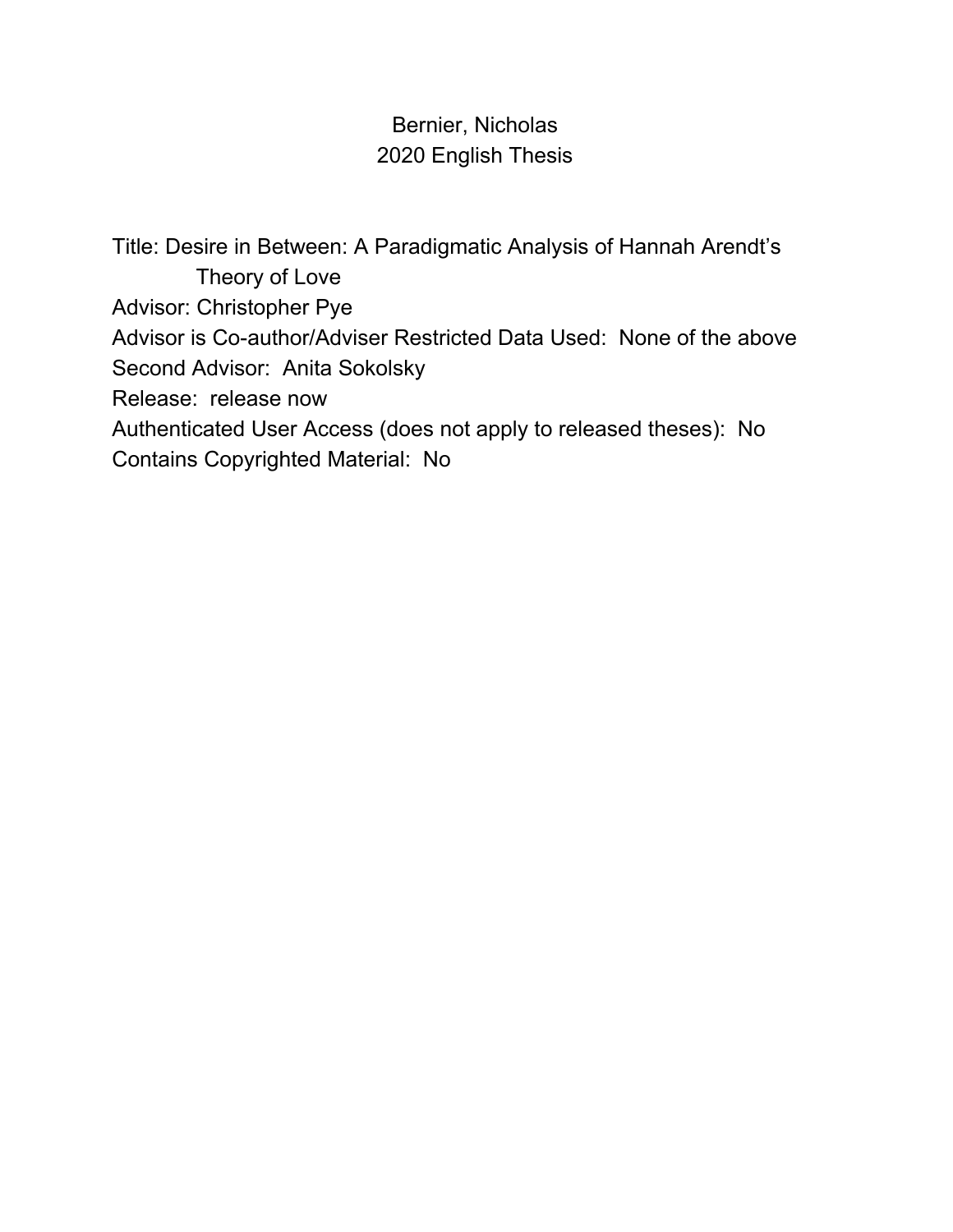Desire in Between

A Paradigmatic Analysis of Hannah Arendt's Theory of Love

by

Nicholas Bernier

Christopher Pye and Anita Sokolsky, Advisors

A thesis submitted in partial fulfillment of the requirements for the Degree of Bachelor of Arts with Honors in English

# WILLIAMS COLLEGE

Williamstown, Massachusetts

May 4th, 2020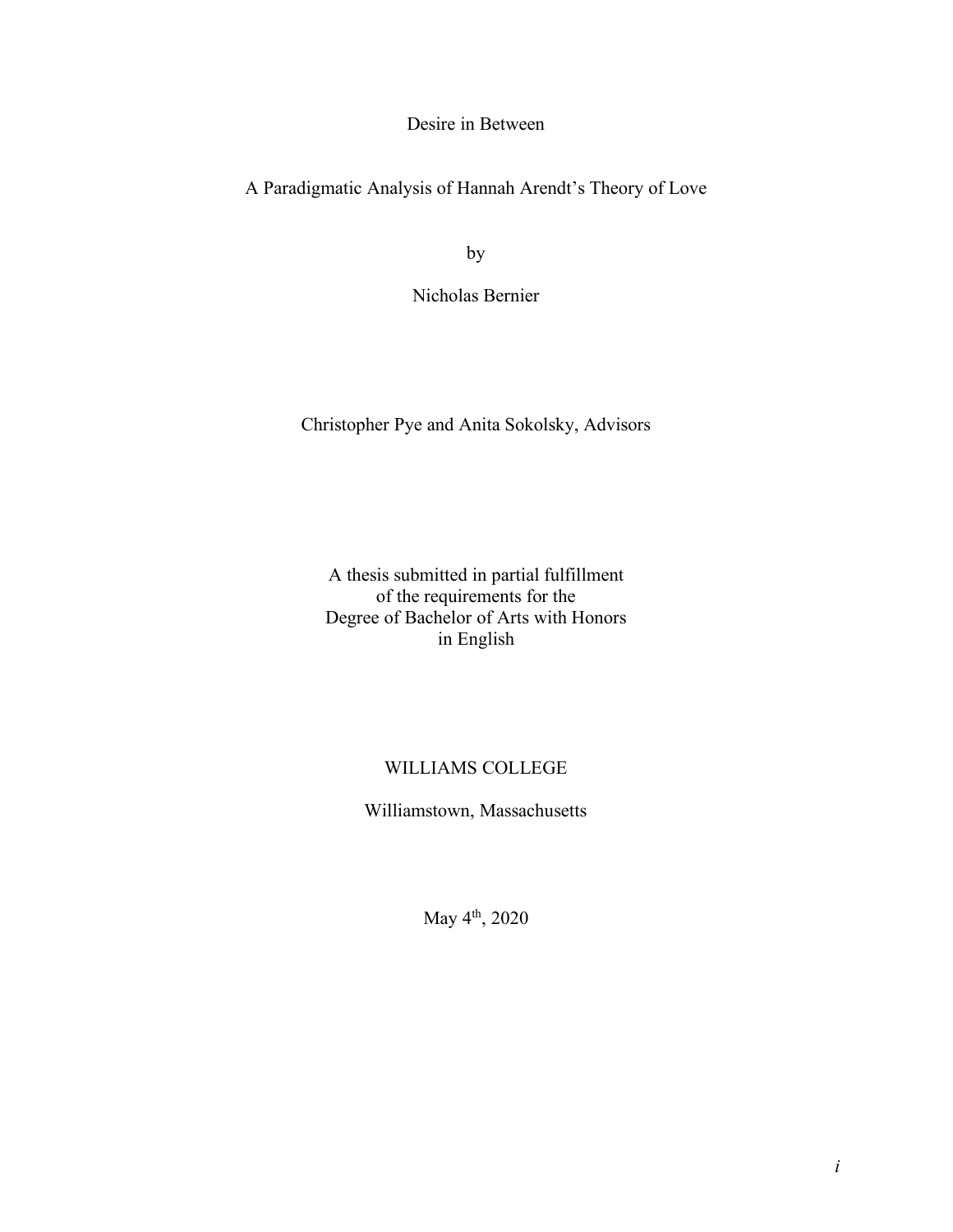# **Table of Contents**

*Acknowledgements (i)*

Introduction (1)

Chapter 1: "She got in her own way": Modeling Desire in Hannah Arendt's Philosophy and Personal Letters (4)

Chapter 2: "I live by you…desire": The Arendtian Paradigm in Ovid, Propertius (28)

Chapter 3: Locating Fred Moten's Love through Arendt, Derrida, and Ricoeur (51)

Bibliography (75)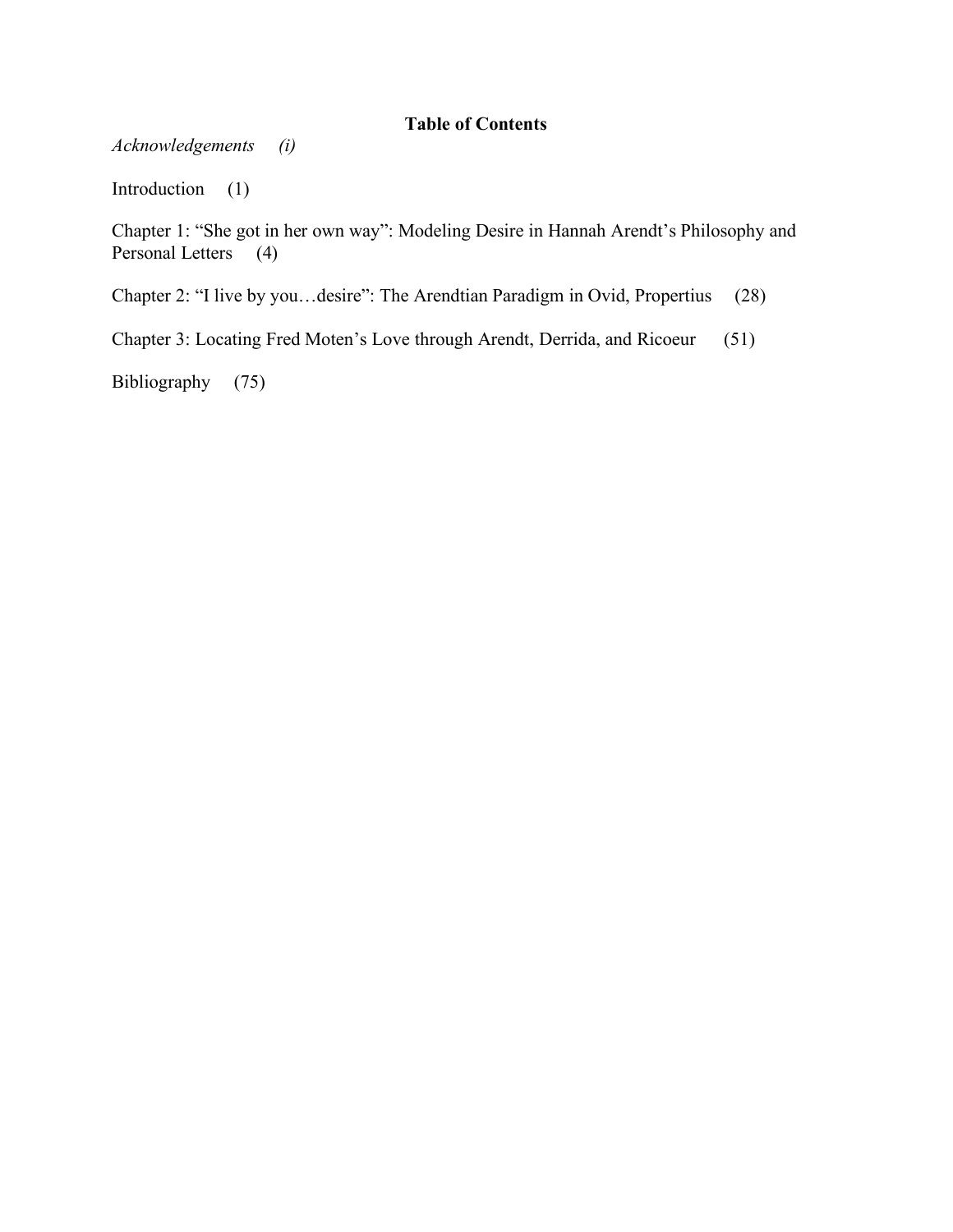### **Acknowledgements**

This project has been a lesson in the friendship and love that's recognized and generated through academic work in English literature. I owe my greatest thanks to my advisors, Professors Christopher Pye and Anita Sokolsky, who have not only offered me continuous edits and conversations about my work, but also treated me as someone contributing something valuable to the world. Under their guidance, I have felt extremely empowered as I've worked on something that really matters to me––they've let me run with difficult topics, and pulled me back in when I start to write as if I don't have an audience. The greatest gift in my academic work that Williams has given me has been these two Professors, from whom I've learned in ways that this project doesn't begin to capture. I am also lucky to have worked closely, particularly in the beginning of thesis writing, with peers Mi Yu '20 and Li Yu '20, as well as with Professors John Limon and Emily Vasiliauskas, in finding direction with the texts I've found interesting.

Writing a thesis, both from Williams and from home, about desire, love, and politics has been emotionally taxing, intellectually challenging, and the most rewarding thing I've ever done. It feels like a timely endeavor completed during the coronavirus pandemic, and, with the help of my peers, advisors, and friends, I am proud of producing something that examines the importance of care and desire in politics during a time when both of these are crucial to our survival and mental health.

I am forever grateful for Lauren Bernier (my sister) and Kris Bowden (my mother), who have supported me both remotely and in-person as I've tried to invigorate my project with its purpose to our family. Stan Bowden, my grandfather, with his ever-present wisdom and generosity, has given his time and energy to reading drafts, providing copy-edits, and talking through difficult moments in the project, and I am thankful not only for his work on this thesis but also for his emotional and financial support.

The biggest gratitude I feel is for the people I miss most in this moment. The people I lived with my senior year, Crissy McIntosh '20, Molly Egger '20, Maddie Miura '20, Harper Kerkhoff '20, Nyla Thompson '20, Annie Kang '20, and Grace Murray '20 have supported me through the emotional labor of a work that feels so deeply personal. They have quite literally been shoulders to cry on, people to laugh with, and the smartest students I've ever met to bounce questions off of. This work started as something daunting and emotionally impermeable, and I'm leaving it, because of them, feeling proud of my own personal growth, which has emerged as I've built and dismantled difficult paradigms surrounding love.

I am so, so lucky. Even in these past weeks of social distancing and quarantine, I have found ways to experience and give love. Part of the reason this project means so much to me is because I have realized through it that the way I love, and the way that I receive love, influences all my academic works in readable and recognizable ways. I am indebted to anyone who has shown me love, to anyone has found an interval with me on the other side.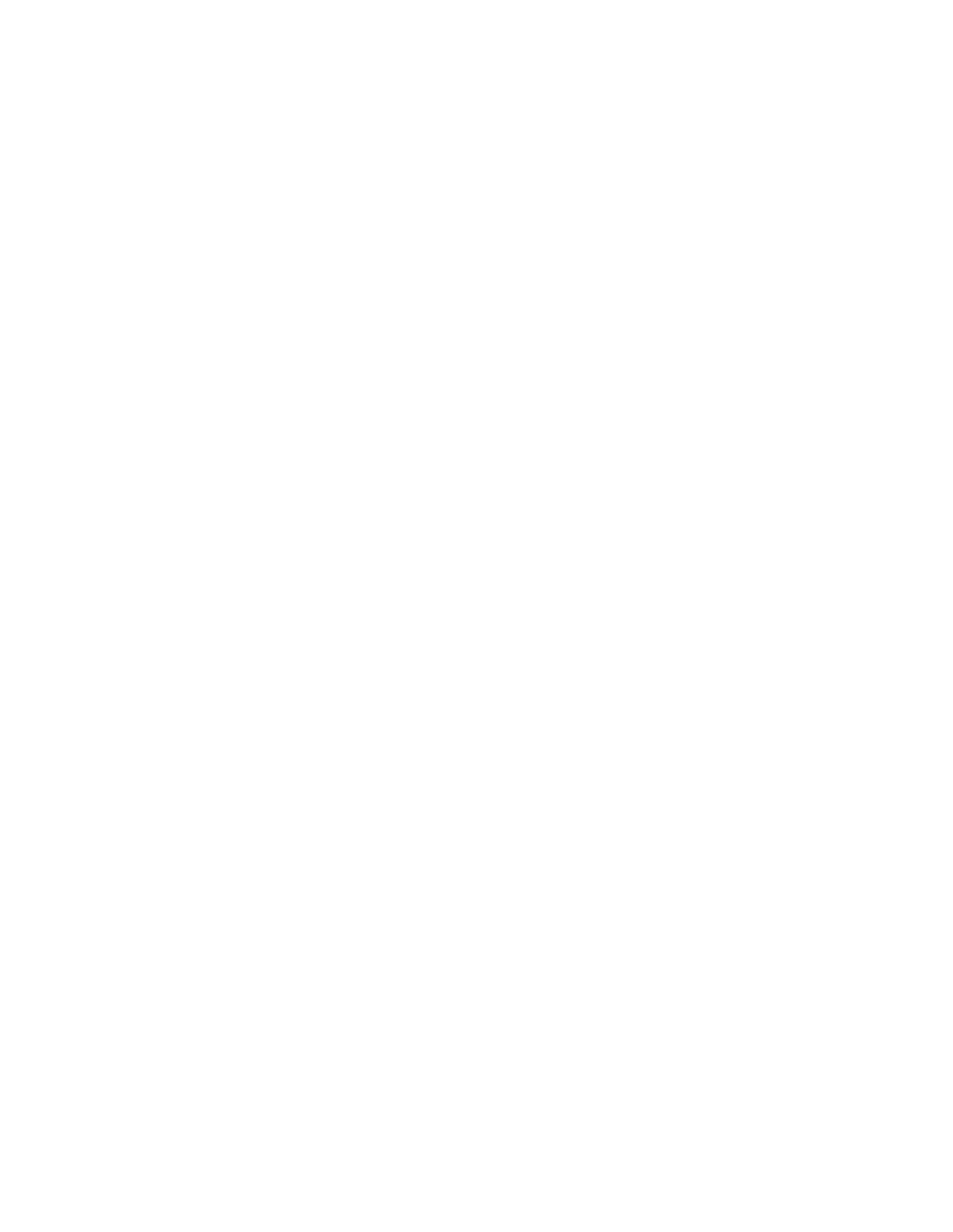#### **Introduction**

This project began with an analysis of Hannah Arendt's doctoral thesis *Love and Saint Augustine,* in which she pursues Augustine's division of two different types of desire. Arendt's acceptance of Augustine's division between *caritas* and *cupiditas* is emblematic of how she thinks: in a way that reflects post-structuralists who wrote during and after her career, she follows the consequences of the apparent necessity of boundary. She's an intricate and elusive thinker, and that divisive character to her writing is something that her critics tackle and misinterpret, such that she develops a reputation, in some circles, of being reductionist as she applies theoretical paradigms to various controversial political events.

The distinction between *cupiditas* and *caritas* prompts my analysis of the mechanisms of both types, which rely on a subject-object relationship. Arendt suggests that desire is goaloriented, meaning that despite the division Augustine characterizes, the subject always aims at a type of uniting with the love object. It was through the potential enacting of this structure in Arendt's and Heidegger's love letters that I postulated a paradigm which the entire thesis works around, and that is what I have called the interval. In one particular letter, which Arendt titles *SHADOWS*, she describes the feeling of self-division, of being "thrown back on herself," such that she "concealed and obscured both her vision of herself and her access to herself" (Arendt, 12-13). The most important step I've made in this thesis is ask: where are these selves, along the path of desire that Arendt maps out in *Love and Saint Augustine*? I began to answer this question using Roland Barthes' *A Lover's Discourse,* in which he proposes several mechanisms of desire that explore what happens to the self in love. Here emerges the ubiquitous diagram in which the division of self from object, which must be crossed in the action of desire, is in fact occupied by a version of self, as Arendt describes in her letter: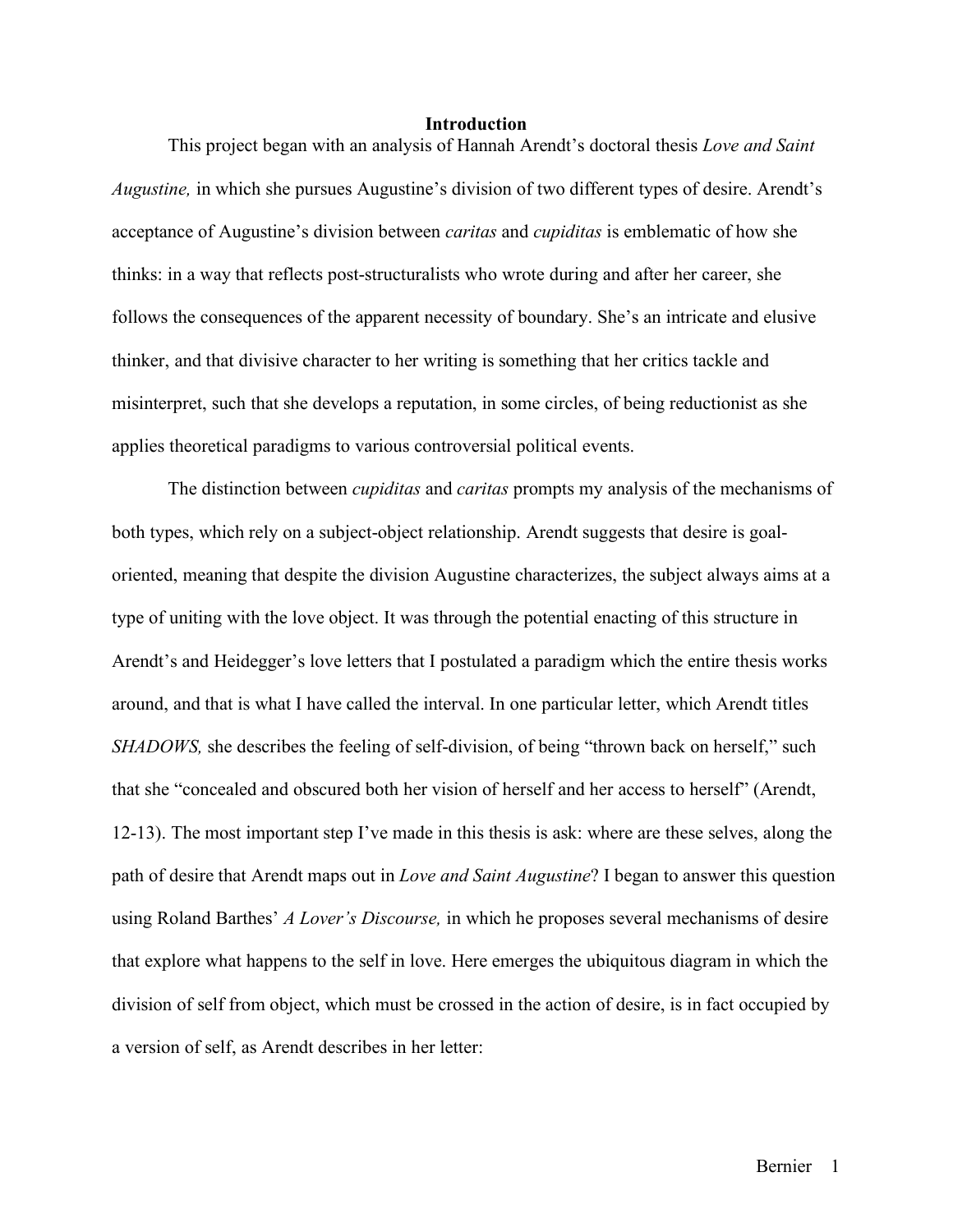

Through this diagram I arrive at the term "interval," which I use to refer both to the entire diagram (the "structure" of desire) and the in-between space (the center box), which is crucial to problematizing the subject-object basis. The diagramming of desire suggests a division of consciousness between three different container-acting locations: the starting point, the goal, and the space in between, which as I outline in the final portion of my first chapter is the place of Arendtian action.

I turn to Ovid and Propertius to discuss the performativity of action that takes place in the interval; the elegists' love poetry, I claim, enacts the interval. The dramatic linkage between elegy-writing and mortality (or lack thereof) was the initial draw to these texts, and the use of elegy-writing to negate death, to achieve an immortality, maps onto the paradigm I've proposed in rewarding ways, particularly in thinking about an oscillation between the interval-space and the end goal, which I describe in my first chapter as a process necessary to the survival of self in Arendtian desire.

The third chapter realizes the genealogical nature of the thesis in its entirety: it traces the interval as a tool to understanding Arendt's and Heidegger's philosophy, as a means for understanding the identity of the elegist, and, eventually, as a paradigm that negotiates the public/private division which Arendt discusses in several of her works. I try to demonstrate in my third chapter that the interval of desire is related and in some cases identical to more political paradigms that also use the subject-object relationship to their advantage. In particular, Jacques Derrida's paradigm of the host-foreigner relationship in *Of Hospitality* and the paradigm of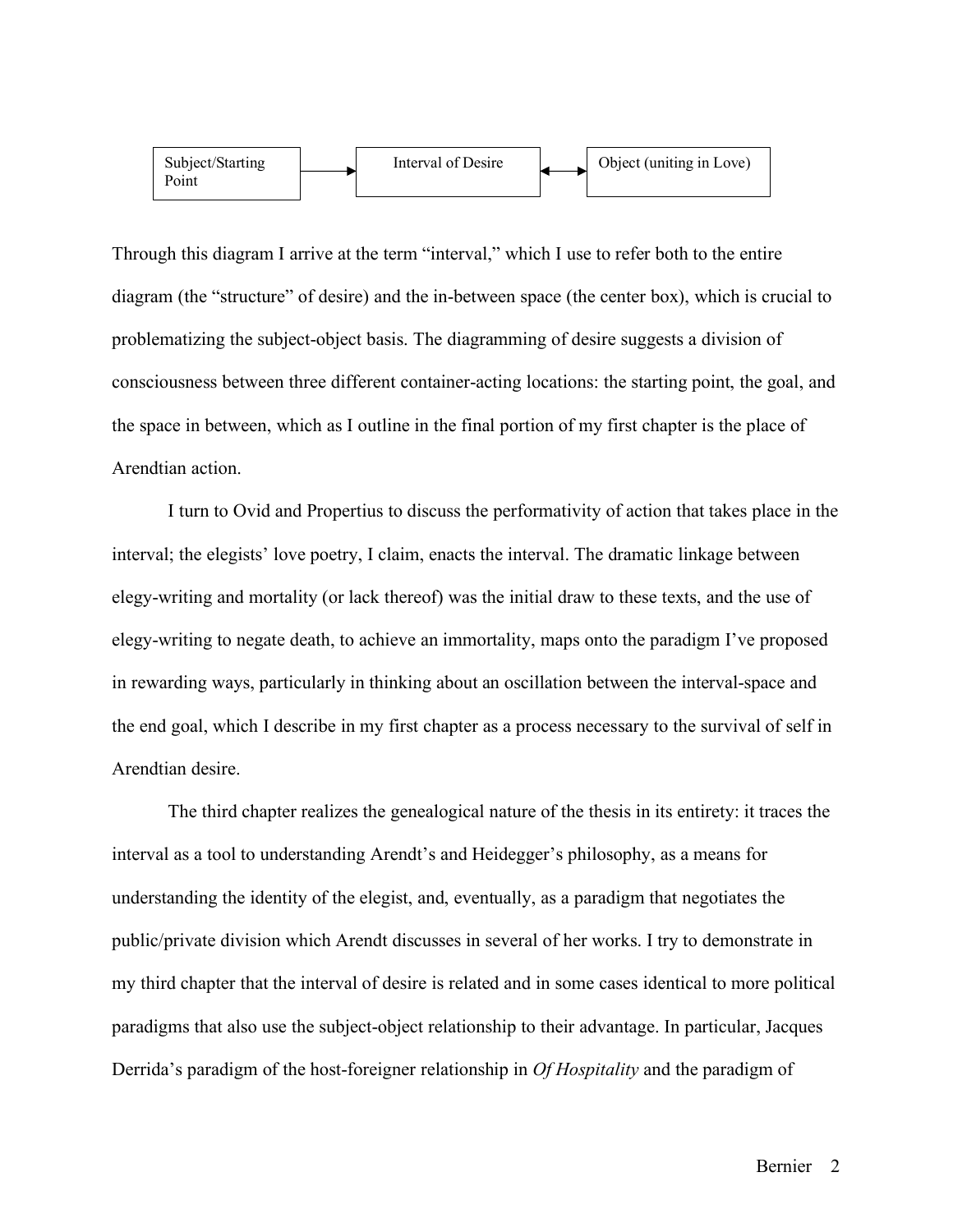speech relating the subject both to the listener and back to himself in Paul Ricoeur's *Oneself as Another* aid in showing that Arendtian desire (not just desire more abstractly) is crucial to political discourse. I put Arendt's essays "Reflections on Little Rock" and "On Violence" in conversation with critic and poet Fred Moten––I aim to present Arendt as not claiming that a necessary division between the social and political naturally follows from strict distinction between the public and private, but as rather asking, *what are the consequences when, in a political system, there are no divisions between social, political, and private?* A movement between different realms suggests that desire doesn't only open up to the public, but also that that presence enacts the division between the public and private.

In this way the entire piece suggests a supersession by the structure, instead of a failing of it to understand desire. This is not to say that the interval comprehends desire sufficiently, but rather that it uses desire to understand similar structures that involve it, but also outlie it.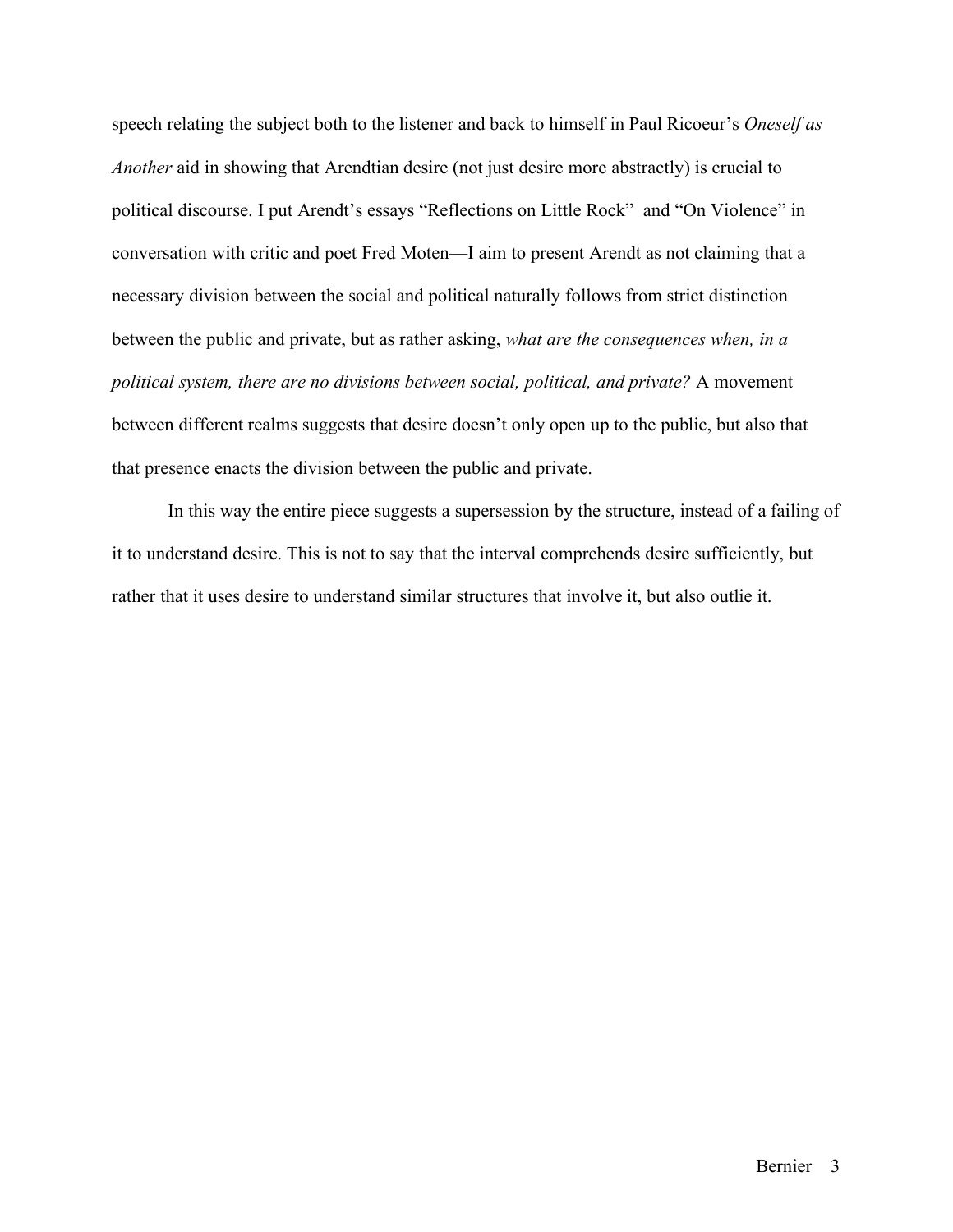# **Chapter 1 "She got in her own way": Modeling Desire in Hannah Arendt's Philosophy and Personal Letters**

Critics have evaluated Hannah Arendt's doctoral dissertation *Love and Saint Augustine* as

a departure from Self-based Heideggerian discourse and an emergence into her own existential but largely community-based ontology. Arendt is not integrating Augustinian philosophy into the philosophies of her mentors, but producing her own theoretical conclusions based on the schematic frameworks that Augustine presents: in Sarah Spengeman's words, "Arendt intentionally and creatively (mis)uses Augustine as well as other philosophers…for her own purposes" (Spengeman 81-82). The majority of her argument hinges on the structure of craving (Augustine's *appetitus*); essential to beginning to understand love is her axiom that "Every craving is tied to a definite object, and it takes this object to spark the craving itself, thus providing an aim for it" (Arendt 9). Desire, which is how we aim at love and therefore is constitutive to it, always has the goal of possession, Arendt argues, and it "ceases to act as a mechanism of craving once we obtain the object" (9). In Spengeman's analysis, "We desire to belong, to 'be with' (Sein-bei) the object of desire. This 'being with' is the calm (*quies*) of having (*tenere*) and holding. Only in the calm of absolute possession does isolation end and enjoyment begin (Arendt qtd. in Spengeman 123). In other words, enjoyment and craving are distinct, in Arendt's terms. The enjoyment described by Augustine is devoid of the change that desire initiates––in Arendt's words, "fulfillment [of love] lies in seeing (*videre*) a specific and, to Augustine, excellent manner of having. This seeing becomes enjoyment (*frui*)" (Arendt qtd. in Spengeman 129). This supposed stability of enjoyment is threatened by the loss of the worldly love object: Arendt claims that lovers will always feel frustrated by loving the object who dies and thus is affected by time, because it's impossible to wholly possess that object. Thus, desire is dually tied to this *experience* of having and the *fear* of losing once we obtain it: craving "gives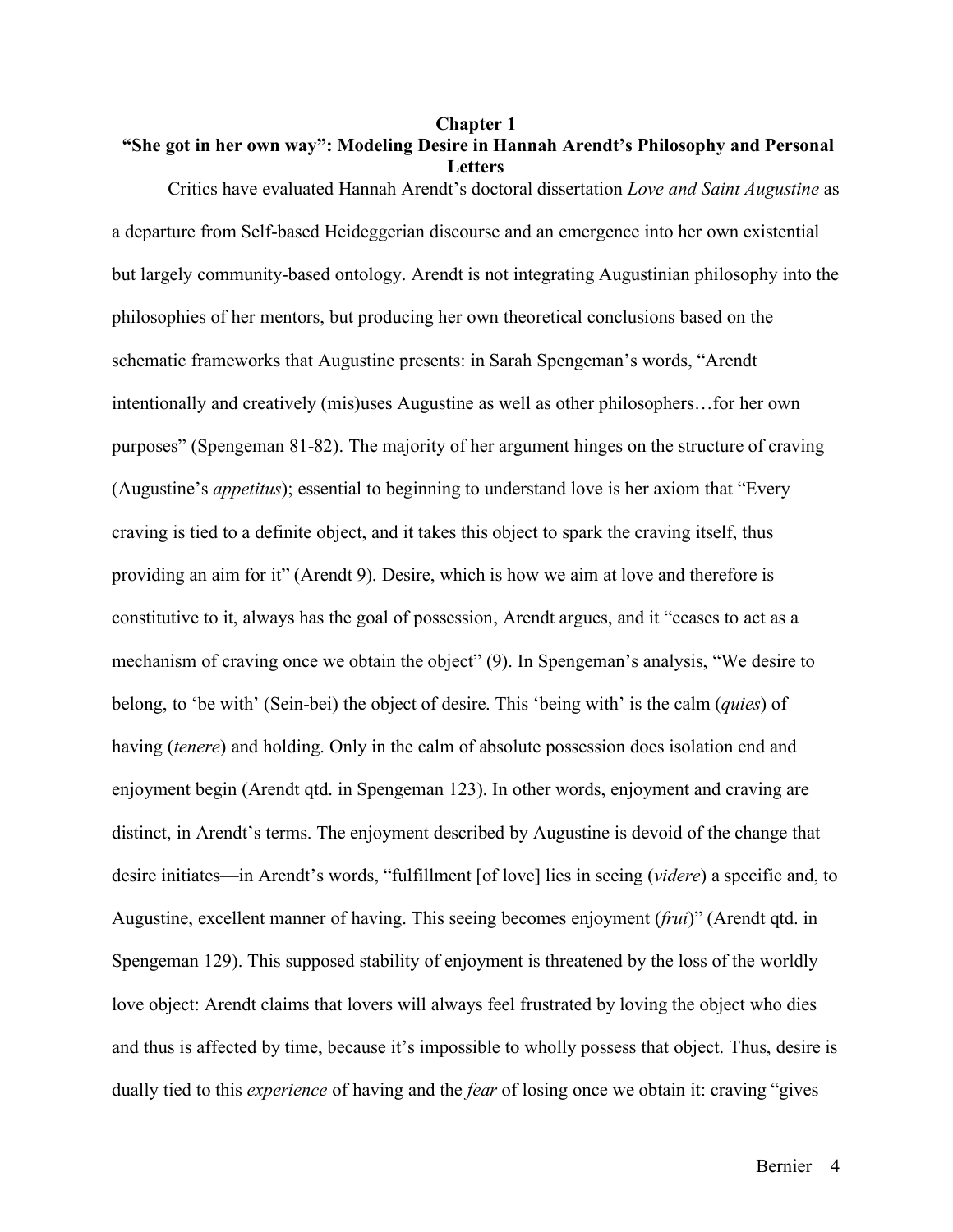rise in the moment of possession to a fear of losing," (10) suggesting that enjoyment can only occur in an idealized *caritas*.

The bleakness of impending loss of worldly love prompts Augustine to distinguish between two types of love: *cupiditas*, whose object exists in the world, and *caritas,* whose only object *must* be the eternal one––God. In *cupiditas*, humans repeatedly fall back into the structure of desire every time they experience loss; in *caritas*, desire ceases to act cyclically because its aim is eternal. Augustine's conditions for *caritas* are unexpected. Instead of loving God for the sake of God, we should love God, in *caritas*, so we as mortals don't have to experience lossanxiety or the pain of loss itself, and therefore can remain in the changeless joy (*frui*) that underlies desire. The fear of loss is replaced by "chaste fear," which is "the proper companion of caritas" because it holds you to your faith "out of fear of losing eternity"––in this way, "It is what prevents you from slipping back into *cupiditas*" (Spengeman 131). What's not clear is whether or not the joy that arises from *caritas* is equal to that which comes from an idealized *cupiditas––*that is, a *cupiditas* which isn't threatened by loss and therefore excludes fear. Because the object of God cannot be obtained before death and thus the lover only *strives* for unity, is the "joy" of *caritas* also provisional? And, if it is provisional, does that mean that the lover of God is less happy than the lover of the world, even if the lover of the world is (more) scared of loss?

While these questions are important to Arendt and demonstrate the fragility of Augustine's ontology, it seems that the subject of desire as a sort of *substance* that interacts with both the lover and the beloved is more essential to the philosophy she's examining. *Love and Saint Augustine* is intentionally based in Augustine's belief that love is both the "'in-between' that unites the lover with the object of his or her affection," as well as the 'in-between' that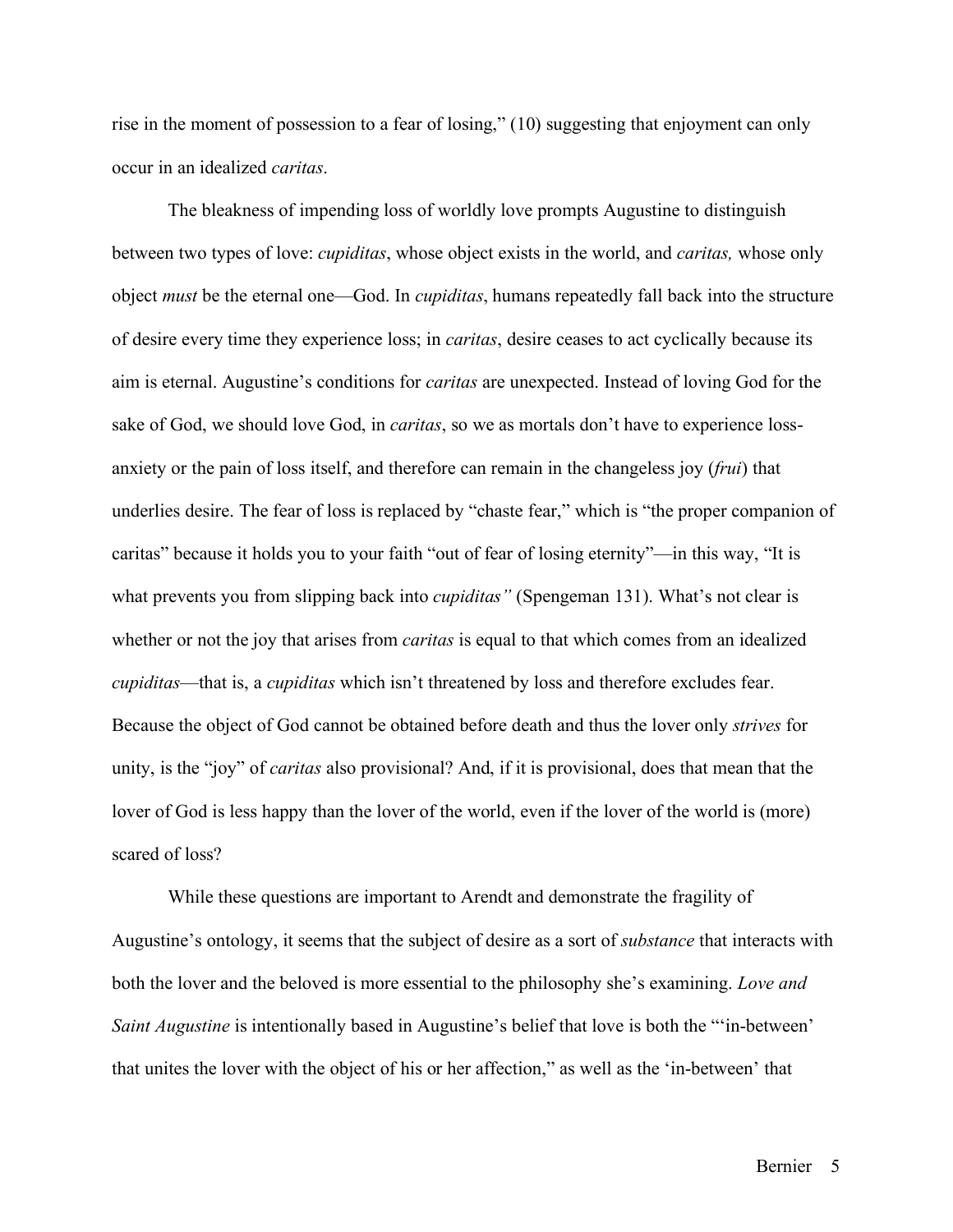bonds members of the community" (Augustine qtd. in Spengeman 72). Augustine believed that love is constitutive to the Holy Trinity (Augustine in Spengeman 72), but it seems more important to Arendt that love in fact *implicates* three beings: the lover (the father); the beloved (the son); and the elusive force of desire itself (the holy spirit) (Spengeman  $73$ ).<sup>1</sup> This representative understanding of desire gives her a necessary method for exploring human mortality, which is crucial to my argument in this project, as well as for discovering the basis of worldly or neighborly love, which is important to her later work in *The Human Condition*. But it seems that the basis of Arendt's argument (desire as craving) imbues a materiality to the *relation* to the love object itself––and by materiality here, I mean that the relation becomes an occupiable space or container for self. The lover generates this materiality, which arises in the form of an interval, in his or her effort to establish a relation to the love object in the first place. Can we (as humans who strive for love and are capable of desire) manage, via a self-generated interval, a relationship to desire at all? That is, can we comprehend a relation (1) to a relation (2), if relation (2) is apprehended as a material object through language? The disappearance of desire once we possess the love-object is counter-intuitive, at best, and when it comes to something as "human" as love, I must trust my gut in asking: is it that simple? That is, do we have desire precisely because of its fleeting nature––do we have desire because we *had* desire?

Attempting to answer these questions is a daunting task, and it requires that I examine Arendt's personal philosophies (her personal love life) as well as her academic work as poetic endeavors. This prerequisite will allow me to put her in a literary conversation with her bestdocumented romantic partner (Martin Heidegger), as well as with several other critics and

<sup>&</sup>lt;sup>1</sup> While Augustine presents both 1) love as that which binds the Holy Trinity and 2) love as involving three parts, the mapping of one onto the other is my own.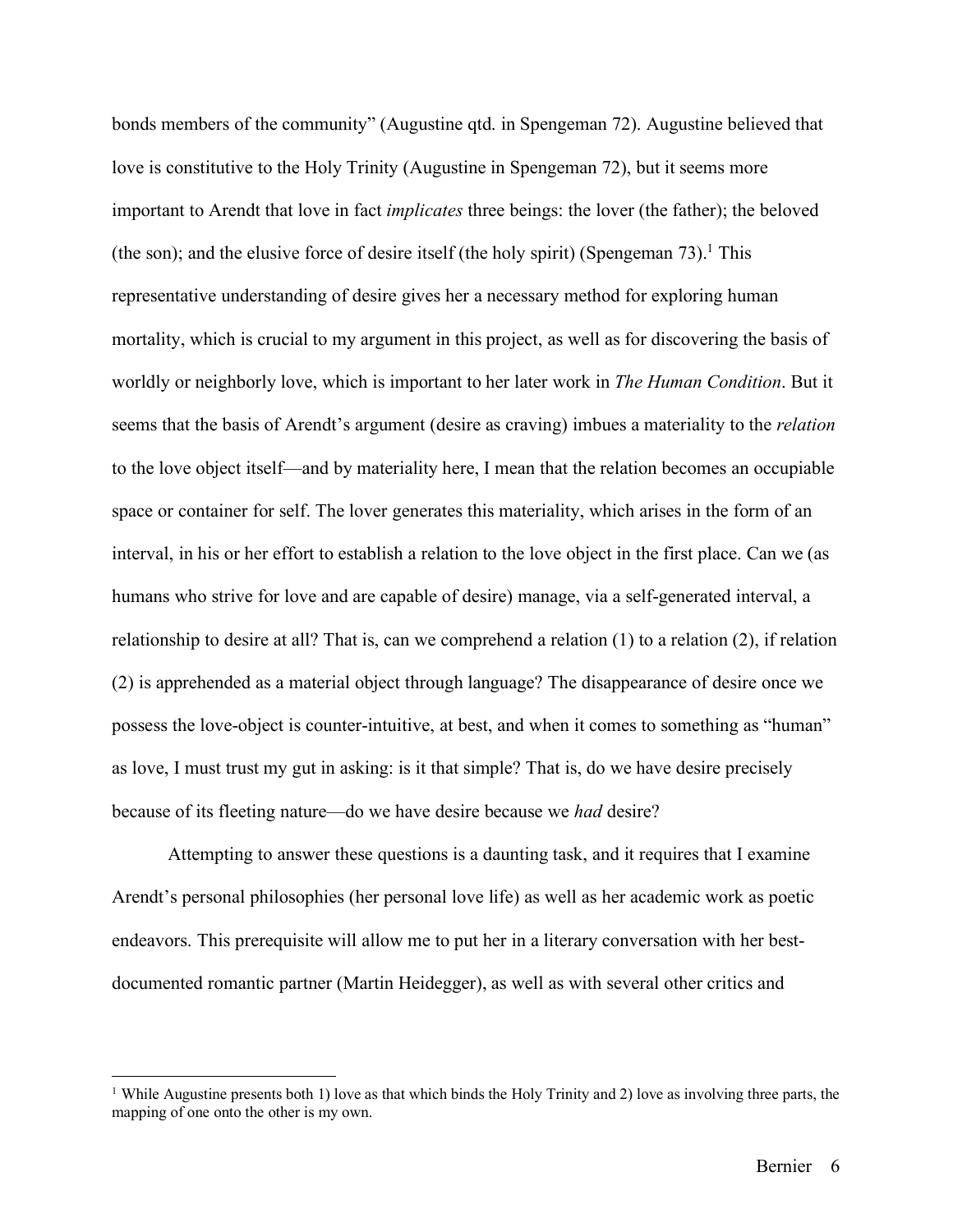philosophers––the intention being to understand the role of the notion of the interval in Arendt's political philosophy, including her distinctions between the public and private realm.

It seems that most fundamentally, the structure of mediation (perhaps faulty from the beginning, because it assumes our ability to understand a relation to a relation) as presented by Arendt is one which looks towards ends to find a solution the problem at hand. This problem, which is answered through Christianity for Augustine and used to explore the role of the interval in politics for Arendt, is death. At first glance, *caritas* avoids death, which is the problem that the lover in *cupiditas* faces. By Augustine's logic, the love that can disappear because of death is inherently wrong––so, as Arendt articulates it, a love that can *solve* death is correct in that it negates the problem of time. Arendt is fascinated by the possibility of a solution, which *caritas*  offers:

She quotes from Augustine's De Trinitate: "'What else is love except a kind of life that binds, or seeks to bind, together some two things, namely the lover and the beloved?'" (Arendt 1996, 18; Arendt 2003, 36). Love is the bond that connects us to our beloved. In caritas, the lover "cleaves to" (*inhaerere*) the eternal God (Arendt 2003, 37). In caritas, we no longer belong to the world, but to eternity. (Arendt qtd. in Spengeman, 127).

Here, Arendt traces the double-ness of love (either *cupiditas* or *caritas*) as both a "kind of life" and something that requires a devotion, in fact a donation of the self––that binding of the self to something outside is automatically a construction that mutates that which first initiated the desire. In *The Human Condition* (1958)*,* which she wrote nearly 30 years after her dissertation, the paradox of the self "being in love" plays out more clearly, particularly in a discussion of the difference between eternality and immortality. <sup>2</sup> Standing with the eternal God inherently lacks

 <sup>2</sup> In Arendt's terms, immortality belongs to God (for Plato and Aristotle, the Greek Gods). "Mortal" is a term used to describe man, and only man: "The mortality of men lies in the fact that individual life, with a recognizable life-story from birth to death, rises out of biological life…This is mortality: to move along a rectilinear line in a universe where everything, if it moves at all, moves in a cyclical order" (Hannah Arendt, *The Human Condition,* 19). From the perspective of Plato and Aristotle, mortals and immortal beings can interact. This differs from the typical mortal's interaction with the mortal who exists in eternity, which I describe in the following.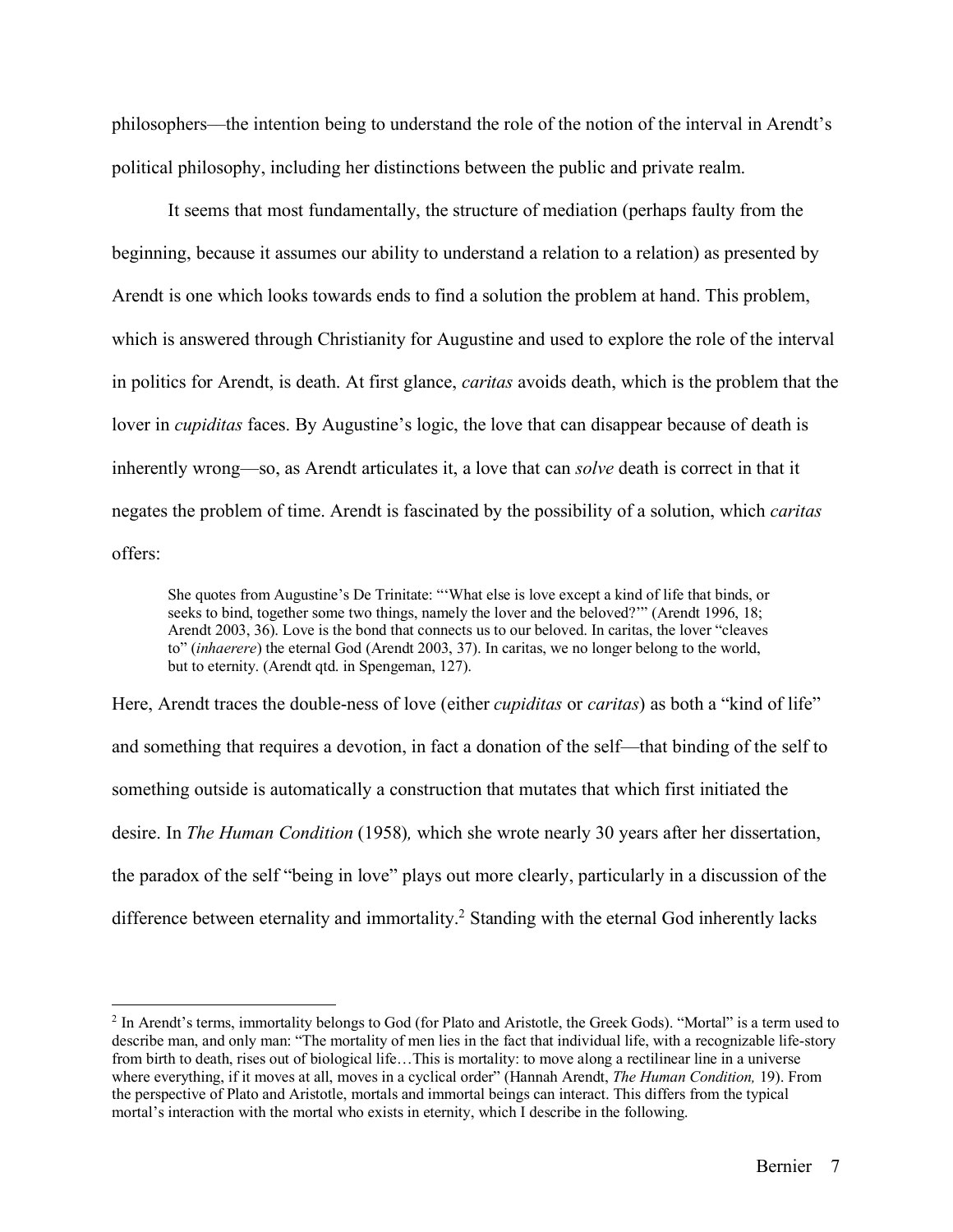worldliness, for eternality "can occur only outside the realm of human affairs and outside the plurality of men" (Arendt, *The Human Condition*, 20). The plurality of men refers to the simple but important idea that "men, not Man live on earth and inhabit the world" (Arendt, 7). Therefore the lover striving for *caritas* is striving to exit humanity, because the devotion of the self to the eternal God eliminates the experience of a human acting as one of many in humanity (which requires humans to act as individuals and not clones). If the lover achieves eternity in *caritas*, he ceases to act as a lover––in fact, he's lost his selfhood, for "the eternal is a kind of death, and the only thing that separates it from real death is that it is not final because no living creature can endure it for any length of time" (20). In these terms the subject of *caritas,* in *becoming* part of eternity, loses the ability to return to the world (for if he could endure it for a length of time, then at the end of that time, he would re-emerge among men).

In *A Lover's Discourse,* critic Roland Barthes takes a more poetic approach, presenting various potential intervals in an effort to visualize the lover in action. The closeness that Arendt identifies once the desiring subject enters love is the subject of Barthes' chapter: "I am engulfed/I succumb" (Barthes 10). In love, the lover gives himself up to the hypnosis of the act itself, in that the experience supersedes his consciousness of it; he does not devote himself to the object but is instead entranced by their mutual project. He says, "I have no responsibility here, the act (of dying) is not up to me: I entrust myself, I transmit myself (to whom? To God, to Nature, to everything, except to the other)" (11). Being in love is not only the feeling of dispersal, but the transmutation of the self in possession of body into the unstressed non-body, according to Barthes. Thus, even though the lover is living by his very act of loving, "on those occasions when [he is] engulfed, it is because there is no longer any place for [him] anywhere,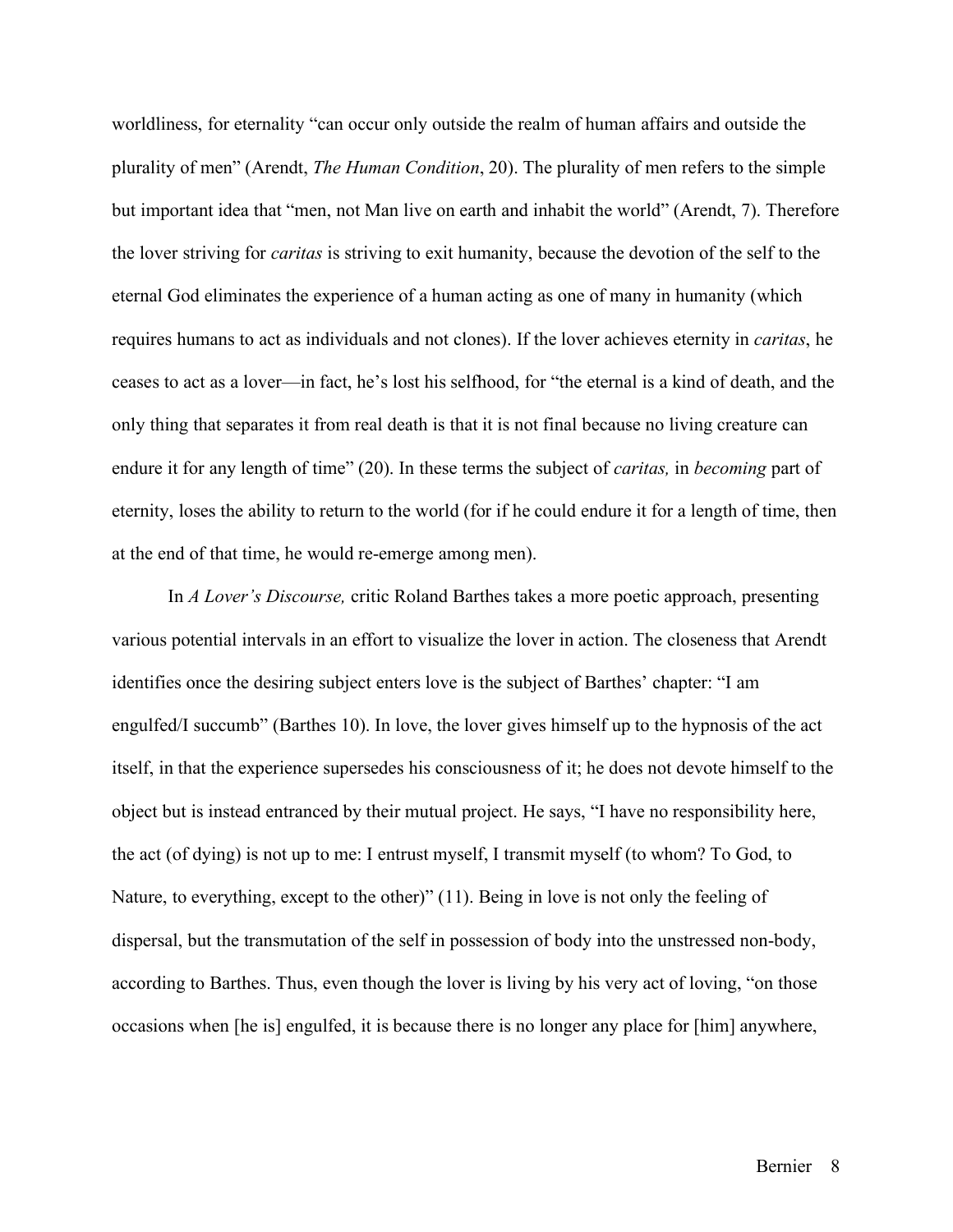not even in death" (11). Barthes means that the very act of giving up the self in loving causes the lover to *be* placeless, for he has *lost* his body in the hypnosis of his action.

The ambiguity of place when the self is devoted to the love object is exaggerated in *caritas,* simply because it's not clear where the love object is (except that it's in the future)—and thus the aim for *caritas* becomes defined by the conscience's decision of where that object is, instead of its identity in the world. I'd argue that this ambiguity is essential for the successful cleaving of the lover to eternity––in *caritas* the lover achieves a dissolution of self precisely because they're attaching (to use Arendt's imagery of stickiness or adherence) themselves to something they don't know. It's precisely this outstripping of the self by the entering of the unknown, by the entrance of the human subject into the forbidden realm of eternity, that both starts and *ends* desire. It starts here because it's when we look past ourselves that we're able to apprehend it; it ends here because this is the beginning of Arendt's "enjoyment," which, in conversation with Barthes, is more like the death of selfhood or the end of development––desire here doubles back onto itself—it crosses itself out.

I don't necessarily think this is a bad thing; that is, I don't think that we've completely lost when we give away the self to the love object. Rather, *caritas* is the realization that we'll always fail to stay ourselves when we comprehend desire; that this perfected obliteration of selfhood in the tossing of the self into the future in fact reveals desire within the world as well. In Barthes terms, then, to love is the realization of a the human power of longing: "it is my desire I desire, and the loved being is no more than its tool. I rejoice at the thought of such a great cause, which leaves far behind it the person whom I have made into its pretext" (Barthes 30). Barthes pinpoints the relevance of the self-generated interval here, for in wanting desire, the lover identifies a *craving* for the materialization of the relation itself. The tool aids the lover but she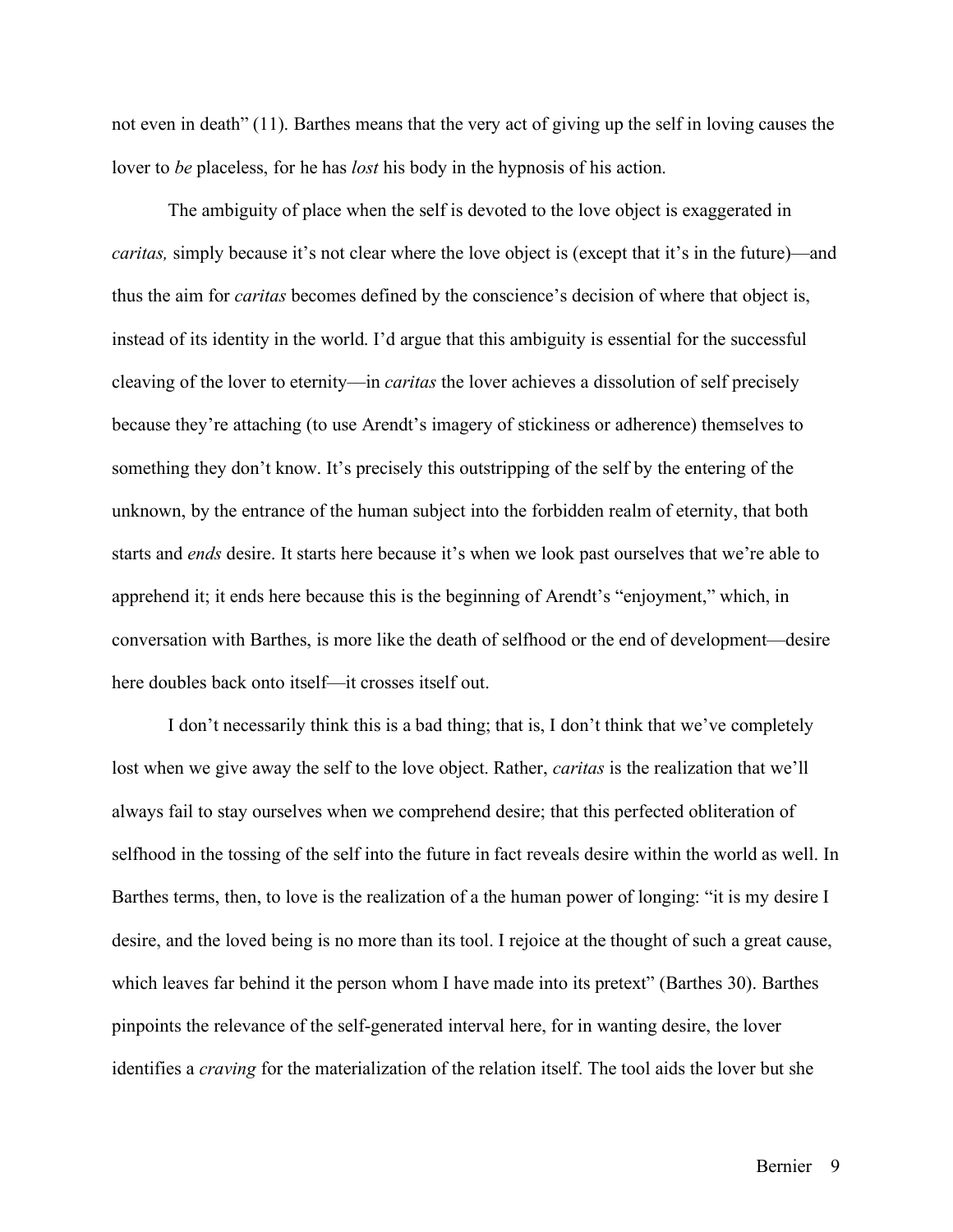(the lover) doesn't require it past the origin point––for at this point she has generated the machinery, and can return to the structure even without the love object.

Examining Hannah Arendt's personal love life produces its own nuances for the full Arendtian machinery of desire, which both informs *Love and Saint Augustine* and produces its own philosophical relevance that distinguishes Arendt from other existentialists. In order to fully understand Arendt's way of comprehending this, it's important to delve into the personal side of her realization of desire.<sup>3</sup> Arendt was private with her personal life, in part out of obligation; she was a target in the 1920's and 30's not only because of her Jewishness but because she had a brilliant, convincing, and politically active mind. She was arrested in 1933 for anti-state propaganda, and after fleeing to France following this arrest, was interned at Camp Gurs, where she remained until she succeeded in escaping to New York in 1941. Fortunately, Arendt submitted correspondence to various archives between herself and Martin Heidegger, her lover and Professor at the University of Marburg, before her death in 1969. Only a small fraction of the remaining correspondences are written by Arendt––Heidegger was much more prolific and consistent in writing her than she was him, but he also was less diligent, maybe intentionally,

<sup>&</sup>lt;sup>3</sup> As critic Margaret Canovan describes, "In recent years, as Arendt's thought has attracted increased attention (partly for reasons she would not herself have welcomed, such as interest in her gender, her ethnicity, and her romantic relationship with Heidegger), the book's importance has come to be very widely recognized, but its meaning remains in dispute" (Canovan, *The Human Condition*, xxviii). Perhaps the largest qualification I'd like to make about my essay is that the use of her letters and less traditional philosophical texts does not pathologize Arendt, nor does it necessarily contradict her privacy––it merely offers a more wholistic understanding of a structure she both philosophically and personally examines in sometimes poetic and often explanatory ways. In one definition of "Action," Arendt writes, "With word and deed we insert ourselves into the human world, and this insertion is like a second birth, in which we confirm and take upon ourselves the naked fact of our original physical appearance. This insertion is not forced upon us by necessity, like labor, and it is not prompted by utility, like work. It may be stimulated by the presence of others whose company we may wish to join, but it is never conditioned by them; its impulses spring from the beginning which came into the world when we were born and to which we respond by beginning something new on our own initiative" (Hannah Arendt, *The Human Condition,* 177). It is the *responsibility* of us as humans to respond to impulses, and it is our peculiar function to *begin* things. My impulse is to understand where Arendt was coming from––that isn't conditioned by her, but by the texts she left that offer me a beginning. It's also important to consider that "It is thanks to Arendt that the letters and other documents have survived. She was the one who preserved most of what is here brought to light, then passed it on to archives" (Ludz xii).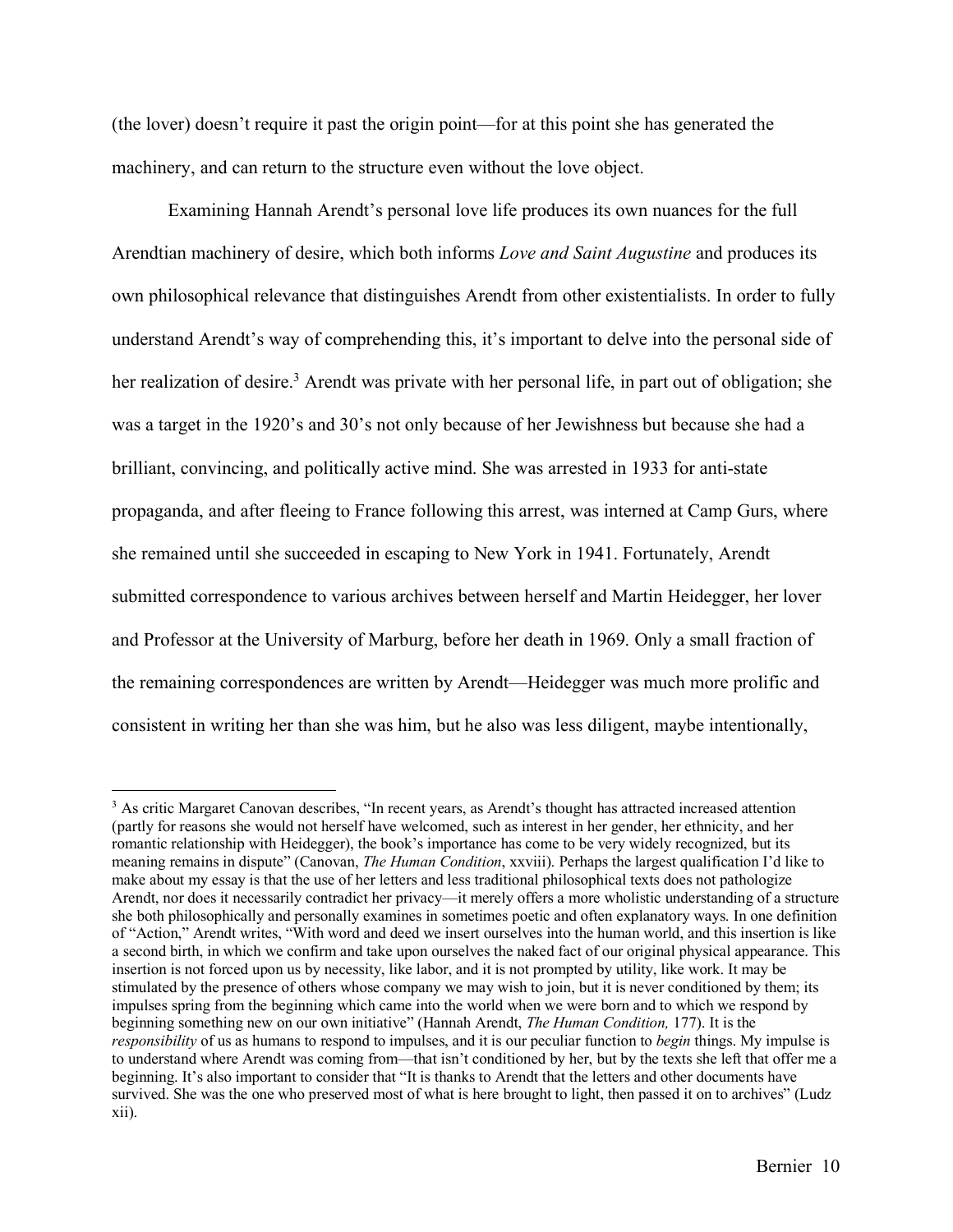about keeping track of her letters (Ludz xii). What's clear is that the two were enamored with each other, and that the intensity of their relationship informed their academic endeavors: Arendt worshiped Heidegger's existentialism, and the concept of Dasein, though not often explicitly stated, leaks into her later philosophy. More generally, her writing, though more coherent than his, reflects Heideggerian motifs, such as the consistent reminder that coming to terms with one's existence is an event that evacuates pleasure. Heidegger saw in Arendt an ideal protégé, a personality that, unlike his own, embodied his existentialist projects––and the insecurity he experiences in relation to her identity as a lover (as is apparent in their correspondence, he's jealous and frustrated by her superiority in both the embodiment of the lover and the performance of loving), and to conceive of love both personally and within her work, manifested into a diminutive and misogynistic, but nonetheless pervading, love for her.

Arendt speaks cagily in her letters. She ostensibly focuses on the project of remembrance; Arendt and Heidegger knew each other for fifty years, and while they stayed in contact through their correspondences over time, they consistently saw each other only during Arendt's time at Marburg. Following a lovers' reunion in Heidelberg, Arendt sends him the following:

I am turning to you today with the same security and with the same request: do not forget me, and do not forget how much and how deeply I know that our love has become the blessing of my life. This knowledge cannot be shaken, not even today, when, as a way out of my restlessness, I have found a home and a sense of belonging with someone about whom you might understand it least of all (Arendt, Letter 43, p. 51).

The visit that they shared has prompted Arendt to question the stability of their love—their closeness has put into question the ability to remember, which, when they are apart, is mechanically easy (for, when together, the lovers don't remember each other; they witness each other in love). Barthes presents the ability of one to forget the lover temporarily as crucial to the continuity of the relationship, and of the self: in forgetting, "I am, intermittently, unfaithful. This is the condition of my survival; for if I did not forget, I should die. The lover who doesn't forget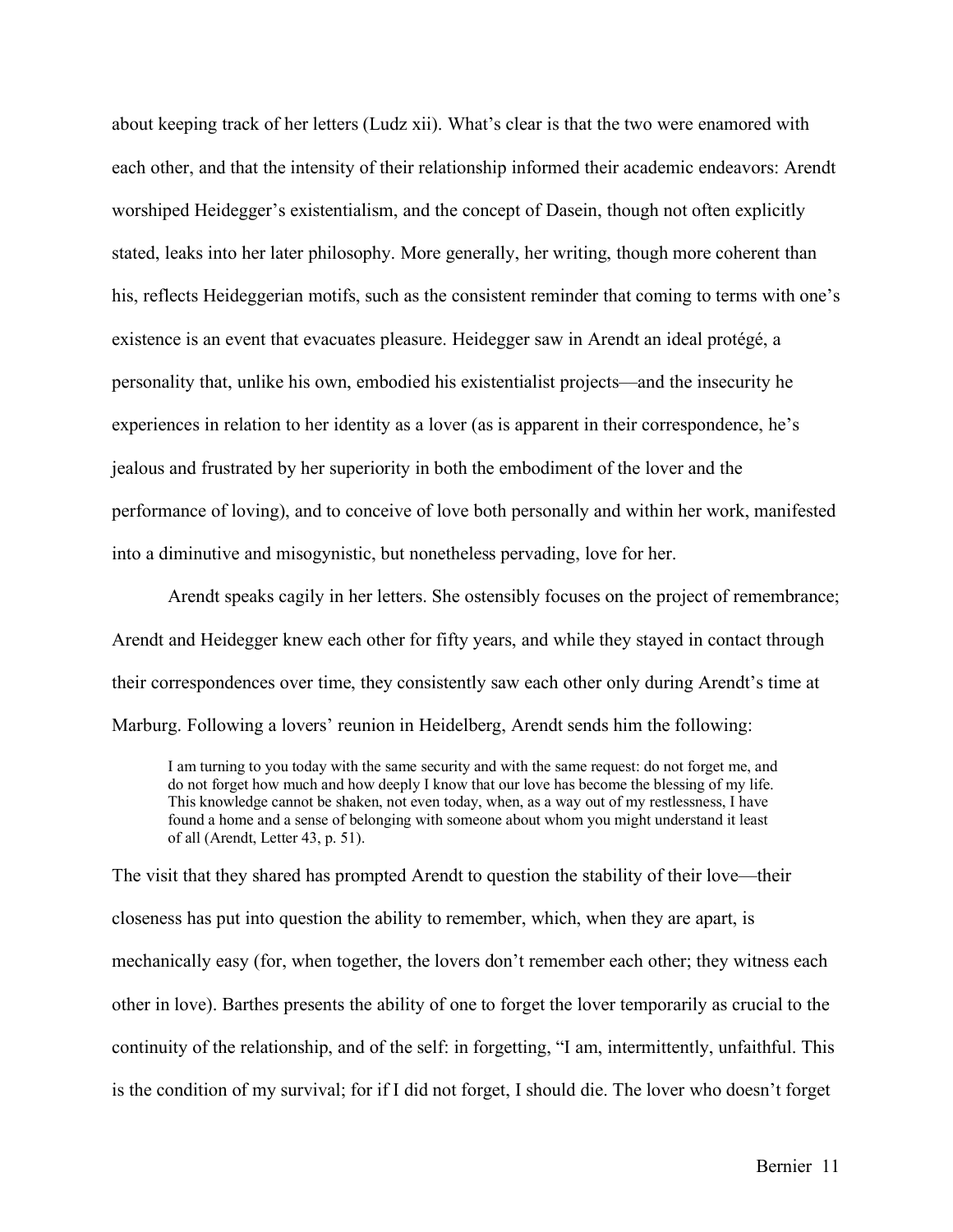*sometimes* dies of excess, exhaustion, and tension of memory" (Barthes 14). The conception of the overcommitted lover dying from the exhaustion of loving without intermission (Barthes) is precisely what Arendt requests: "The sight of [Heidegger] always rekindles awareness of my life's clearest and most urgent continuity, of the continuity of our—*please* let me say it—love" (Arendt, Letter 44, p. 51). The security of love for Arendt arises from the affirmation of the relationship through both correspondence (virtual presence) and physical contact with Heidegger, but it's the absence of the other, the inability to immediately contact the other, that provides the necessary distance for living. Using this logic, the written correspondence provides mediation that makes love soluble in living, and it allows the lovers to cope with the strangeness of time, in love. In other words, the letters both ask and address the question: how do I have desire, which produces love (for my purposes, love is understood as the fulfillment of desire–– "enjoyment" once desire is fulfilled and the love object is possessed) and prolongs desire (which, in Augustine's terms, belongs to craving and therefore disappears in love)? It seems that answering this question requires the involvement of the interval, such that it produces an intermediate, mediating space to which the lovers might return.

Barthes claims that the lover is faced with the problem of enduring time, and to do so he "manipulates it: transform[s] the distortion of time into oscillation, produce[s] rhythm, makes an entrance onto the stage of language," thus "extend[ing] this interval" and "delay[ing] as long as possible the moment when the other might topple sharply from absence into death" (16). While his identification of this "oscillation" or "rhythm" is vague, the act of mechanical *production* in love is crucial to the maintenance of self: the lovers must bounce between their limited self and the unlimited pairing––they must remain in a self-dependent time (what we might think of as worldly time, which happens in the public sphere) and a relationship-dependent distortion of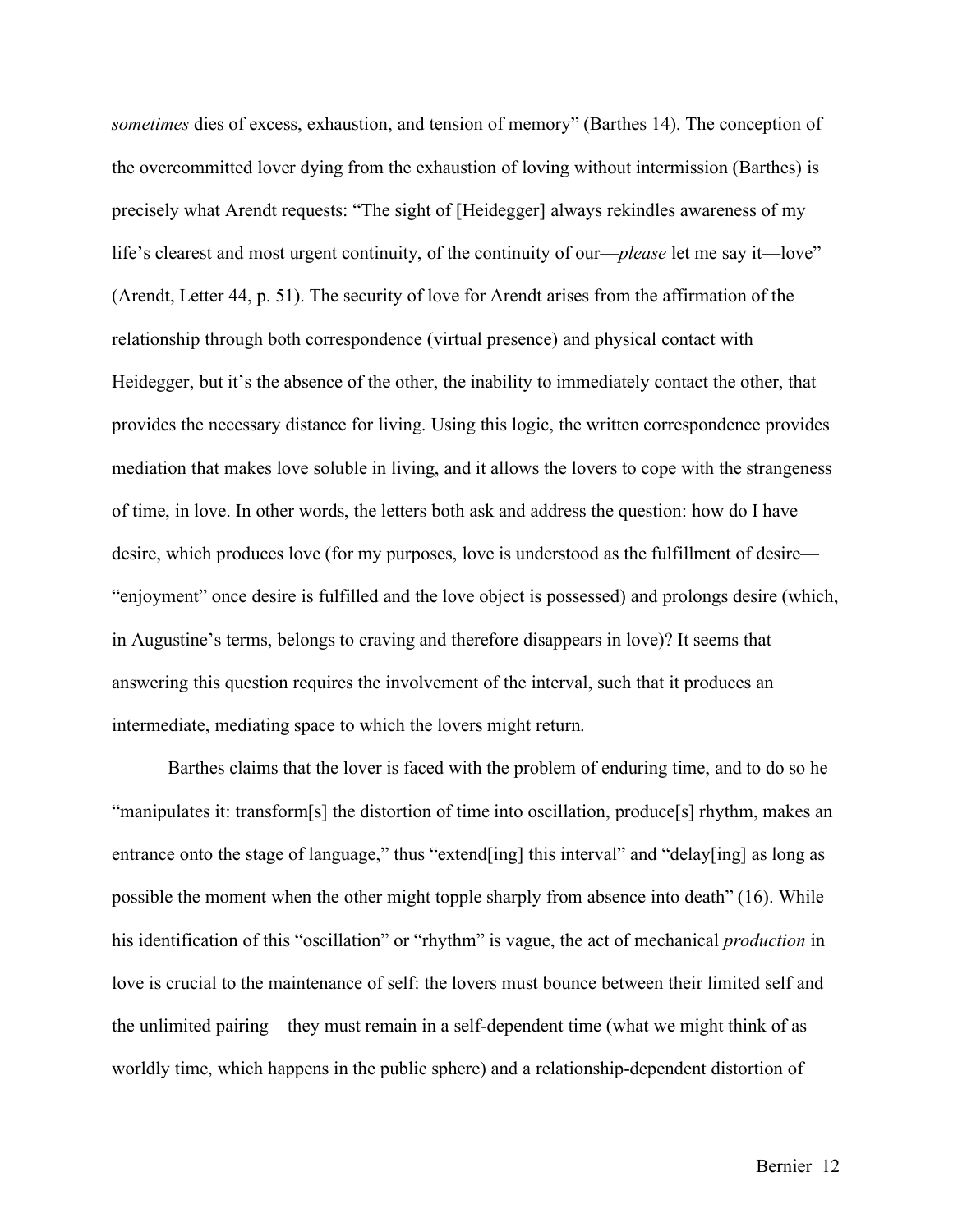time (in that love distorts time, in the private sphere). In writing (using the stage of language), Arendt and Heidegger both establish remembrance and institute a framework in time for their correspondence (in that their letters are dated, and that the lovers gather physical letters over time that detract from time's tendency to distort in love), thus protracting the time before death. The paradoxical relation to death that I previously described as constitutive to *caritas* re-emerges in a more nuanced way here––Arendt and Heidegger defer death through their mediated correspondence, but it's the possibility of death (uniting in love) that enables the relationship. This death is both a lack of continuity (Arendt), the falling of the lover from a temporary absence into a permanent one, as well as the dramatic proximity of the lover *after* absence, the being with the lover that causes her to forget how to forget (Barthes). The lover is *lost* to death, as soon as she loses the relation to death.

In *Love and Saint Augustine,* Love requires a subject-object relationship, which desire mediates. It's is a definitional force, one that supplies man with meaning only by his ability to recognize a longing for something other than himself: "Strictly speaking, he who does not love and desire at all is a nobody" (18). The concept of "nobody-ness" that Arendt names noticeably contrasts with but also parallels Heideggerian Dasein, whose "fundamental structure" is "beingin-the-world," and whose "existential meaning is *care"* (Heidegger 39). Such a parallel suggests an enactment of the "interval," though in a worldly context, for Heidegger. According to Professor Michael Wheeler, "it is with the configuration of care that we encounter the first tentative emergence of temporality as a theme in *Being and Time*, since the dimensionality of care will ultimately be interpreted in terms of the three temporal dimensions: past (thrownness/disposedness), future (projection/understanding), and present (fallenness/fascination)" (Wheeler, "Martin Heidegger"). Care is how Dasein mediates between having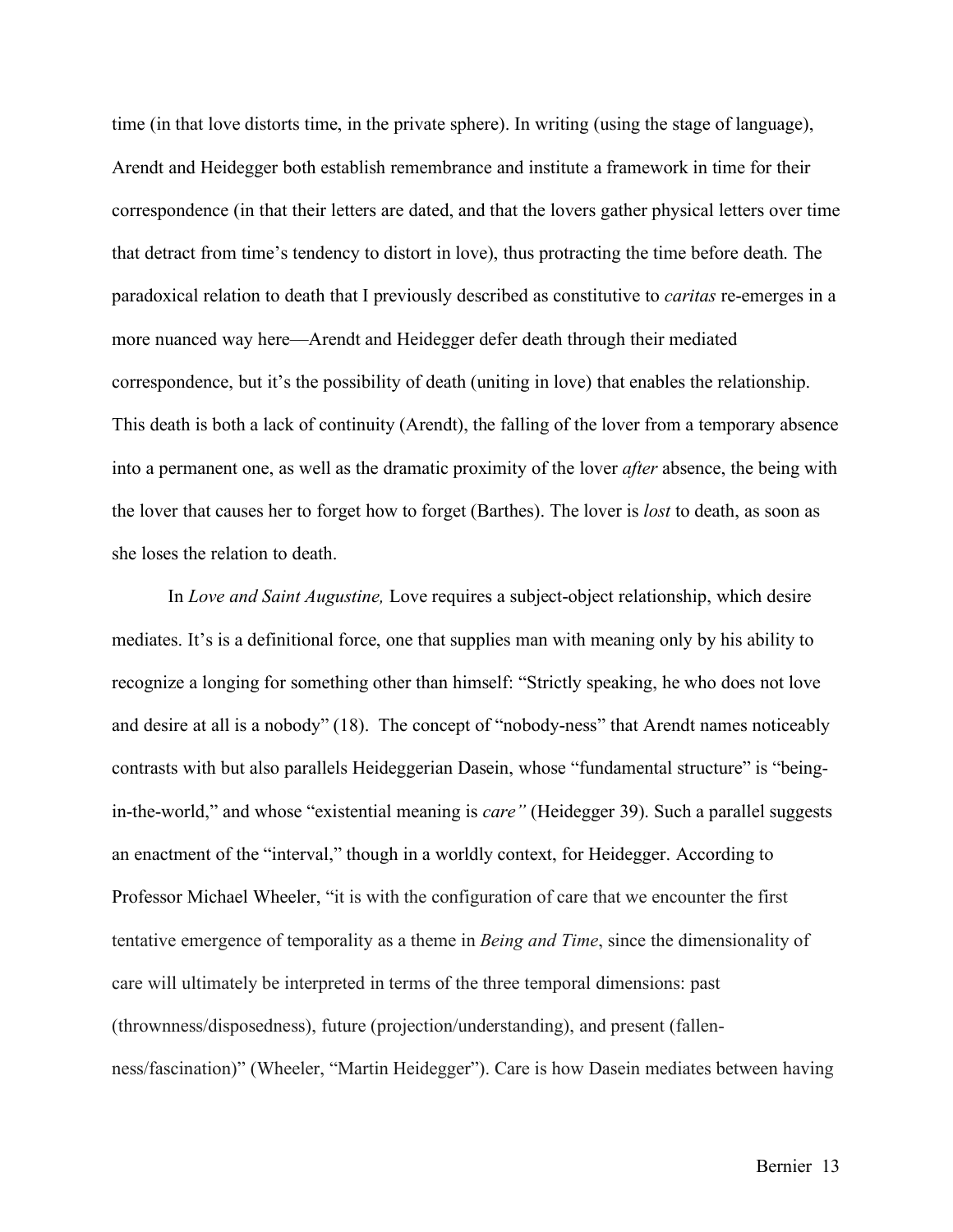been thrown into the world and what it expects to encounter in the future: it is a project of learning that negates the present through the cyclical and conscious projection of what's been learned from having been thrown––in mediating past, present, and future, Care guards against the middle term (the present, understood by the interval), which only contains "*idle talk* (roughly, conversing in a critically unexamined and unexamining way about facts and information while failing to use language to reveal their relevance), *curiosity* (a search for novelty and endless stimulation rather than belonging or dwelling), and *ambiguity* (a loss of any sensitivity to the distinction between genuine understanding and superficial chatter)" (Wheeler, "Martin Heidegger").

Heideggerian Care and Arendt's Desire are definitely different and don't organically mesh; however, for both it seems that the present is largely devoid of meaningful human behavior––fulfillment lies in the future, and for Heidegger the future is largely informed by personal history. This present-exclusionary dynamic is perhaps qualified by a relation to the other, for whom we're responsible or implicated, because we've both been thrown into the world. As Heidegger explains, "In the 'then,' taking care expresses itself in awaiting, retaining in the 'on that former occasion,' and making present in the now," for in this 'then' "'lies the now and not yet,' that is, it is spoken in a making present that awaitingly retains or forgets" (Heidegger 390). Perhaps most simply, Heidegger here claims that taking care is what locates us in the moment. Similar to how Arendt's *caritas* carves out a provisional eternity from the supposed cleaving of the lover to the eternal God, Heidegger's Dasein makes meaning of the present within the ontology insofar as it uses past (emotional) information to provide care in a present. But the logic of having-been-thrown-in-the-world also implies that we're already beyond ourselves in our recognition of the world, that our existence depends on us having been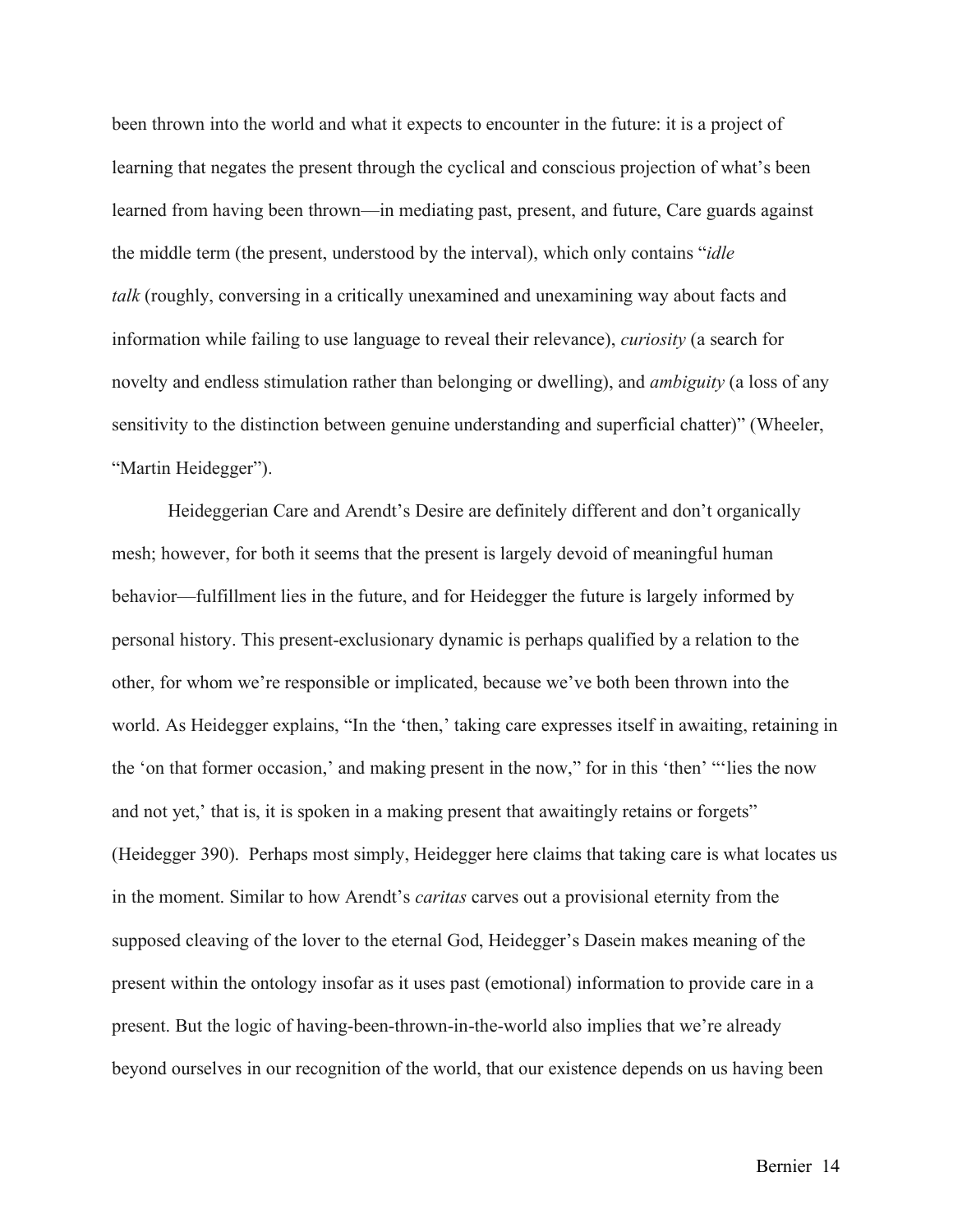thrown past the limit of what we conceive of self (that is, Dasein, in my interpretation, is the awareness that what we conceive of as "self" differs from the object of thrownness––our "self" feels strangely ahead of being-in-the-world). The anticipation of obtaining that's integral to this mode of existence ("being toward one's ownmost potentiality-for-being means that Dasein is always already *ahead* of itself in its being" (Heidegger 185)) manifests in the inscription of the self in a relation of care from the very outset of our emergence into the world. In these terms, "care" is what locates us, but it is also confines us to the Moment through its worldly contextualization. Here is where the most intricate similarity between Arendt and Heidegger lies: for Arendt, the embracing of an interval between self and other produces a means for achieving a provisional eternity that solves death; for Heidegger, care, which is limited to the present in its very creation of it, occupies the interval (care is a sort of material guise that is confined or shaped by the present) by which we are supposed to solve our having-been-thrown.

The obligation of a mode of interaction which is always mediated leaves the lover, or Dasein, trapped. Taking care is where Dasein turns when it realizes that it's beyond itself, for "in its project it is revealed as something thrown. Thrown and abandoned to the world, it falls prey to its taking care of it" (Heidegger 387). Heidegger's use of "falling prey" implies that Dasein is subject to something––that it's lost control of the situation at hand, and that taking care of it is no option, but rather something it must do in order to exist in the present. This language of getting caught by something beyond you, such that the interval constitutes *you* (whether it be that which Dasein misses or the ends of Arendt's desire) emerges in *SHADOWS*, one of Arendt's only autobiographical works, written for Heidegger in 1925––but here in relation to the experience of being in love, not being in the world (which Arendt later argues is the opposite of being in love). Arendt explains, speaking of herself in the third person, that "She had fallen prey to fear as she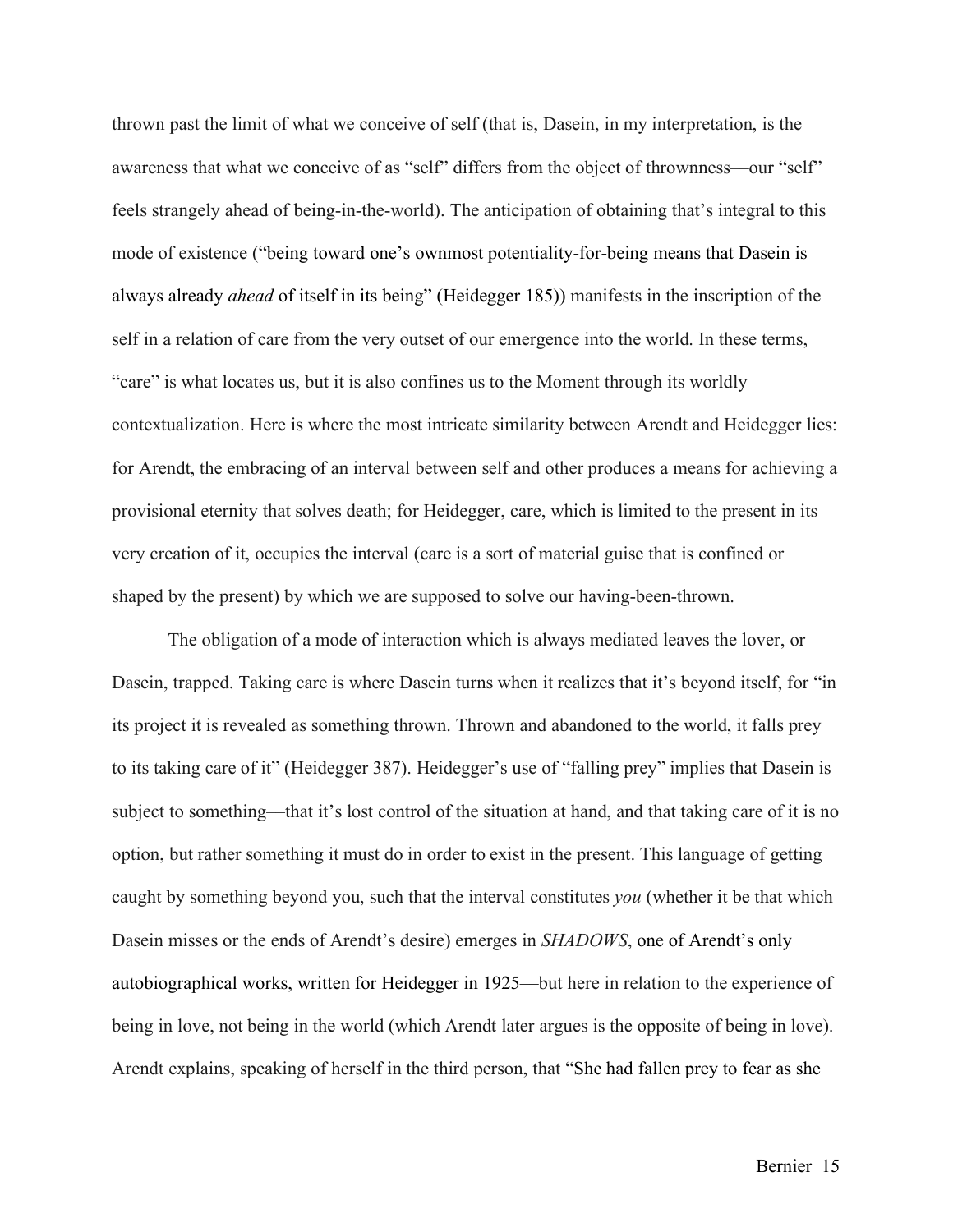once had to longing, and again, not to a somehow identifiable fear of something determined in any particular way, but fear of existence itself. She had known this fear before, as she had known many things. Now she was its prey" (Arendt, *SHADOWS,* 12). This fear doesn't match the fear associated with imminent loss in *cupiditas.* Rather, Arendt is identifying a particular fear which gathers its effect from its existence *outside* of the subject who's experiencing it––just as Dasein, frustrated, falls prey to care in the present (which, intuitively, has its origin in the subject of the caregiver), the lover is startlingly aware of this fear arising from elsewhere. Arendt is in love with Heidegger, and therefore is caught in something that's beyond herself.

Barthes describes this scenario as the lover's "Catastrophe," which is the "Violent crisis during which the subject, experiencing the amorous situation as a definitive impasse, a trap from which he can never escape, sees himself doomed to total destruction" (Barthes 48). But the nature of existence in "falling prey" seems paradoxical, instead of automatically doomed, because in becoming prey the self becomes further locatable. Barthes' "total destruction" therefore dissolves into his "virtually eternal success of this [amorous] relation" (54), because the lover in being subsumed into a relation with the love object inherently exists *there.* This is the simultaneous comfort and frustration of the self-fabricated interval which is crucial to both Arendt and Heidegger: it's a trap and the answer to where you are; in the desperate search for self, it offers a solution and the permanence of losing yourself, which recalls Barthes; its boundaries are impermeable in the subject's quest to get to the other side of the interval (the subject gets stuck in the interval), but semi-permeable and in fact entrapping when it comes to the relation between the subject and the interval.

While love isn't explicitly important to Heidegger's ontology, his philosophy does bleed into his love letters. In an early letter to Arendt, Heidegger writes,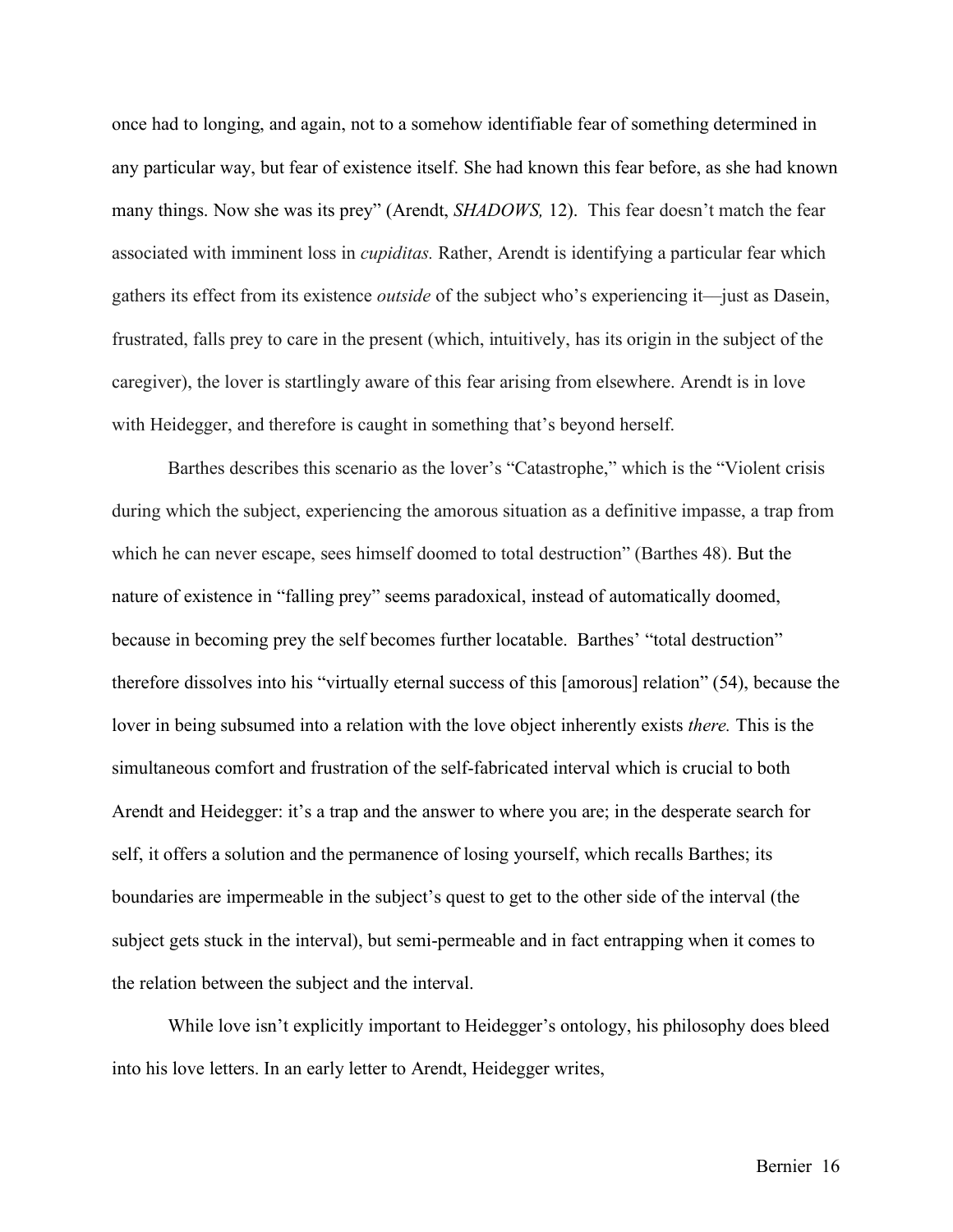Why is love rich beyond all other possible human experiences and a sweet burden to those seized in its grasp? Because we become what we love and yet remain ourselves. Then we want to thank the beloved, but find nothing that suffices…

We can only thank with our selves. Love transforms gratitude into loyalty to our selves and unconditional faith in the other. That is how love steadily intensifies its innermost secret (Heidegger 5).

For Heidegger, we access perhaps something different from Dasein through love––for in love,

we both become something of the other while deepening our own understanding of what we call

our own: our self. The innermost secret of the self, that of our own existence, becomes both

troubling and dangerous for the lover; in love, the lover scares himself with the intensity of

access to self-understanding.

Arendt finds a similar frightening self-awareness in *SHADOWS*. She writes,

"For already early in her life, strangeness and tenderness threatened to become inseparable…Perhaps this has all come about because in her quiet, barely awakened youth, she had encountered extraordinary and wonderful things...[But] Her agitation, whose basis might have been nothing more than her helpless, betrayed youth, manifested itself in her being thrown back on herself, so that she concealed and obscured both her vision of herself and her access to herself. The double nature of her being became so apparent here that she got in her own way, and the more radically and blindly as she got older" (Arendt, *SHADOWS,* 12-13).

Indeed, Arendt was 19 when she first met 36-year-old Martin Heidegger; here she describes how the love she experienced for him felt premature and untimely, but also, hauntingly, like an elevation of herself––accompanied by the burden of love's permeation––rather than a perversion of her sexuality. Love has blinded Arendt from viewing herself, *with* herself. This duality maps onto the division of the Self which initiates desire and the self that has been united with the love object in love, on the other side of the interval. But the image of her being *blinded* with herself suggests in fact the third party self, which occupies the very interval that divides the first two; Arendt has gotten ahead of herself, but the self that blinds in the interval throws the initial Self back to its origin. In this way, desire is further disqualified by the Self and the intermediate, interval-self from ever working together to getting to the other side, where the lover finds Love—the interval throws Arendt back to the starting point: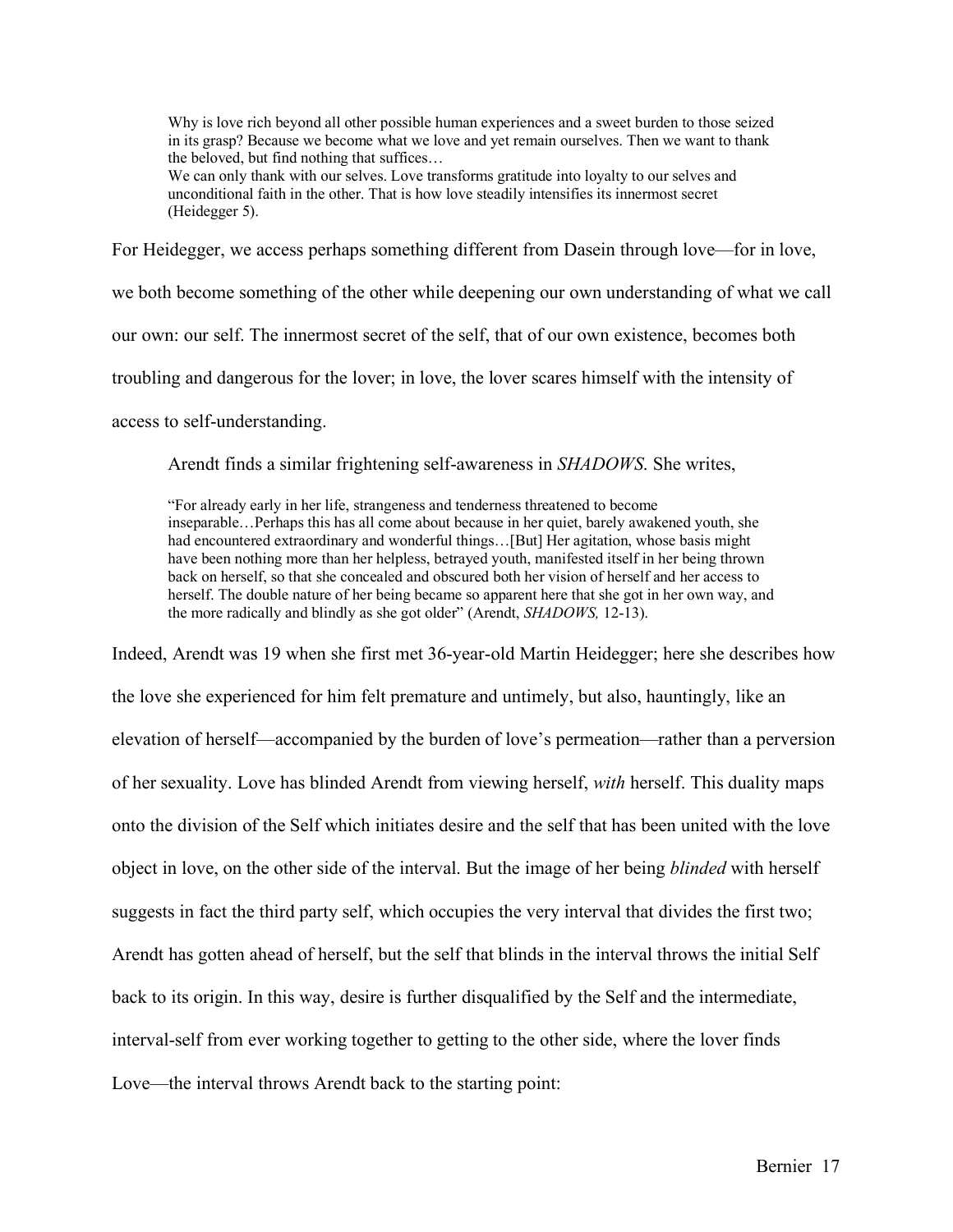

The blinding action is the fact of the division itself what constitutes and bars the self at the same time. But at the same time, that blindness, which takes on its own identity, is what prevents the subject from fulfilling the end-goal unity fully (meaning the leaving of consciousness from the space of the starting point and the uniting of that consciousness with the love object). This is the condition of Heideggerian thrownness: the subject can never know what it anticipates, and the blindness persists. Arendt *becoming* the interval inhibits the relation from making progress, just as taking care obligatorily relates Dasein to the present. But in a more poetic sense and more in line with *Love and Saint Augustine,* Arendt is strangely too aware of her own existence through love to understand herself in the world; there is only the intensification of Heidegger's "secret," the imbalance of self to world, and the developing isolation of the mundane (lover and loveobject separated) from the profanity of having been made privy to something that feels inhuman (lover and love-object united). In these terms, Heidegger has also been elevated to a *supra*-world status––he is the object of *caritas,* and therefore, in a sense, Arendt's God.

Arendt's discussion of *caritas* working as a way for man to reach his "ultimate goal" (Arendt, *Love and Saint Augustine,* 34) is complex and intentionally imprecise, but most crucially it relies on the concept of self-denial. The lover realizes the possibility of eternal essence only *because* he loves God––he sees that his "'inner man'" who is invisible to all mortal eyes" and "is a stranger on earth" must "belong to the invisible God" (26), the master of essence and the negation of existence. Man can only find this inner man by aiming his love at eternity, for the "right kind of self-love (*amor sui*) does not love the present self that is going to die but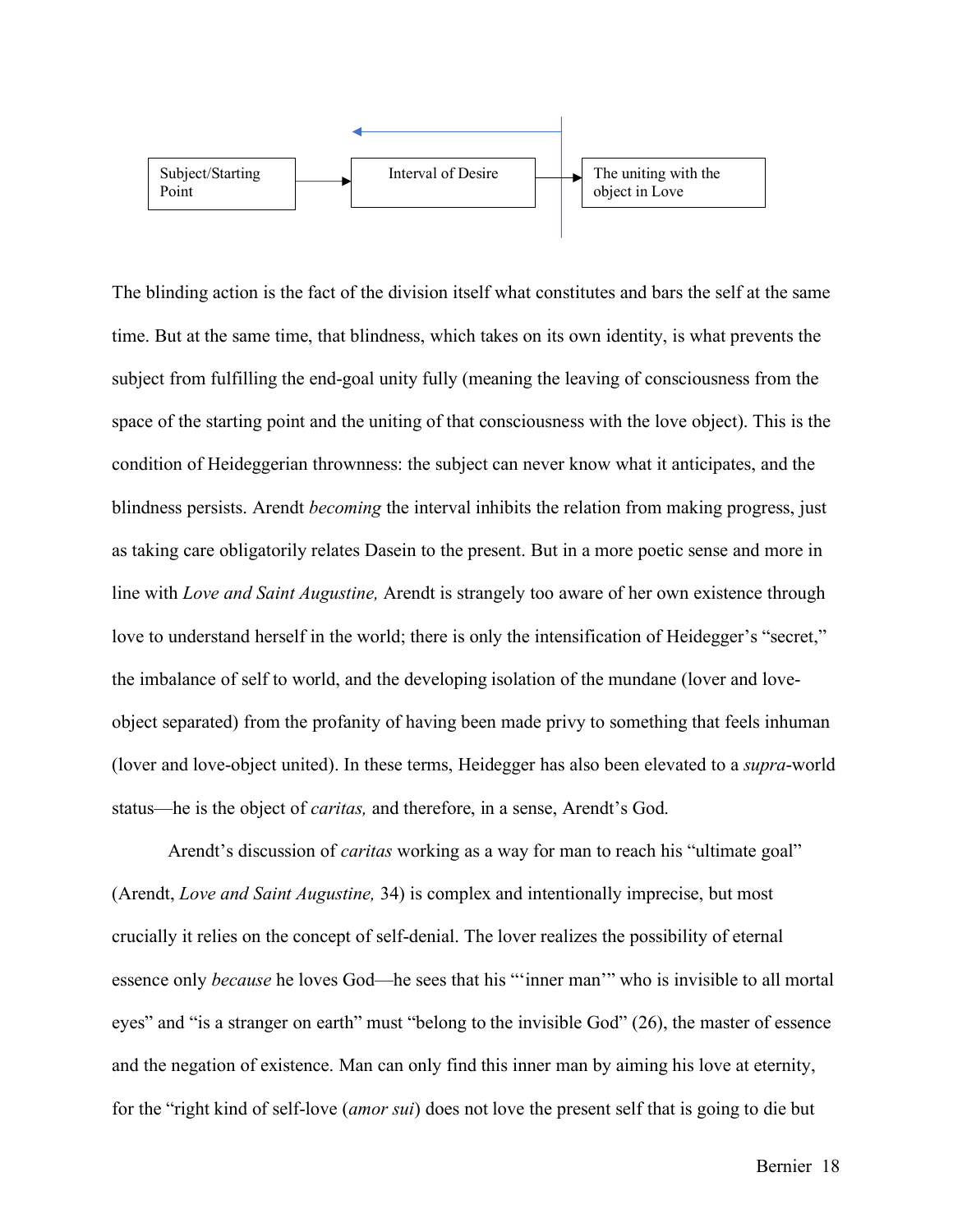that which will make him live forever" (26). This process of man intentionally ignoring the present self for the benefit of the self in the future lets him deny the present. As Arendt describes it, "In longing for and desiring the future, we are liable to forget the present to leap over it" (27). This formulation seems to stand in contrast with Heideggerian thrownness because it suggests that the lover can in fact leap over the present––he isn't confined to it when he takes care. When the future becomes the only goal of the lover, he *anticipates* the future through *caritas* such that "today" itself is a project of the future––the lover is bounced into a provisional eternity, supplied by his clever and "good" love (*caritas*) (27). Perhaps that project opens up, though, when it incorporates the paradox of the self-devoted to the love object––the leaping over the present is allowed by both philosophers because the lover has lost himself to the love object, and as I've identified, to the relation of desire itself.

The experience of an elevated self (as voiced in *SHADOWS*) that no longer values the world (because, strangely, the realization of a personal *Dasein* produces a fear of that which we're blind to) is undertaken similarly by the individual who succeeds in Arendt's *caritas,* which Arendt and Heidegger enact through their letter correspondence*.* Following his natural instinct to love,

Man initiates the quest for his own being––by asserting 'I have become a question to myself.' This quest for his own being arises from his being created and endowed with a memory that tells him that he did not make himself. Hence, the quest of his Being is actually the quest for his origin––for the Creator of the creature. In this quest, which takes place in memory, the past comes back into the present and the yearning for a return to the past origin turns into the anticipating desire of a future that will make the origin available again. In other words, by virtue of man's quest for his own being, the beginning and end of his life become exchangeable (Arendt, *Love and Saint Augustine,* 57).

Arendt suggests that, in looking forward to eternity with God, the subject of *caritas* is looking to that which existed before himself––the uniting of self with God is an elimination of self both because it is a "succumbing" (Barthes) and because it is a return to not only origin, but the object that existed before the lover. As Augustine says, "'since all men want to be happy, they also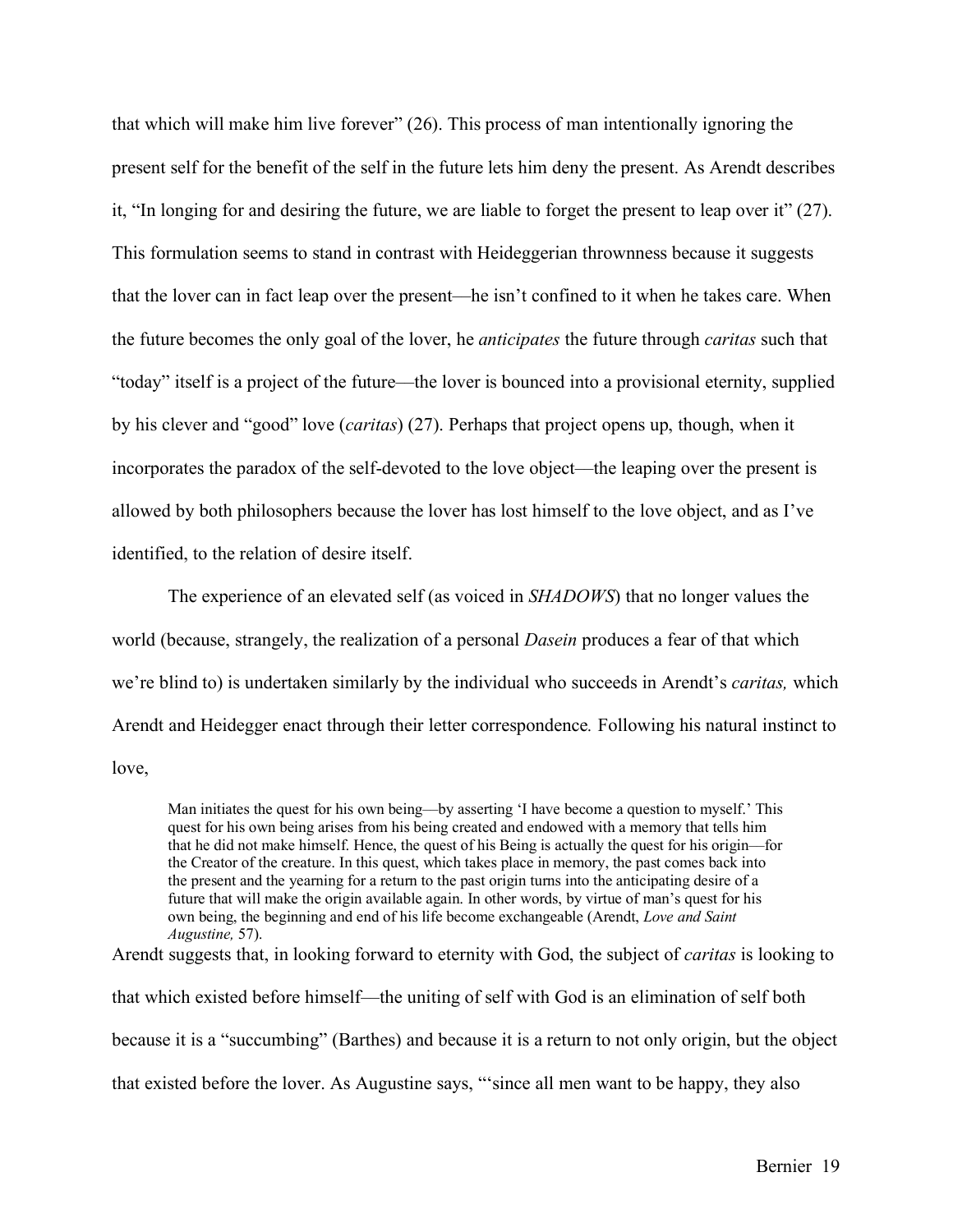want to be immortal if they know what they want; for otherwise they could not be happy" (Augustine qt. in Arendt, *Love and Saint Augustine,* 50). Threatening his immortality is the question of the lover's beginning understood by the subject of *cupiditas*, because that original event reminds him of the inevitability of his end in the event of *cupiditas*. When he considers his origin, the lover searches through his memories and recalls the past to the present, as Arendt does in her correspondences with Heidegger. The propulsion of the memory of origin (where the lover stops remembering, as Heidegger and Arendt do at their meet-ups) into the present prompts him to consider how that lack of remembrance (the origin) might be achieved in the future. The lover's greatest desire is to go back, *soon.* At this moment, when he correlates the beginning (the initiation of Arendt's desire for Heidegger) with what *must* happen in the future in order to maintain happiness, the lover is overwhelmed by the distortion of time that their existence in Love has generated.

In this way, to love is not to exist, but to be aware of one's existence, to look back on the starting point of the subject––to know Heidegger's "secret"––the secret of the self that only becomes apparent in love. The very worldliness of desiring Heidegger when they're apart stands in opposition to the extremity of their uniting in love, which induces the anxiety of the world as a venue that inhibits an un-reality. Therefore Arendt's love takes on the existential experience of both knowing oneself (including the death of that self) from *caritas* and the production of fear from *cupiditas*, insofar as it hasn't eliminated fear altogether. Love, in action, has proved to be both the act of discovering sel(ves) and the extreme fear of *being* those sel(ves), in time. It seems that this is what Arendt means when she writes in *SHADOWS* that "The rigidity, the sense of being hunted––so that joy and suffering, pain and despair ran through [me] as if [I] were dead flesh––obliterated all reality, caused the present to shrivel, as it were, and the only thing that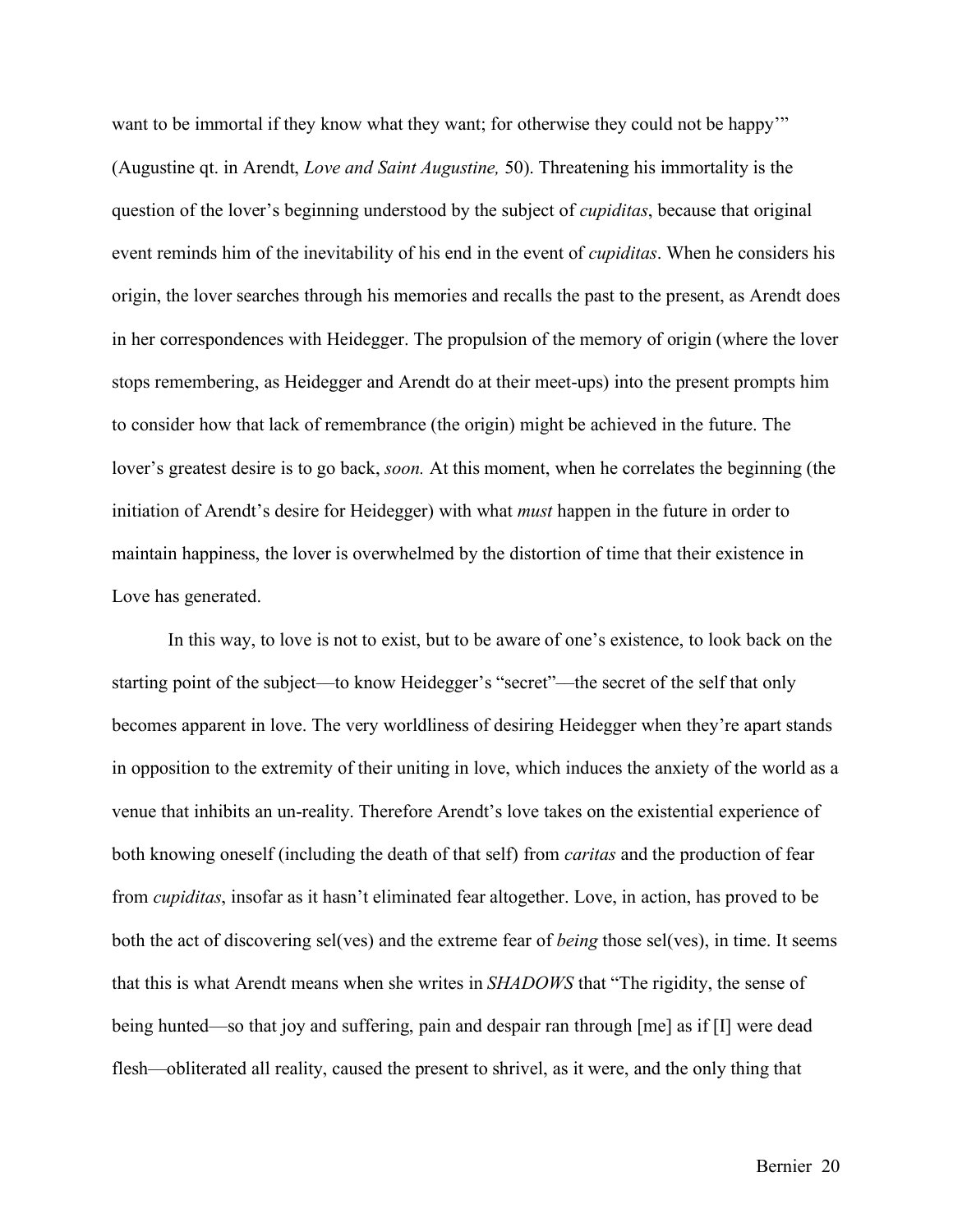remained certain was that everything comes to an end" (Arendt, *SHADOWS,* 15). It's not as entirely simple as reducing this to "Love necessitates death." Arendt instead cleverly identifies the strangeness of her own selves: she's in her-self alone; she's united with Heidegger; she's in, or rather she *is,* the interval of desire between the two. This identification suggests not only the multiplicity of selves but also the potential of movement between those different places of self. This motion that occurs within the lover––motion which includes throwing––that both reinforces the boundaries between them and suggests their permeability. Just so, the shrinking of the present has both made the sensations of the world more mundane, as well as distorted the bounds (care in the present) under which the lover(s) operate.

Traces of the consequences of the distortion of both time and the self-in-love, as portrayed through the interval paradigm, emerge in Arendt's political philosophy, particularly in *The Human Condition.* Arendt's discussion of love is much more guarded in this work, though, which raises questions, particularly because of her previous statement that "he who does not love and desire at all is a nobody" (Arendt, *Love and Saint Augustine,* 18). Arendt wrote *The Human Condition* partly in response to the launch of Sputnik in 1957, which signified for her (and the world) a lurching forward of science ahead of human comprehension, and which, she believed, foreshadowed the replacement of human thought by artificial intelligence (Allen*,* x-xi). In relation to the reduced cause-and-effect method of thinking present in the rapid development of technological science, Arendt writes, "It is not even primarily contemplation which has become an entirely meaningless experience. Thought itself, when it became 'reckoning with consequences,' became a function for the brain, with the result that electronic instruments are found to fulfill these functions much better than we ever could" (Arendt qtd. in Allen, x). Politics is in decline, soon to be subsumed by science altogether; the solution is the re-integration of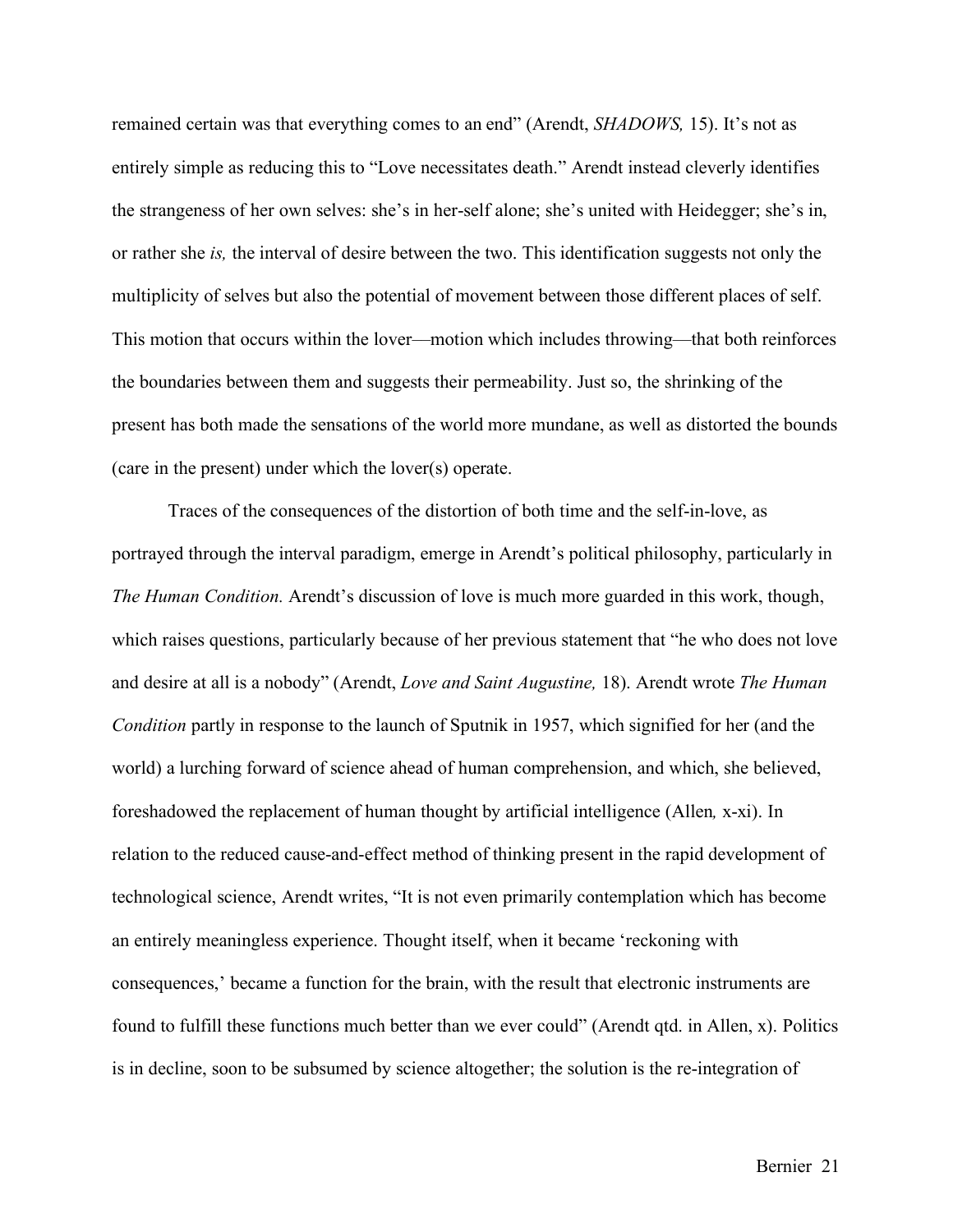three fundamental human "doings," which Arendt articulates as Labor, Work, and Action: "Labor assures not only individual survival, but the life of the species"––how we sustain biological life (Allen xv); "Work and its product, the human artifact," namely, physical and cultural construction, "bestow a measure of permanence and durability upon the futility of mortal life and the fleeting character of human time. Action, in so far as it engages in founding and preserving political bodies, creates the condition for remembrance, that is, for history (Arendt 8). According to her, the realization that these three categories are present in every individual and aren't to be individually divided among the global population is the "rescue" of politics, and therefore the re-integration of less replaceable forms of thought (Allen xvi). *The Human Condition* initiates, for Arendt, a life-long quandary about the elusiveness of desire in politics. The interval helps understand Arendt's paradigmatic placement of desire, relative to the public and private realm.

The hope for man's continuity, a central and urgent focus in *The Human Condition* (and which Arendt believes differs from other biological reproduction) arises "In sharp contrast to Heidegger's stress on our mortality" (Canovan xxix), because humans have the unique ability to continually come into the world and are capable of "new initiatives that may interrupt or divert the chains of events set in motion by previous actions" (246), but Arendt's description of the human condition is remarkably reminiscent of *Being and Time*. Fundamental to the human condition is man's duality: he is both human and animal, and therefore participates in both the artifice of human life and the animal life. While "The earth is the very quintessence of the human condition," man is simultaneously separate from the world, because "The human artifice of the world separates human existence from all mere animal environment" (Arendt*,* 2). In Heidegger's terms, man has been thrown into the world, and his comprehension of that thrownness (the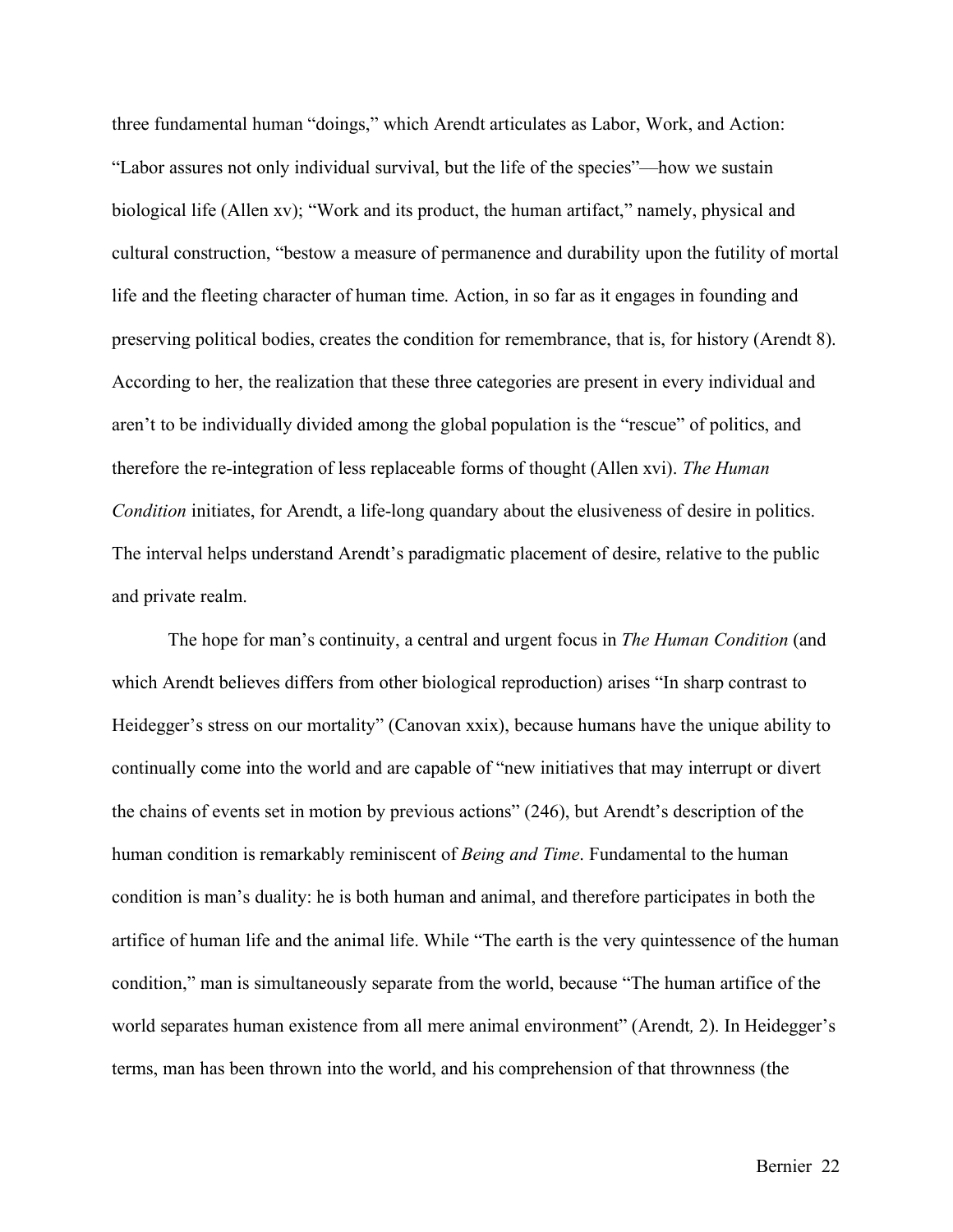human artifice) is Dasein. In this way the human condition is dependent on plurality, not only amongst humans (as I will describe), but within or among the sel(ves). It seems likely that continuity, the production of new beings that are capable of initiation, exists between man and his progeny, as well as between the human and the human artifice (that is, something is generated within the individual, between herself). What (on earth), exactly, is being generated?

And how does man *become* plural? Essential to being and interacting as one of many for Arendt is speech, because "Men in the plural, that is, men in so far as they live and move and act in the world, can experience meaningfulness only because they can talk with and make sense of each other and to themselves" (Arendt qtd. in Allen, xii). Arendt doesn't define meaningfulness, but most fundamentally *meaning* is what generates the human artifice (outside of animal-ness) in the first place––because the human artifice requires meaning, humans banish themselves from regular biological reproduction into a more precarious structure which depends on the relations of the individuals within it. It is "with word and deed" we relate to those individuals, but more poetically "With word and deed we insert ourselves into the human world, and this insertion is like a second birth, in which we confirm and take upon ourselves the naked fact of our own physical appearance" (177). Arendt suggests here that it is with word and deed, which are "not forced upon us by necessity, like labor, and [are] not prompted by utility, like work" (177) which make duality possible; the second birth she designates as that which occurs when we speak to others is also the birth which occurs when man becomes part of the human artifice (and therefore plural).

Arendt counts labor and work as outside the function of speech––instead, speech functions as that which outlines or gives shape to action, in the same way that care gives shape to Heidegger's present. Arendt claims that "Without the accompaniment of speech, at any rate,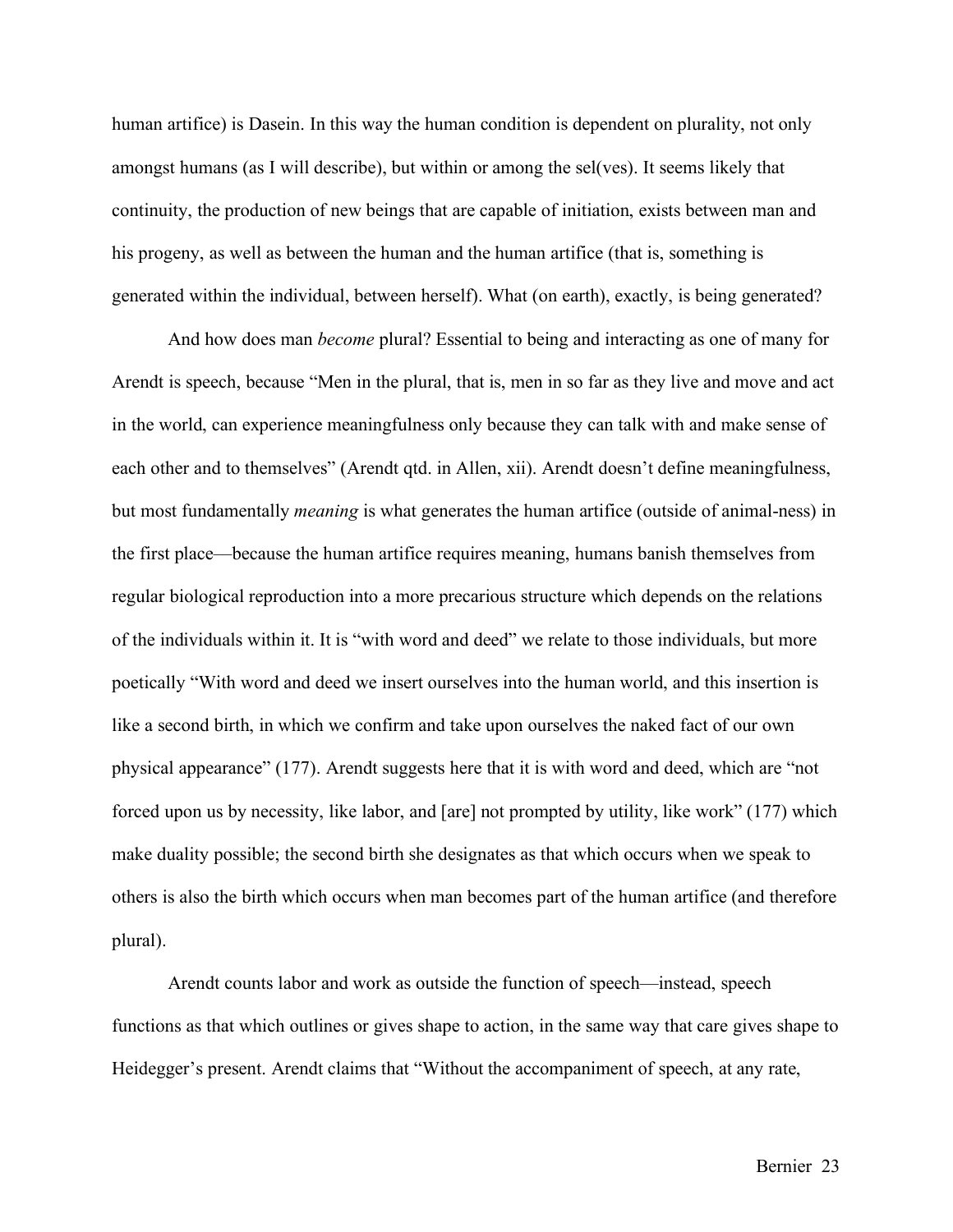action would not only lose its revelatory character, but, and by the same token, it would lose its subject" (178). The individual exists relative to other humans *qua* her speech, because without speech there isn't an individual *beginning* the action. Action requires a starting point in the individual, and that necessitation of a beginning produces the self. This is clear when Arendt first explains that "action [out of her three human doings] has the closest connection with the human condition of natality; the new beginning inherent in birth can make itself felt in the world only because the newcomer possesses the capacity of beginning something anew, that is, of acting" (8). So speech allows for acting, and acting allows for beginning––but the beginning of an action seems to happen outside of a self because it produces a subject. This beginner must be the Being in human artifice (Dasein, as I understand it), which creates action, and recognizes the other (it recognizes the neighbor in speech; it recognizes the animal-human having been thrown into the world)––it must be the man who *recognizes his thrownness and therefore is somewhat before thrownness* who is the origin because communication through language sets man apart and provides the structure for the artifice. The "in artifice" human produces a unity with humanity through the perpetuation of the artificial structure, protected by his ability to begin, which he recognizes as in-artifice. But it also seems that, in creating a "beginning" for the having-beenthrown, worldly subject (that is, in supplying the term "subject" for the having-been-thrown human), the artifice figure has entered—embraced out of obligation—an interval-like mediation that ensnares him in that very starting place, which requires consciousness in order to participate in humanity.

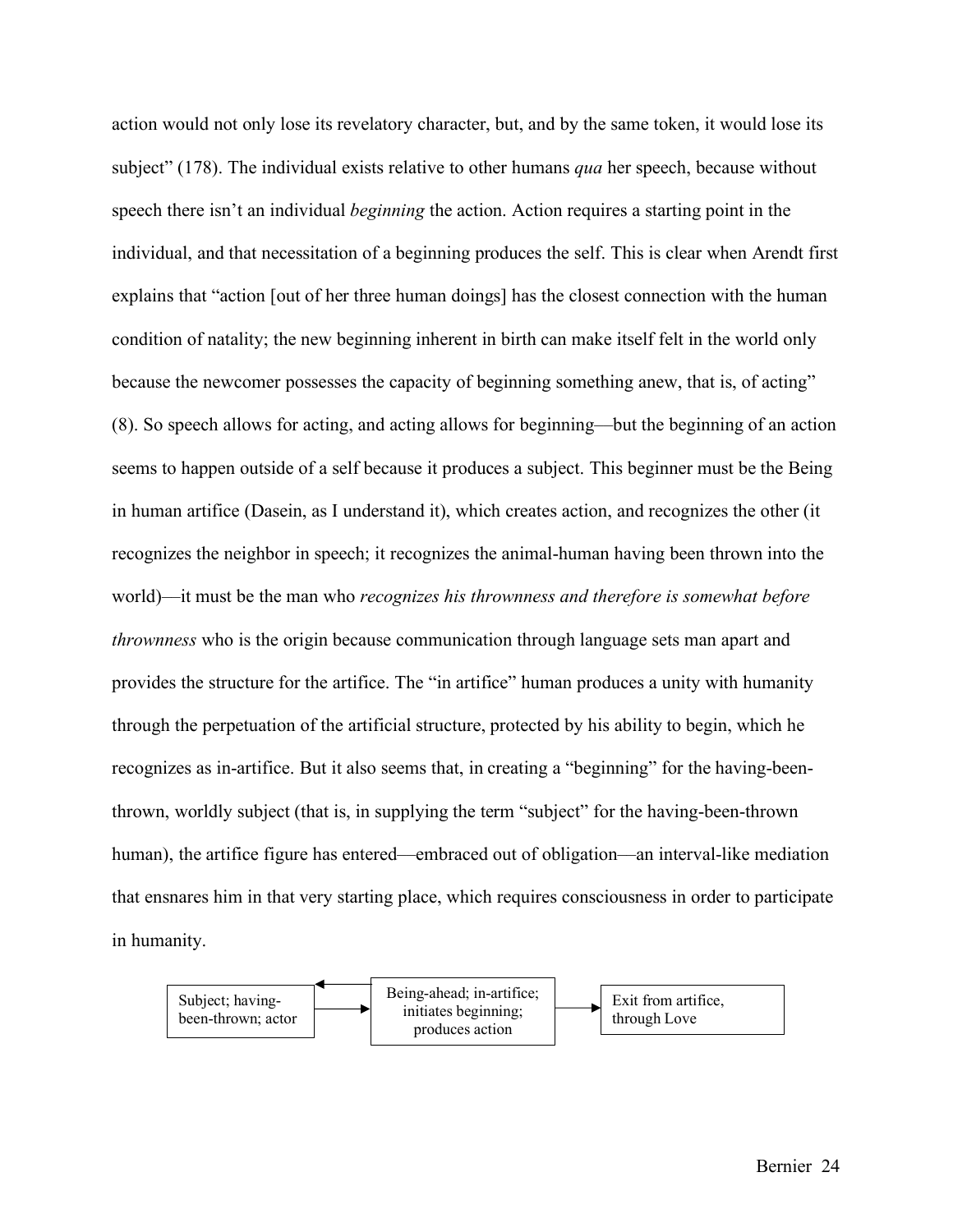The trapping of the Being-ahead occurs when he outstrips himself to "begin" for the self that can't––the stepping outside of the self is in fact the beginning of the beginning, and it constitutes the interval itself. The Being-ahead misses himself here, simply because he's performing for the other self in stepping outside of himself.

In an effort to confront these terms, which produce many "selves" that re-enter each other upon the beginning, Arendt distinguishes between two realms of the world which humans operate in: the public and the private. The public is the realm of the artifice, where humans interact with each other (52), while the private depends on an isolation that seems tricky to achieve under the terms of action: "the privation of privacy lies in the absence of others; as far as they are concerned, private man does not appear, and therefore it is as though he did not exist" (58). While the definition of "other" here most immediately implies the other individual, in my terms it suggests the duality of the other that arises when man recognizes his other self who has been thrown––that for whom he produces action through in speech. In this way, man can't speak in private, *even to his other self,* because if the othered self is present, then others aren't absent. Yet, as Arendt suggests in *Love and Saint Augustine,* "love, in distinction from friendship, is killed, or rather extinguished, the moment it is displayed in the public…Because of its inherent worldlessness, love can only become false and perverted when it is used for political purposes" (52). The individuals in love unite in privacy; the singularity that excludes action says nothing except, "everything has already been done." This is what occupies the other side of the Arendtian interval, that which Arendt blinds herself to in desire.

The elimination of the worldly self in love, such that consciousness leaves the first two spaces of the interval paradigm, adds a qualification to desire which can't be integrated into the structure of the interval as presented in *Love and Saint Augustine*. The problem of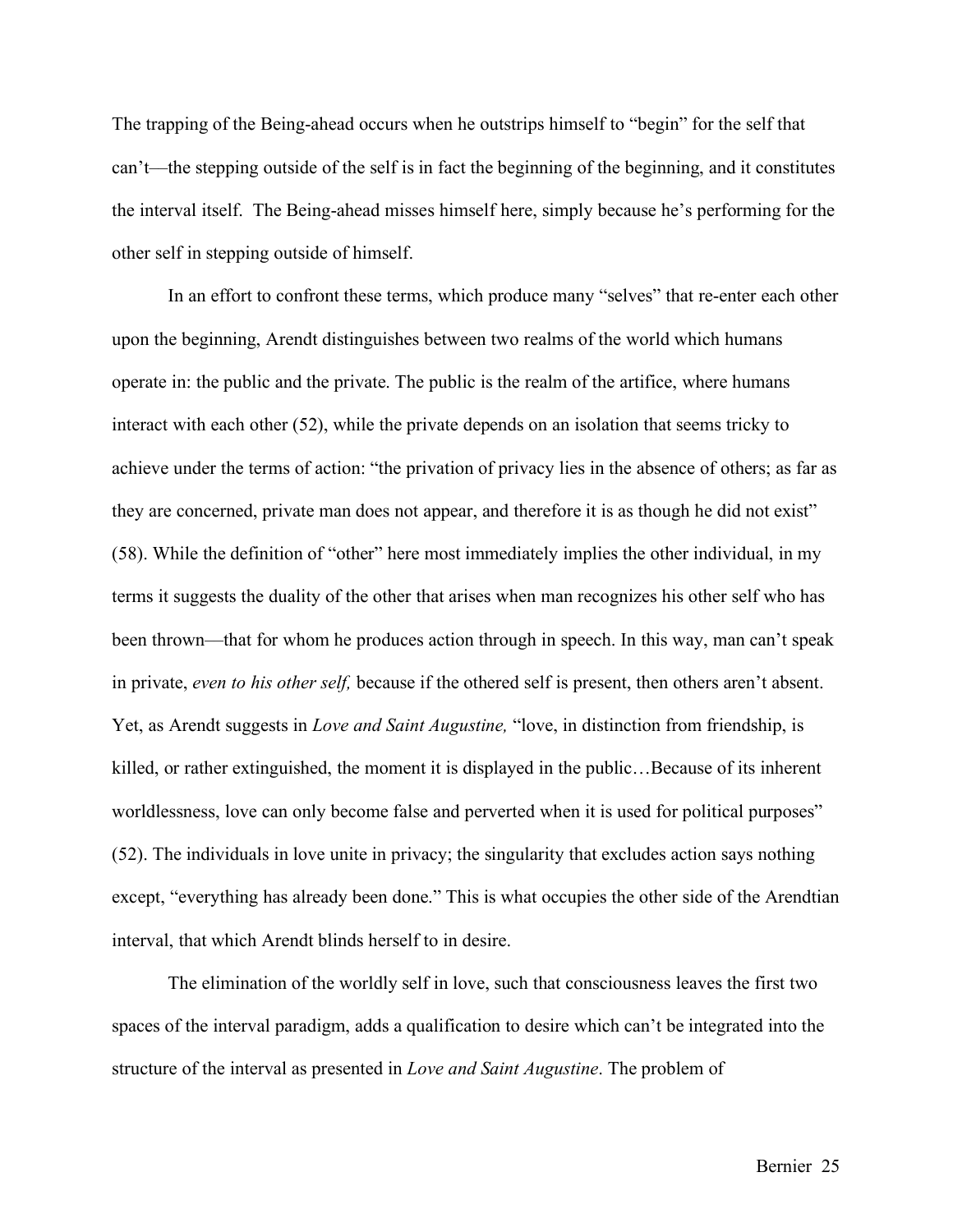comprehending the relation to the love-object must also include the abandoning of the self in the world––desiring, in effect, is trying to get rid of the self in the world, for the sake of the uniting of the Being-ahead, interval-self with the love-object on the other side of desire (through Arendt's concept of love, which occurs in the private). This notion of elimination is perhaps troubled by the origin of love, which in Arendt's terms is inherently desire: the Being-ahead must outstrip himself and exit the posture of Being-ahead in the effort to produce the action of desire in the world (via the worldly self). If desire is at the limit of the relationship (insofar as it ends when the relationship of love begins), then the human-artifice (Being-ahead) has it when he goes beyond himself. Desire misses itself. This "missing" occurs to the lovers united in privacy, as Arendt describes in one of her few passages about love in *The Human Condition:*

Love, by reason of its passion, destroys the in-between which relates us to and separates us from others. As long as its spell lasts, the only in-between which can insert itself between two lovers is the child, love's own product. The child, this in-between to which the lovers now are related and which they hold in common, is representation of the world in that it also separates them; it is an indication that they will insert a new world into the existing world. Through the child, it is as though the lovers return to the world from which their love has expelled them. But this new worldliness, the possible result and the only possibly happy ending of a love affair is, in a sense, the end of love, which must either overcome the partners anew or be transformed into another mode of belonging together (*The Human Condition,* 242).

The lovers have the strange realization (as wholly combined by the elimination of separation) that they want to perform the Work of procreation––and therefore, perform worldly action (sex). This desire to return, to exit the death that Barthes and Arendt suggest in *caritas,* dismantles the permanence of love, and suggests that *caritas* in fact doesn't eternally banish the lover from the sanctity of uniting with its object. Rather it seems that the paradoxical relationship to death-inlove (that which enables desire and also confirms the loss of self in love) seems to also enable the possibility of return to the world. The lovers are lost to death, but then find themselves out of it again: the joint-desire to re-enter to the public and therefore exit love seems to split the Beingsahead and return them to the world. In a sense, this throwing back transforms them from Beings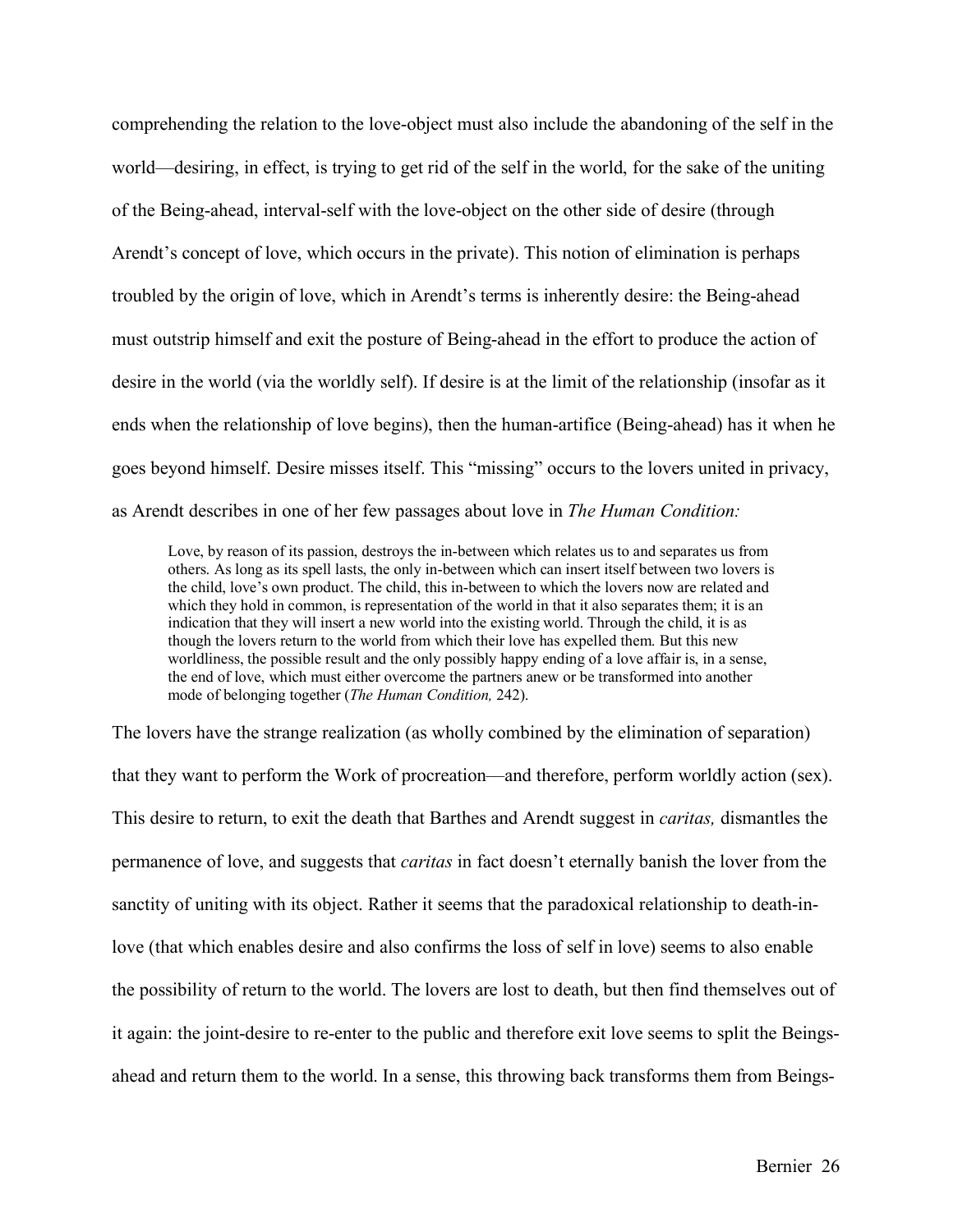ahead into the original having-been-thrown (man in the world), thus requiring them to comprehend their thrownness all over again, if they should ever return to the privacy of Love. But, in a more meaningful way, the lovers are being thrown back into the human-artifice, into the interval space and not into Heidegger's world, seeing as they've entered that world before at birth and therefore realize their thrownness before they even arrive (they, acting as one, throw each other). The lovers who fall out of love, in this way, don't fall all the way down—they fall back to already being ahead. A desire to fall back solely as Beings-ahead enacts the most confounding property of desire, which might have been here all along: that we desire desire itself; we want the act of wanting; that the "enjoyment" of privacy can't match the aim in the public. But it's the fulfillment of love *after* desire which gets us back to desire in the first place, and it's that love which helps us manage the relation better once we fall back down.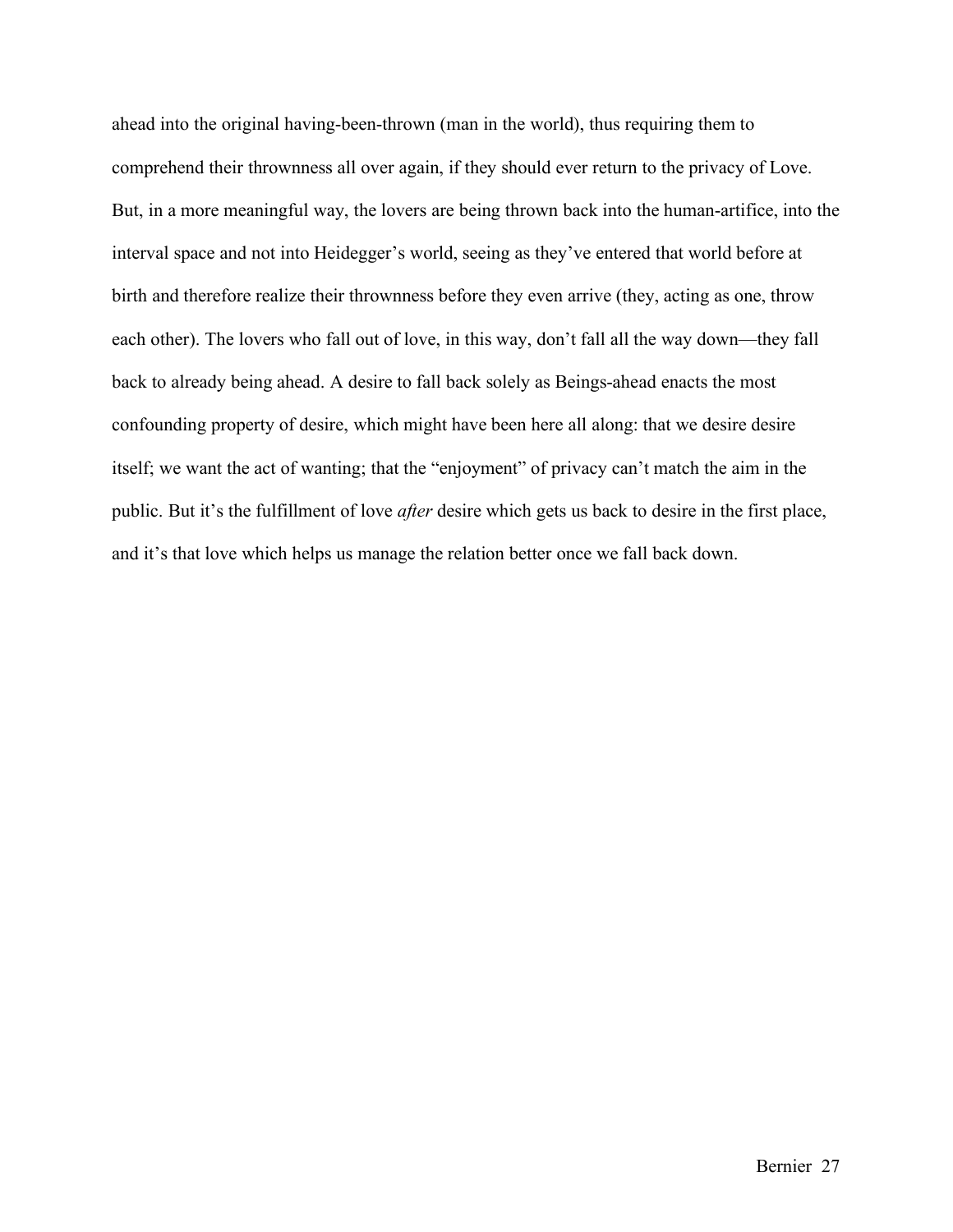## **Chapter 2**

# **"I live by you…desire"4 : The Arendtian Paradigm in Ovid, Propertius**

The interval which I discuss in the first chapter is the result of a divided consciousness.

This division, which happens at the theoretical point of origin for desire, necessitates at least two spaces which the divided sections of the subject's conscience inhabit: I've argued that these two spaces are the space behind (what we might colloquially refer to as the subject), and the space somewhat ahead, the interval, which bridges the gap between the starting point and the goal that Arendt considers Love or "enjoyment." Both Heidegger and Arendt articulate the division of consciousness: for Arendt, the interval emerges poetically in *SHADOWS,* in which she discusses the feeling of being blinded by herself––this blinding occurs when the conscience of the lover simultaneously occupies the starting point, the united lovers' conscience, and the space between; Heidegger's sense of this divide comes through when Dasein apprehends the subject, who is his having-been-thrown, from the position of the interval. The interval becomes a space, a container, for the section of conscience that is propelled forward from the starting point into the space of the interval at the instance of desire.



The interval is fundamentally a space between. The discourse of *Love and Saint Augustine* suggests that the occupation of that space between is a problem, because it inhibits the lover from successfully and universally occupying Love, shown on the right side of the above diagram––trying to establish a relation to desire through the initiation of the interval ensnares the lover within the relation. It is by these terms that Arendt presents the multiplicity of self as a

<sup>&</sup>lt;sup>4</sup> The-Dream, "No Church in the Wild," in *Watch the Thone* (JAY-Z & Kanye West). Produced by 88 Keys, Kanye West & Mike Dean.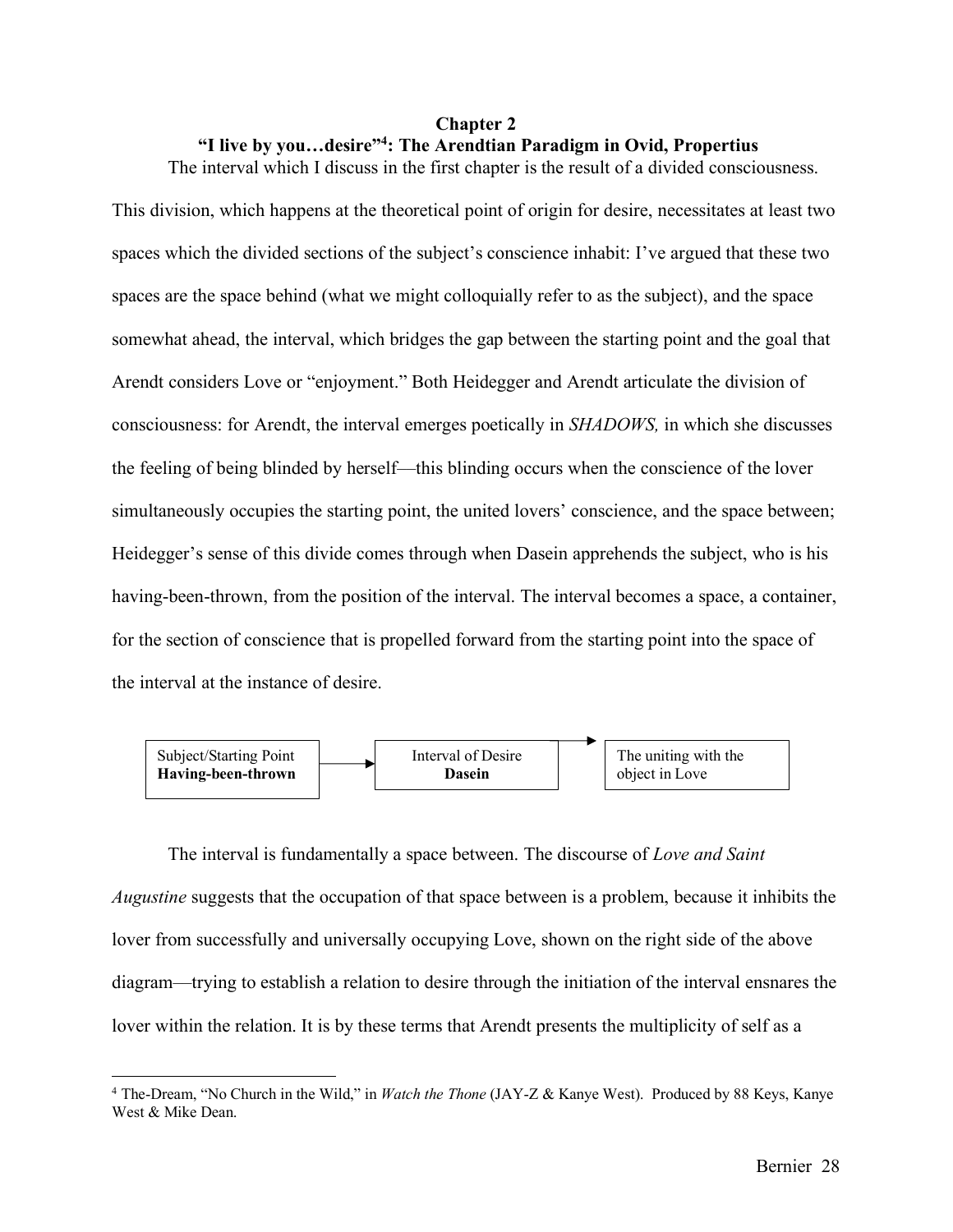problem that is only solved by accepting that the division of self prohibits a whole and clean cleaving to the love object.

Re-establishing the conditions of desire as that which doesn't necessarily negate death but instead aims at it (such that death is on the other side of the interval instead of fulfilled Love) might in fact take advantage of the interval, use it in a way that balances the lover in multiple locations such that existence, in contrast to Heidegger's terms, becomes a status of desire, not of mortality. What happens when the lover disregards the fear of death that constitutes *cupiditas*? I'd like to suggest that the interval structure that emerges through the conditions of *Love and Saint Augustine* can be utilized as a tool instead of a trap when the subject uses its multiplying factor without the anxiety of death. What happens to the interval when we forget mortality? How can the subject manipulate the terms of this paradigm without losing its constitutive parts?

The goal of this chapter is to identify the function of the interval in Ovid's and Propertius' elegies, which by definition tackle the topics of desire and death in entertaining and pertinent ways (they are both heavily concerned with their own personal status, both as writers and lovers). It seems then that both for Ovid (*Amores*) and Propertius (*Elegies*), love as accessed through the interval produces a way to look back on the self, to understand the starting point by means of its voiced elevation. As I will describe, this version of love often contradicts that which Arendt articulates in *Love and Saint Augustine* and *The Human Condition.* Both Augustan-era poets value the generative power of love, and consciously use it to elevate the *writer,* not necessarily the lover. Treating love as a status (of various types) lifter, one that often pushes the speaker to the edge of death and sometimes over the edge, allows Ovid and Propertius to explore romantic philosophical problems and therefore playfully contradict the mundane function of romance in the Roman Empire. According to critic Theodore Papanghelis,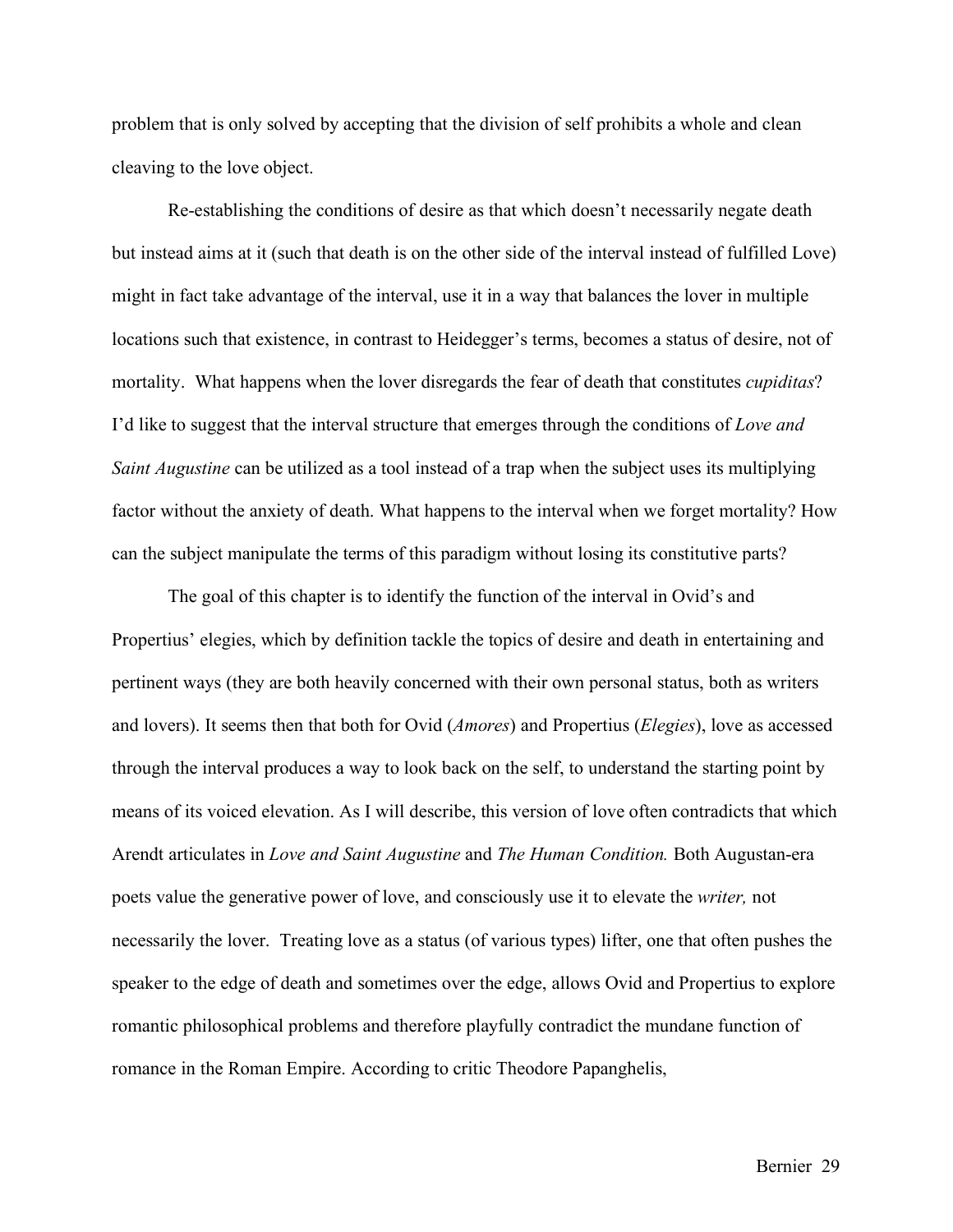To speak of love and death in the same breath is to speak of romantic passion *par excellence*. Classical antiquity knew such passion - and, as a rule, frowned upon it. Marriages of convenience and other practical considerations would normally take precedence over romance. It was also in a practical spirit that people prodded themselves to timely sensuality in view of death's inevitable onset…Catullus, Propertius and Tibullus shared with their contemporaries a sensitivity to it, but they could also fly in the face of their contemporaries' conception of love by endorsing, in varying degrees of seriousness, a type of lover consumed by the *morbus*, intent on the *militia* and wallowing in the *servitium amoris* (1).

In this way, elegiac poets promoted romanticized love that contradicted what surrounded them––

it is my intention to explore the *morbus,* the *militia,* and the *servitium amoris* that Ovid and Propertius generate in their poetry*,* and also to suggest that the theatrical tone of the elegies actually invites us to read past the humor––that the hyper-dramatic mood that we often encounter as we read the Elegies might actually ask us to think more seriously about the extremes that these poets are considering, particularly of love and death*.* It seems that the poet's power was not only to reflect something either ironic or idealized; the intention of the dramatic, death-obsessed lover who was tied to the beloved by force was to present something explorative, and even political. Both Ovid (who wrote about his relationship with Corinna) and Propertius (who wrote about Cynthia) reflect on their own experiences with love, directing their discoveries towards a reader who's eager to learn instead of towards their respective lovers (Heath 1). This allows the poets to consistently reframe their lovers in a way that benefits the trajectory of the love story told through their elegies. Cynthia and Corinna change throughout the elegies––sometimes they're loving and giving, sometimes attention-seeking and self-centered, others jealous and distressed. I'd argue that Ovid and Propertius take this liberty of fictionalizing––refusing to give definition to their lovers by giving different and often contradictory descriptions of them––because the poems are largely *for* the writers, and the writing of the poetry allows them to access the interval through the fictionalized love object. Both writers are flamboyantly obsessed with the fame that they only achieve by means of the love poem.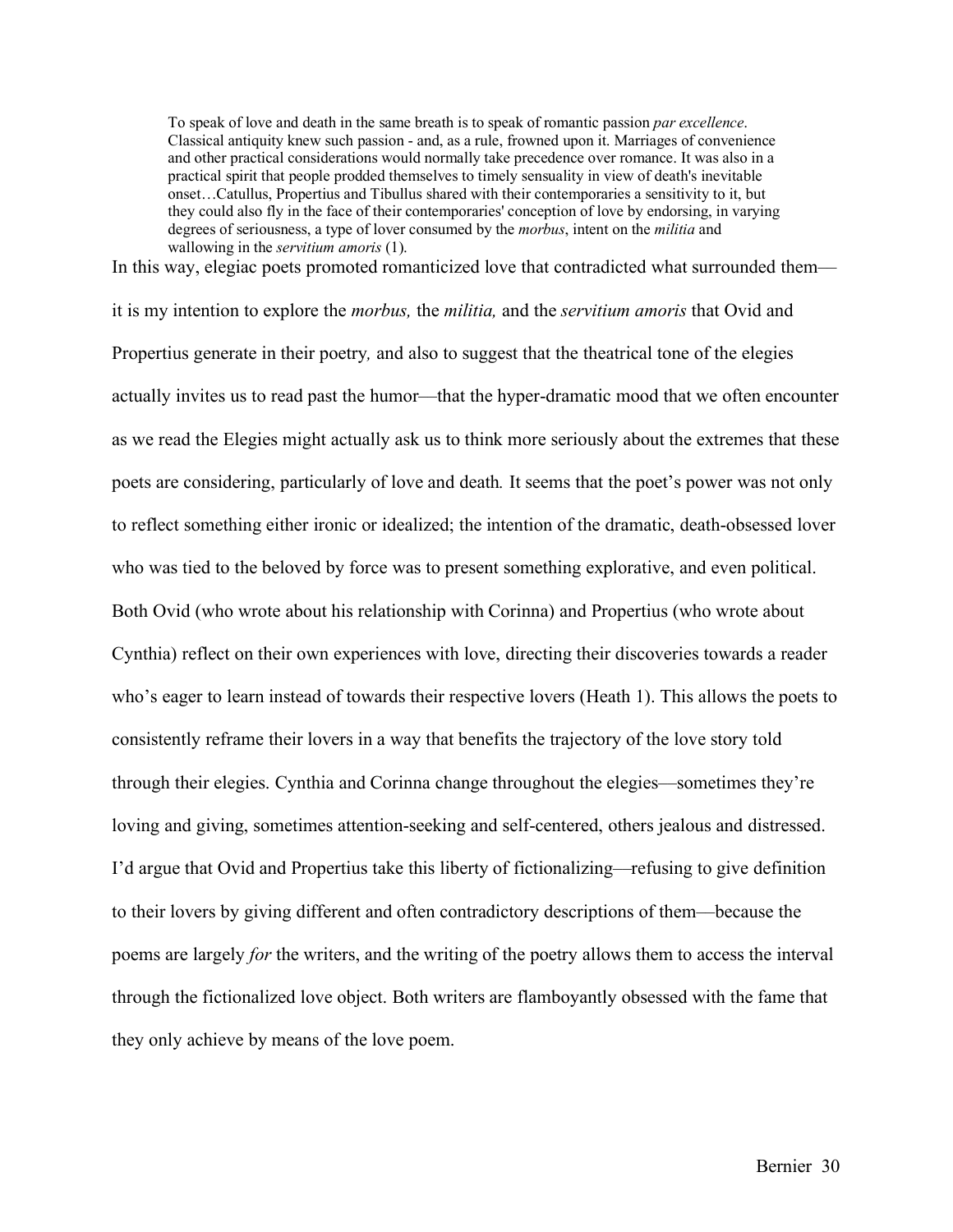Cynthia is based on Propertius' mistress, Hostia; while much is not known about Propertius' personal life, "What we may assert is that Cynthia is Propertius' dream-girl, with an endowment of all that his mind can contrive: she is beautiful, high-born, intelligent, educated, artistic, a poetess even; and of course passionate (and unresponsive), loyal (and treacherous) and audacious (for both good and bad)" (Goold 8). Essentially, Propertius seems to have generated a character who doesn't fail his ideals. The lover in the literary terms of the Elegy is the jumpingoff point, the point of generation for the writer instead of the goal––in fact, the power of the Elegiac poet is only obtained once the fictionalized possession is created by virtue of the subversion of the interval. Propertius confirms this when he claims that he "can join estranged lovers again, and []open a mistress's reluctant door; [he] can cure the fresh love-wounds of another, and the healing power of [his] words is not slight," for "Cynthia has taught [him] what everyone must always seek and what avoid: Love has done something for [him]" (Propertius 1.10). It seems that Propertius believes that it's not his talent as a writer that has given him such power, which is the intuitive answer; instead it's specifically his relationship with Cynthia that allows him to have this curative, love-doctor ability. The language of what "everyone must always seek and what avoid" is subtly suspicious: while Cynthia might inform where to aim his desire and which separate objects to avoid, an alternative reading suggests that the desired object is the very object to avoid––that Love having "done something for [him]" is both a power and a danger, because its allowed him access to the interval, but also trapped him within that paradigm. Propertius implies in this elegy that the writer who writes love has the strange and unique obligation to experience love outside of the romantic relationship––again, for the sake of the acclaim, which both writers equate with posthumousness.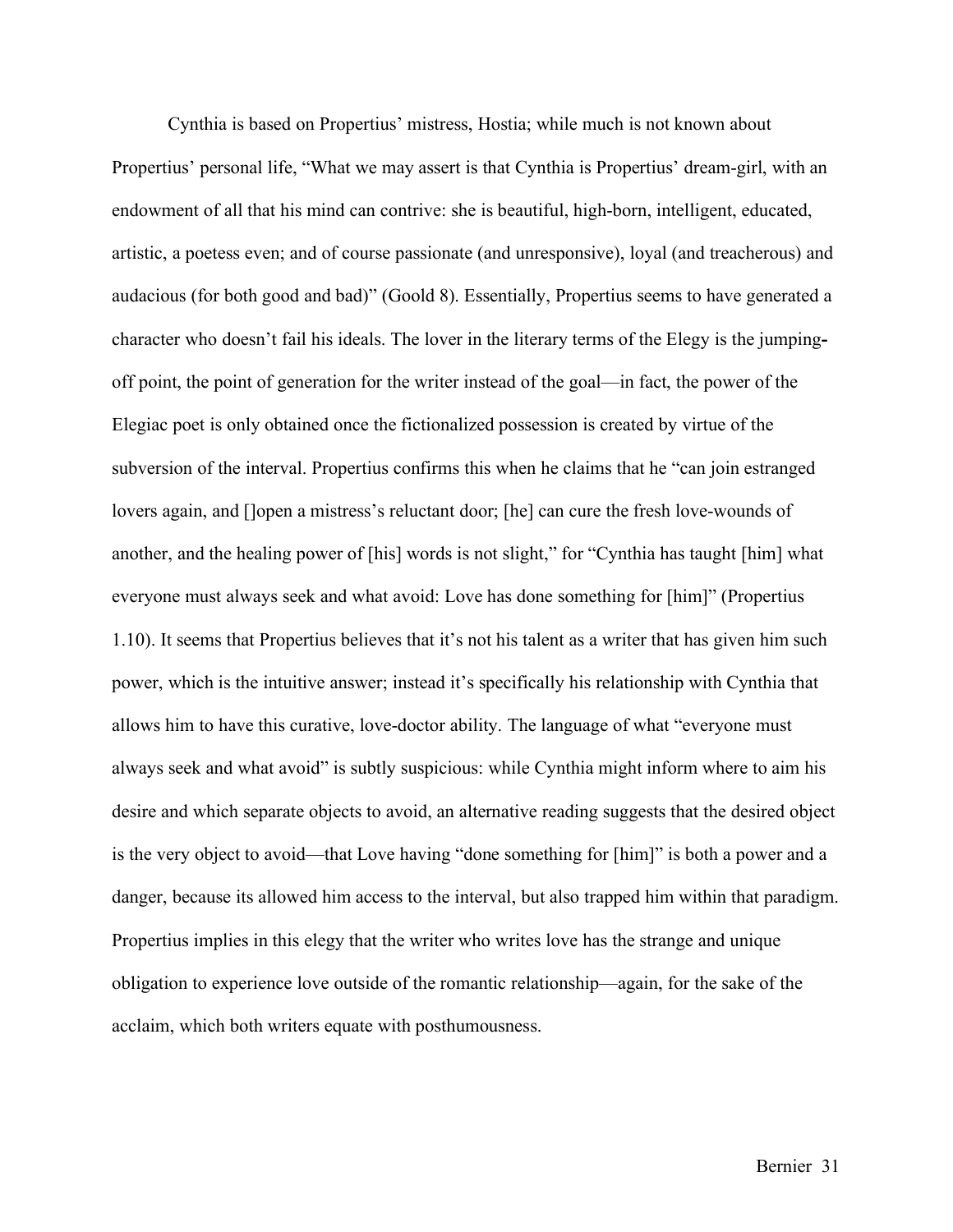The writers here are creating a space outside of themselves that becomes essential to both that acclaim and their ability to assume the posture of elegist. Perhaps, though, this "outsideness" involves the mapping of the interval, that is, perhaps the "outside" is really an in between, a confined space from which the poets work. Indeed, the language of generating something in love suggests that the *lovers* have done something separate for the initial subject, whom we might think of as the writer––that a "Being ahead" has produced something within the space of the inbetween, interval space, and thrown it back on himself. Here, Propertius is already acknowledging the cleaving of the conscience which produces the interval relationship that involves Cynthia as the love object, and also creates the perspective of only knowing something because a different version of the self has thrown it back to the origin.

The idea of achieving something through death, which produces acclaim for Ovid and Propertius, suggests that death is generative in the same way that love is: that is, the Elegist proclaims, either jokingly or sincerely, that *because* of the love poem, fame can be achieved posthumously. This claim contradicts Heidegger's philosophy of death, which proposes that death is only a way out of existence; thus, "Death is not possible to 'achieve' and does not give to Existence, and his own death is nothing that can be realized. Death is possible, regardless of any behaviour by any existence" (What is Metaphysics, 2014, p. 337). But, more than this, the poets also describe love such that it aligns with Arendt's argumentation in two ways: that the solution-oriented dynamic of desire is thwarted by nature of the interval; that Augustine's notion that *cupiditas* and *caritas* have obvious objects (worldly vs. eternal) degenerates the line between the two types of desire. The highly romantic relationality described binds the lovers eternally, automatically, and permanently, in a way that contradicts Arendt's structure of worldly love and Heidegger's Dasein. This eternal binding, reminiscent of *caritas*, is the source of the evasion or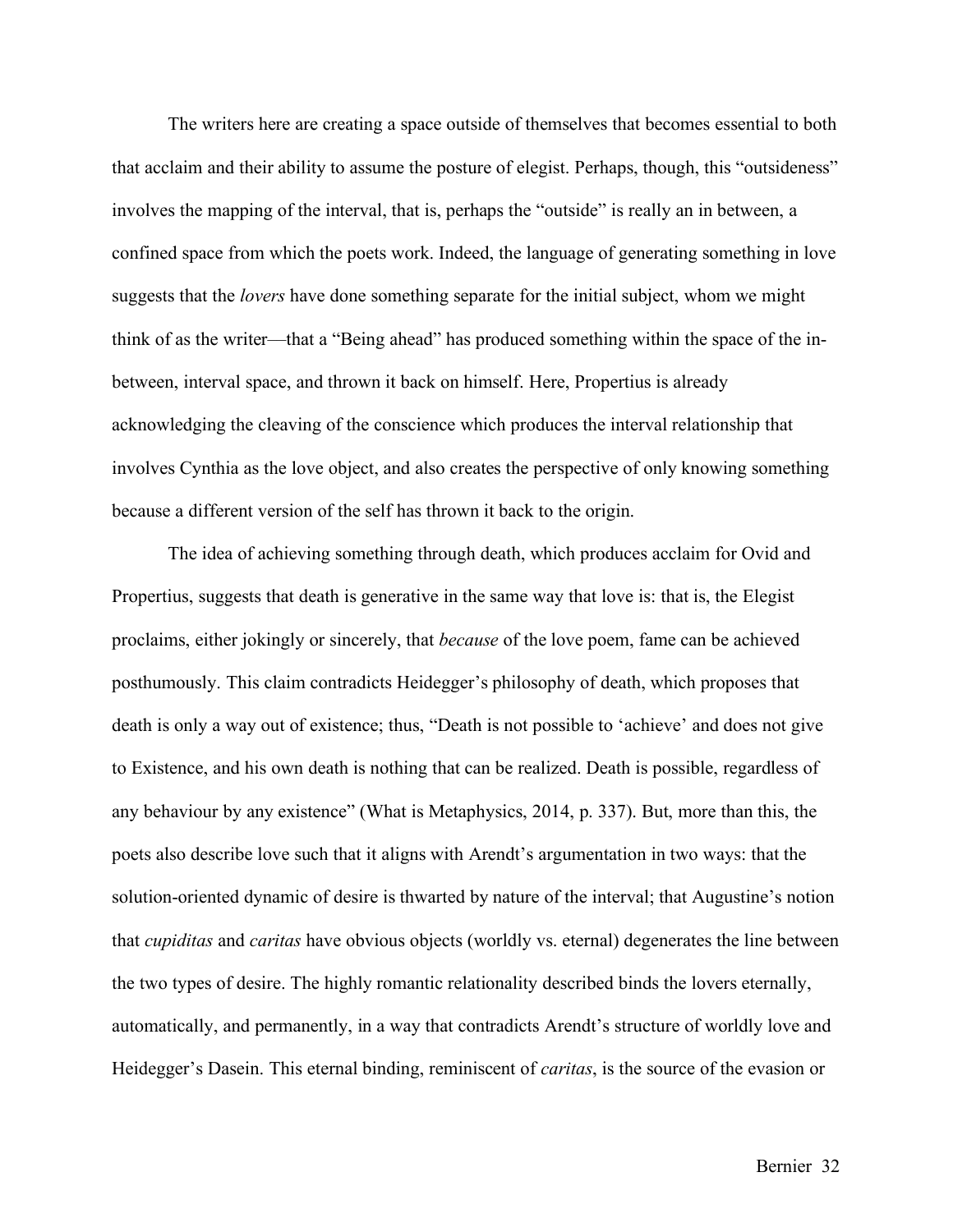manipulation of death––it is this version or structure of love that allows for the notoriety that Ovid and Propertius predict for themselves and eventually achieve. It seems then that the twosided relationality, the masking of *cupiditas* as *caritas* via fictionality, is only a phase in the development in the Elegists' notion of love.

Ironically, part of achieving this notoriety is creating a sense of self-martyrdom––the poets are taking on the burden of writing love, which they consistently convey is inescapable and all-consuming. This sense of obligation emerges most explicitly through a comparison of love to war in Ovid's *Amores.* Readers of Elegy IX, "Of Love and War," have complained about the faulty comparison, but, as critic P. Murgatroyd suggests, "Ovid was not really trying to convince anyone" of reduced parallels; instead, he "parades an inherently improbable thesis" to be "inherently flippant and provocative" (Murgatroyd 570), and in this way the readers who dismiss Elegy IX as reductionist immediately fail to recognize Ovid's sarcasm. Perhaps the reduction of both love and war to baseless parallels is a powerful tool in excavating the position of the love poet, though. For instance, Ovid writes to an unknown Atticus, "believe me, every lover's in arms./The age that's good for war, is also right for love./An old soldier's a disgrace, and an old lover" (1.IX.1-3). Ovid asks his friend to trust him as if he's an authority on both topics, even though Corinna lacks definition as his lover and Ovid himself was "unsoldierly enough to avoid military service" (Murgatroyd 571). As the love poet, though, Ovid strangely *does* have that authority, and his knowledge of that strange responsibility is something he's toying with in his flamboyant messages––and it's the duality inscribed in that position (as someone happily tied to the lover but also entrapped in Love by Cupid's arrows (1.1)) that generates that power. His acknowledgement of this ridiculous position that bothers his readers comes through in his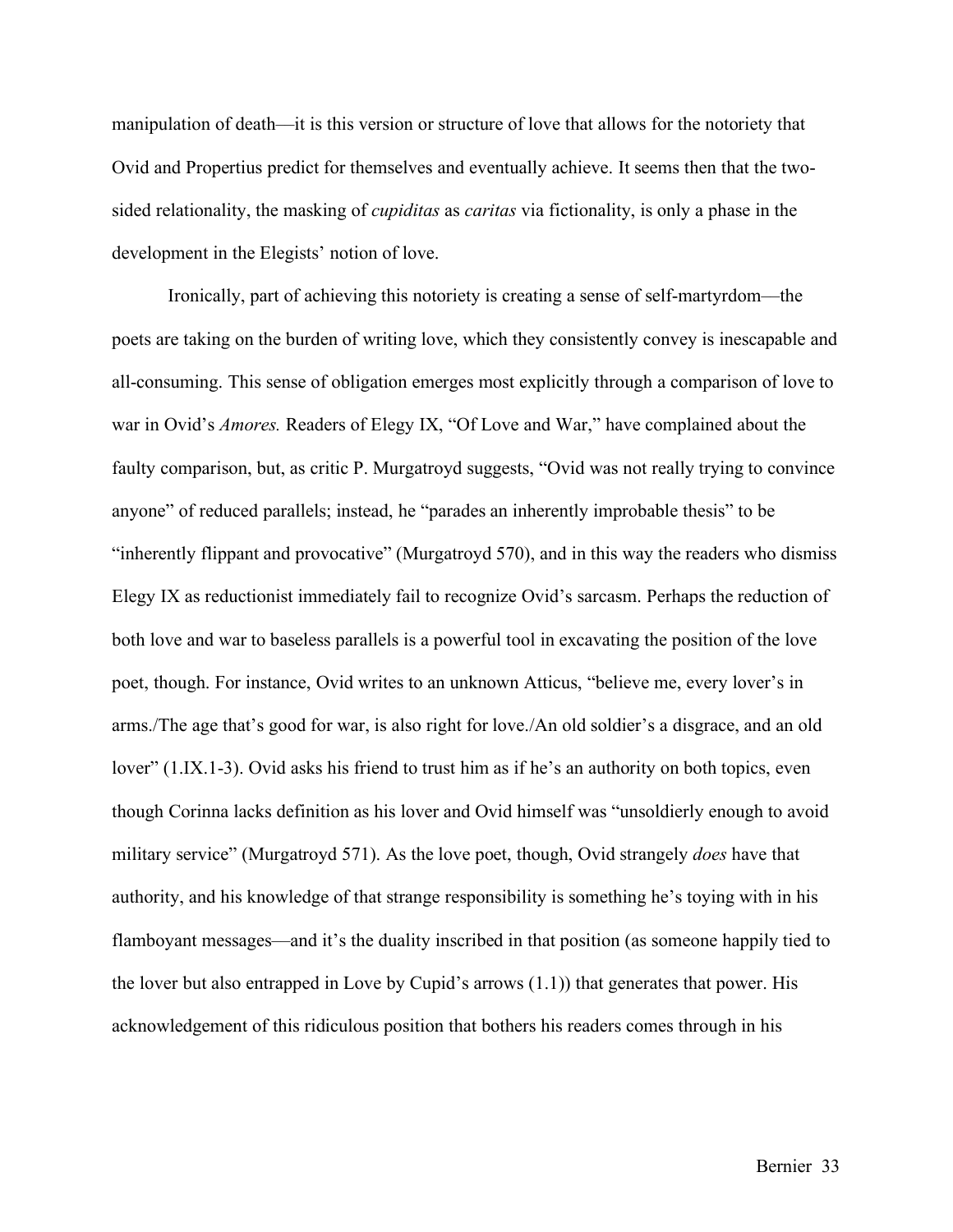intentionally awkward phrasing: in line 3, the old soldier is a disgrace; the old soldier is an old lover; the old lover is a disgrace.

In a way, the fictionalization which Ovid performs in order to portray a genuine parallel of love and war helps to define the interval––Ovid is working from a liminal space, which is neither entirely that of the genuine lover, because the relationship between Ovid and Corinna takes shape out of the poems, nor is it that of the soldier or war veteran. Instead, Ovid speaks from the perspective of an Ahead figure, and that Being-Ahead gives him the authority I associate with the interval; he has thrown a conscience into the space of the interval which *knows*  war and love, because it generates them. And so the interval in this case is constituted by a fictionalization of the end which is promulgated by the lover-figure, who receives the fictionalization from the Being-Ahead.

While the topic of death is a natural end for the elegist, both Ovid and Propertius perpetuate a mood of dramatic suffering that adds to their supposed position as martyrs––those who took on the burden of writing love. Death, then, is conflated with success for the martyrspeaker. Whereas Arendt, via Augustine, **t**reats a uniting with the love object as a solution to death (although love itself takes a more poetic form of death in her work), Ovid views death as a goal which is accomplished through love. Ovid depicts a relationship between love and death that is fortified through his poetry––writing and loving become mutually ascetic practices that guarantee a particular fame:

Happy the man, who dies in Love's mutual battle! Let the gods make that the cause of my death! Let the soldier's breast oppose the enemy missiles And buy a lasting name with his blood. Let the greedy seek wealth, and weary with voyaging, Shipwrecked, let their lying mouths drink brine. But let me be taken fainting in Venus's act, When I die: freed in the midst of it, the work half-done: And someone will say, weeping, at my funeral: 'That death was *so* appropriate to his life! (II.x).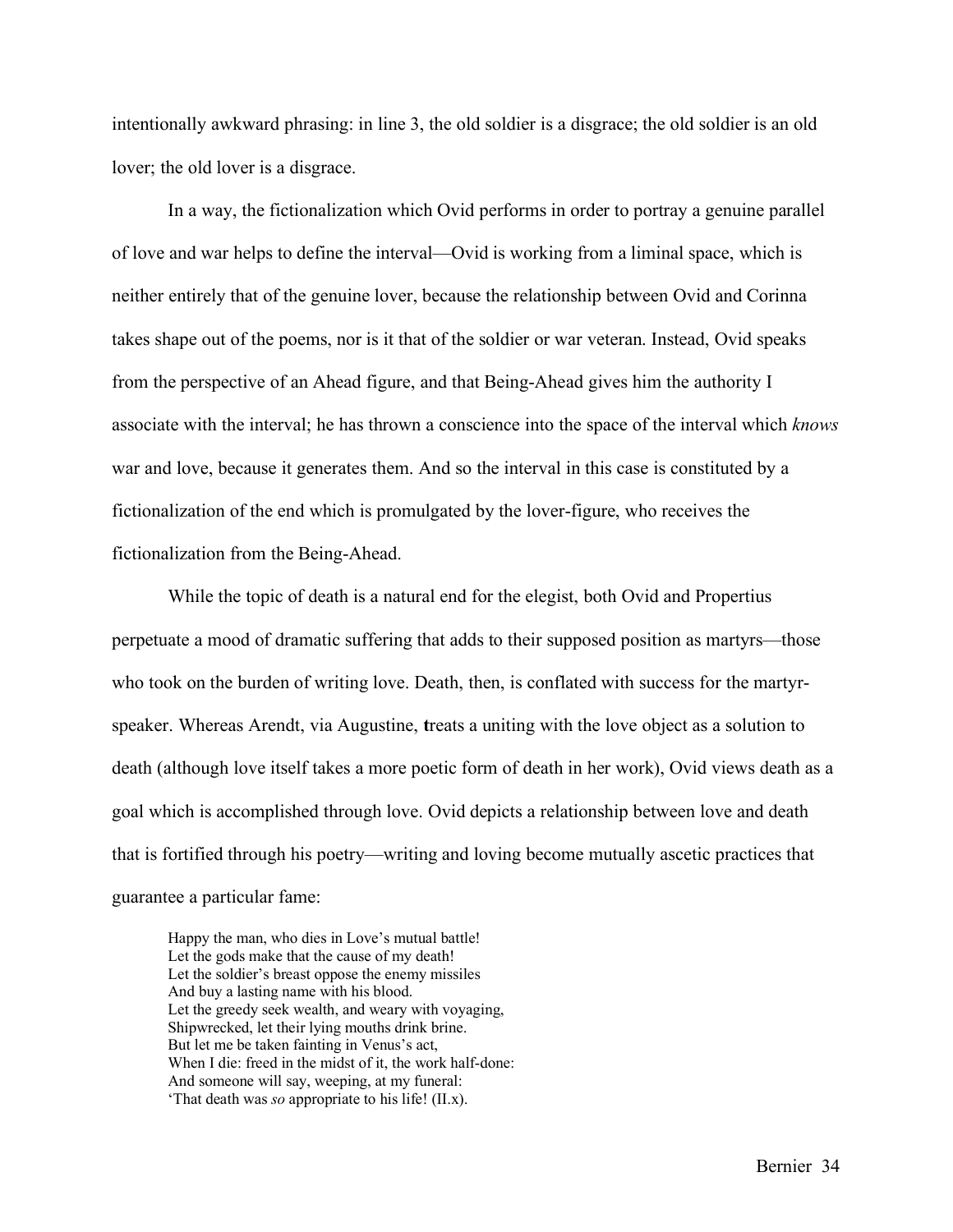Ovid describes Love as a "mutual battle" to show that his version of love involves the lover and the beloved fighting with each other over the commonality of their love, instead of both fighting the structure of love, as Arendt suggests. Lines 3 through 6 show the man who cares about worldly success as experiencing a death mid-action, unrecognized by any Gods; this contradicts his vision of his own death, in which Venus catches him in the middle of his writing. Recognition of his work in the public eye, which works to construct his fame, is something that Arendt would suggest dissolves love––which can only thrive in the private sphere. But more importantly, Ovid's version of love *stays in the world* after his death––this perhaps opposes Arendt, who would suggest the love had already left the world as soon as the lovers had succeeded in Augustine's "enjoyment." But, insofar as love necessitates a self, the section or part of Ovid's conscience which writes, the Being Ahead, remains in the world after death.. For Ovid, love *abandons* his body, which I've referred to as the lover, in order to maintain his reputation.

In this way death becomes part of the machinery for the development of the posthumous fame that Propertius and Ovid both predict for themselves. It's love that allows for the process of prediction, because it elevates the lover to the position of creator, one who mediates the liminal space of death through the ascetic act of loving and writing love. Propertius claims that "Only the lover knows when he will perish and by what death: he fears neither the North-wind's blast nor the arms of war. Though he sit oar in hand beneath the reeds of the Styx and face the somber sails of the infernal boat: let but the echo of his mistress' cry recall him, and he will return on a journey no law permits" (11.28). The lover knows his own death because, by Propertius' logic, the event of the death of the love poet is inherently constituted by love; Propertius seems to know, like Ovid, that he will be fainting in "Venus's act"; that, as the love poet, he will die being and acting as the love poet, and in this way, the interval-self is preserved. Perhaps the echo of his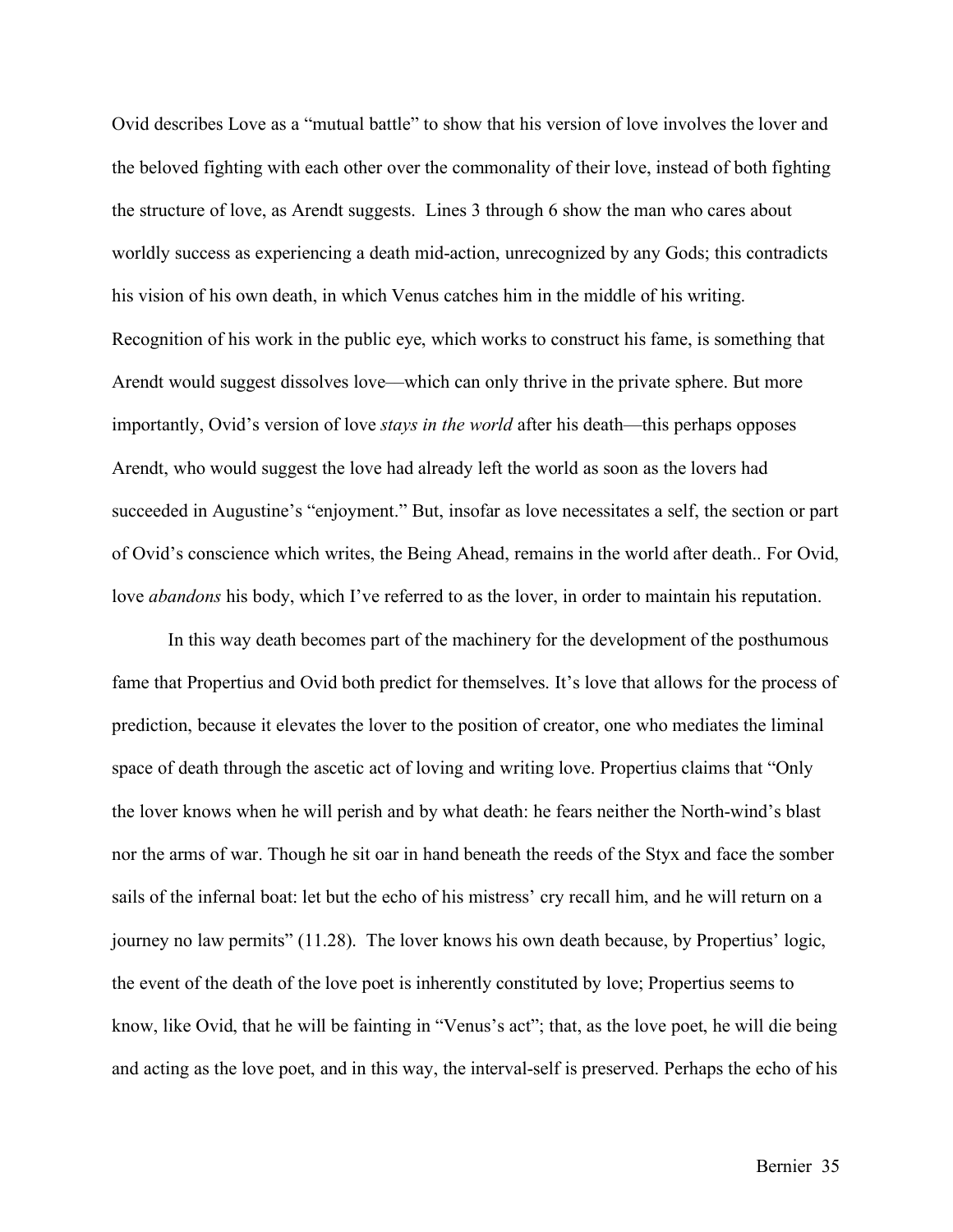mistress' cry is a representation through which Propertius lives on––in other words, the remembrance, even by the proximal lover, is a form of gaining significant reputation. Cynthia therefore perpetuates the word of Propertius through her mourning cry, and requires her peers to remember Ovid because they know the meaning of the cry. In this way the love object is responsible for the love-writer after death. Of course, a more reductive reading might imply that the remnant of love between the dead Propertius and the living Cynthia is what turns the boat around, in a sense—that Cynthia's mourning over the poet calls him back to life. Then again, Propertius' claims that it's the *echo* that recalls him to the unpermitted journey, not the call itself. Perhaps this echo represents his work in which he recounts Cynthia mourning her own death, as a ghost, later on (Book IV). This would imply that his work, though a trace of the original sound, pulls him back from the afterlife; that the love poem yanks the poet back into mortality (representatively), leaving Propertius in the ambiguous space of the river.

According to Papanghelis, it's virtually impossible and unproductive for the reader to extricate Propertius's concepts of love and death from one another, particularly in the second book of the Elegies (2). In Elegy II.i, Propertius begins to explore this relationship, dismissing the event of his death as irrelevant so long as his love lasts:

To die in love is glory: and glory yet again to enjoy a single love: O may I alone enjoy the love that is mine…though I be doomed to taste the potion of stepmother Phaedra, a potion not destined to corrupt her stepson, though I have to die of Circe's herbs, or the Colchian witch heat for me her cauldron upon the hearths of Iolcos. Since one woman has stolen away my feelings, from her house only will my funeral train set forth (II.I).

Here Propertius mentions several mythological heroines not to present individual stories but rather to propose "collective embodiments of some 'moral' or aesthetic ideal"; as Papanghelis sums up, "Phaedra, Circe, and Medea have done nothing if not wrought havoc in people's physical condition, and here they are mythological substitutes for Cynthia" (29-30). The distancing effect of representing Cynthia through mythological figures emphasizes Propertius'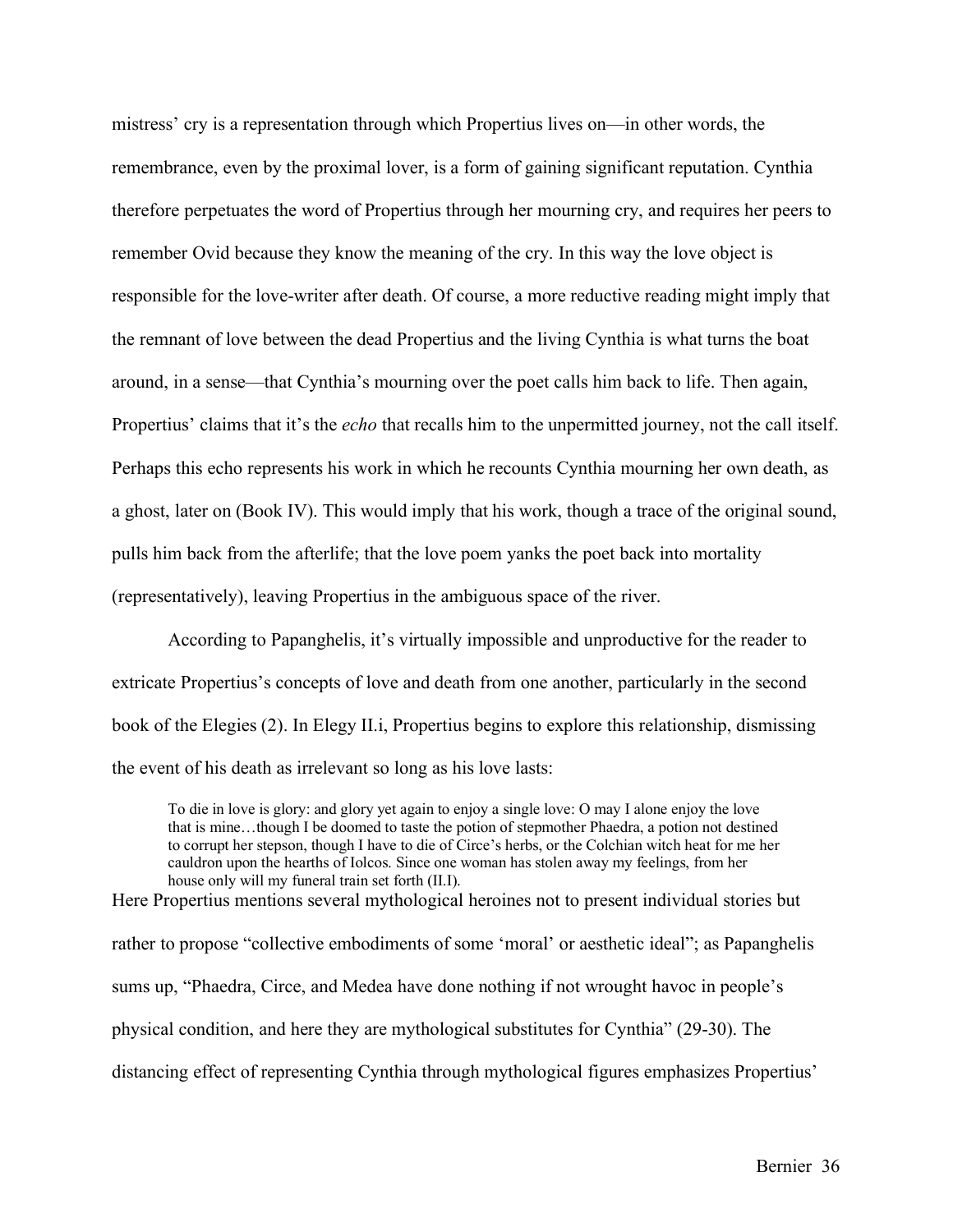understanding of love as a productive force that uses the individual to the benefit of the romance's grandeur––since the romantic endeavor is generative, as it produces the consciousness within the interval and intends to get passed that in-between space, it can be viewed as a tool.

But what does the death that Propertius seems to desire actually look like? The drama of Propertius describing his "doom" distracts from his asking for a false poison––for a poison that's specifically designed to be appear lethal but, in reality, fail to kill when taken by the right person. Thus the Cynthia stand-ins create a pseudo-death through their intentional and unintentional failures; they threaten death with medicine and magic but leave the lover safe, or fail to conquer him completely as is the case with Circe and Medea. The potions thus produce a representative death that helps them explore love and in fact represent love after death: magic becomes a "major means by which Propertius delineates the nature and the depth of his love" (Follett 29 found in Propertius: A Hellenistic Poet) because it defines death as something both "enchanting and deadly" (Papanghelis 31). The glory, then, that Propertius identifies is one that the man who has drunk the potion but who still "lives," one who has tasted death but who survives the lethality of the potion. The trope of the living dead emerges through Propertius imagining his own funeral train––the reader gets the strange sense that he's planning to watch it happen, from a libidinal "death" space. Propertius's love, then, opposes Arendt's concept of love as a removal or death of the individual from the public and an entrance into the more ominous private space, where Arendt's enjoyment flourishes; Propertius's continuous love in fact depends on the theater of Cynthia mourning in the public sphere; the act of mourning becomes one that is recognized or "read" by the public, and thus, by Propertius's terms, is transformed into an act of love.

Perhaps the most significant difference in structure between Arendt's love and the love presented by the elegists concerns permanence. Whereas Arendt's argument suggests a flexibility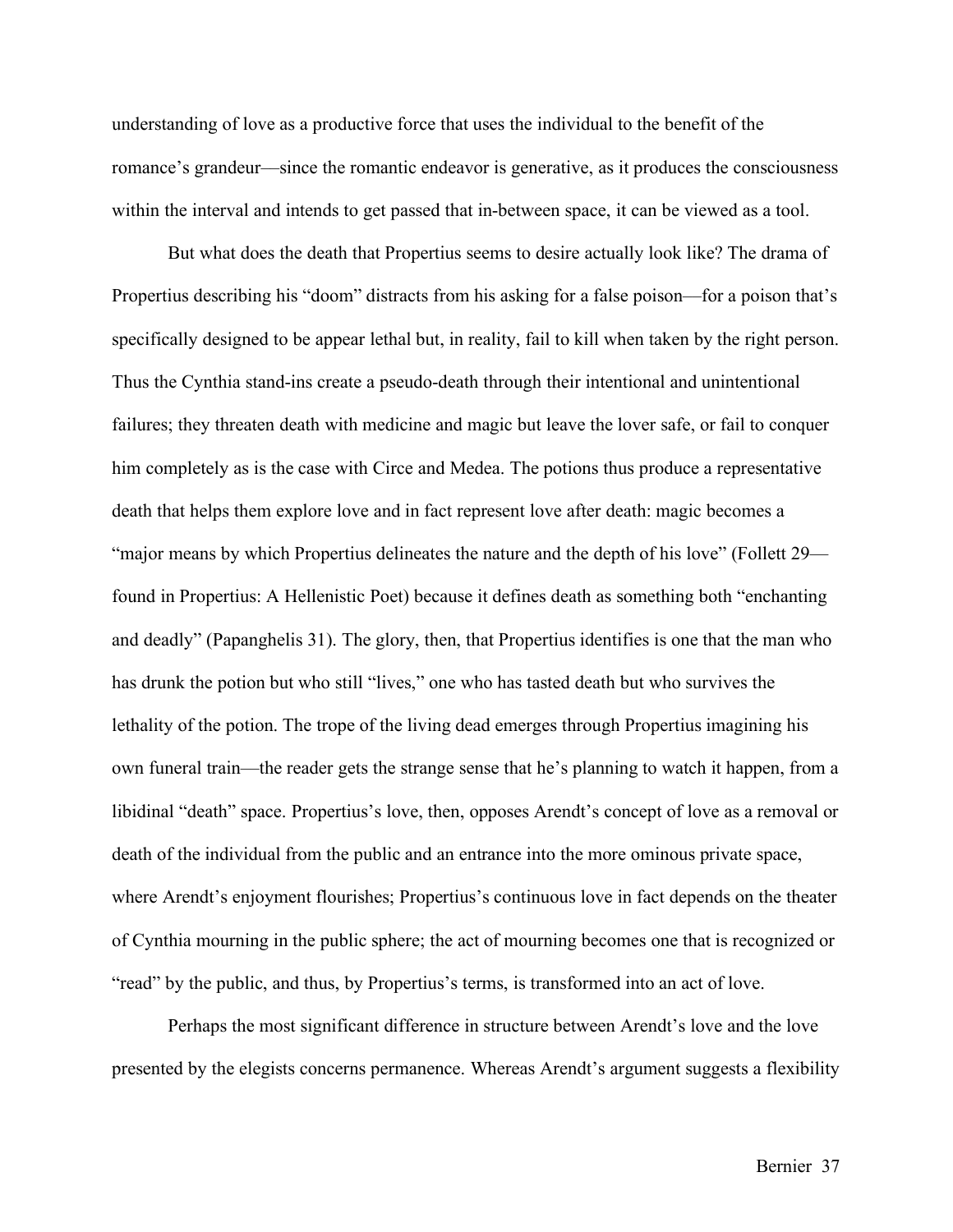of desire, such that it can be continually initiated with different objects, love is a stain for Ovid and Propertius––it haunts the lover throughout their life, and even beyond. Generally, the Roman poets' image of love is reminiscent of something non-human. We expect humans to adapt, to expel, to actively include, but here love is controlling over the subject and even as man struggles against it, the question arises as to whether or not the lover has a choice––does the Elegist have a choice, as he assumes the posture of the Elegist who abandons the fear of death through his entrance into an adapted interval, but to obey desire? Ovid addresses these questions in this excerpt:

I struggle, and my fickle heart is pulled both ways, Now by love, now hate, but I think love wins. I'll hate if I can do: if not, I love unwillingly. No ox loves the yoke: yet he still suffers what he hates. I flee your wickedness – your beauty draws me back: I loathe your guilty ways – I love your body. So I can't live with you or without you, And don't seem to know my own mind (III.xiB).

Ovid plays with the familiar trope of the love-hate relationship in this poem. But the reluctance to love seems false: Ovid lies playfully when he says he "love[s] unwillingly," taking advantage of the obvious irony of the love poet who resists love. The yoke he describes evokes the immovability of love, for the elegist. But, as he explains in line five, it's much harder to hate that which can't be escaped—the experience of trying to throw the yoke just hurts the ox more, not necessarily because of the act of reinforcement on the part of the yoke (love), but because of the oscillation between resistance and enjoyment. This back-and-forth both enacts the oscillation between the in-between space of desire and the completion of the trajectory (Arendtian enjoyment), but also results in the experience of Ovid not knowing his own mind (8), conjuring the elegiac paradigm of love as a permanent or incurable disease, such the production of the interval as the lover or love writer aims to achieve his goal catches him within the structure, forever.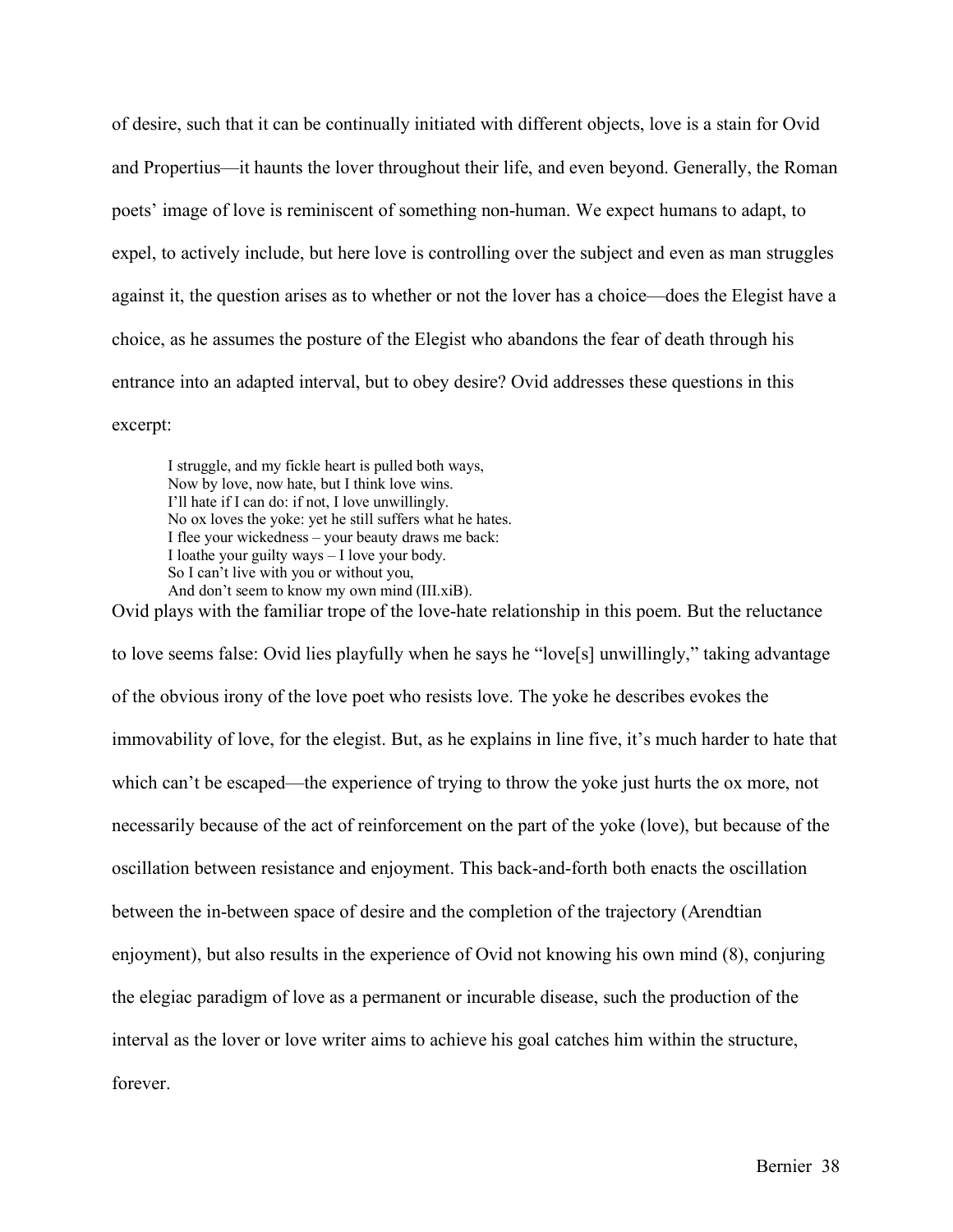Propertius might as well be speaking directly to Ovid here, though the passage is likely directed towards himself:

Whither do you flee, madman? There is no escape: though you flee to the Don, Love will follow you all the way…Love ever looms above your head, looms above the lover, and sits, a heavy burden, even on a neck once free. He keeps vigil as a keen sentry and will never let you raise your eyes, once captured, from the ground (II.30.A).

Love is ubiquitous, and the resistance of the "madman" is what causes his supposed madness.

Unfortunately, it doesn't seem as simple as gaining and never losing––unlike Arendtian love, this form ties you to the world—the yoke is not explicitly mentioned here purposefully, because the lover is permanently tied to the earth, literally, just as the ox is to the plow. I'd also argue that love remaining a heavy burden even to the "neck once free" not only suggests that the man who hasn't experienced love always remains vulnerable to its inevitable encompassing, but also that the man who has experienced love isn't released from its burden in death. In these terms, love's grasp continues to strain the lover even after death, but it's also the force that carries the one who *writes* love successfully from mortality into the libidinal space of fame. Thus, if the love poet is defined by love, then the status of mortality begins to dissolve for the elegists––love is the status of the poet, neither living nor dead.

This strained space is the interval from which Ovid and Propertius work. It's a tradeoff that the ascetic love poet takes on: they work from a confining space that holds a portion of their conscience, but because that interval space is protected from death via its relocation of death into the space of the goal, it negates the problem of mortality, and doesn't experience the fear of loss in *cupiditas.* Ovid expresses this when he explains that his death will occur as he "faint[s] in Venus' Act"; the goddess of Love carries him through the mortal transition of death, and the consciousness which operates in the interval is preserved through her Action.

Ovid and Propertius are generally playful, and their prescient tone, which reminds their readers of their coming fame, surfaces even in their most sincere poems. Perhaps this tonality,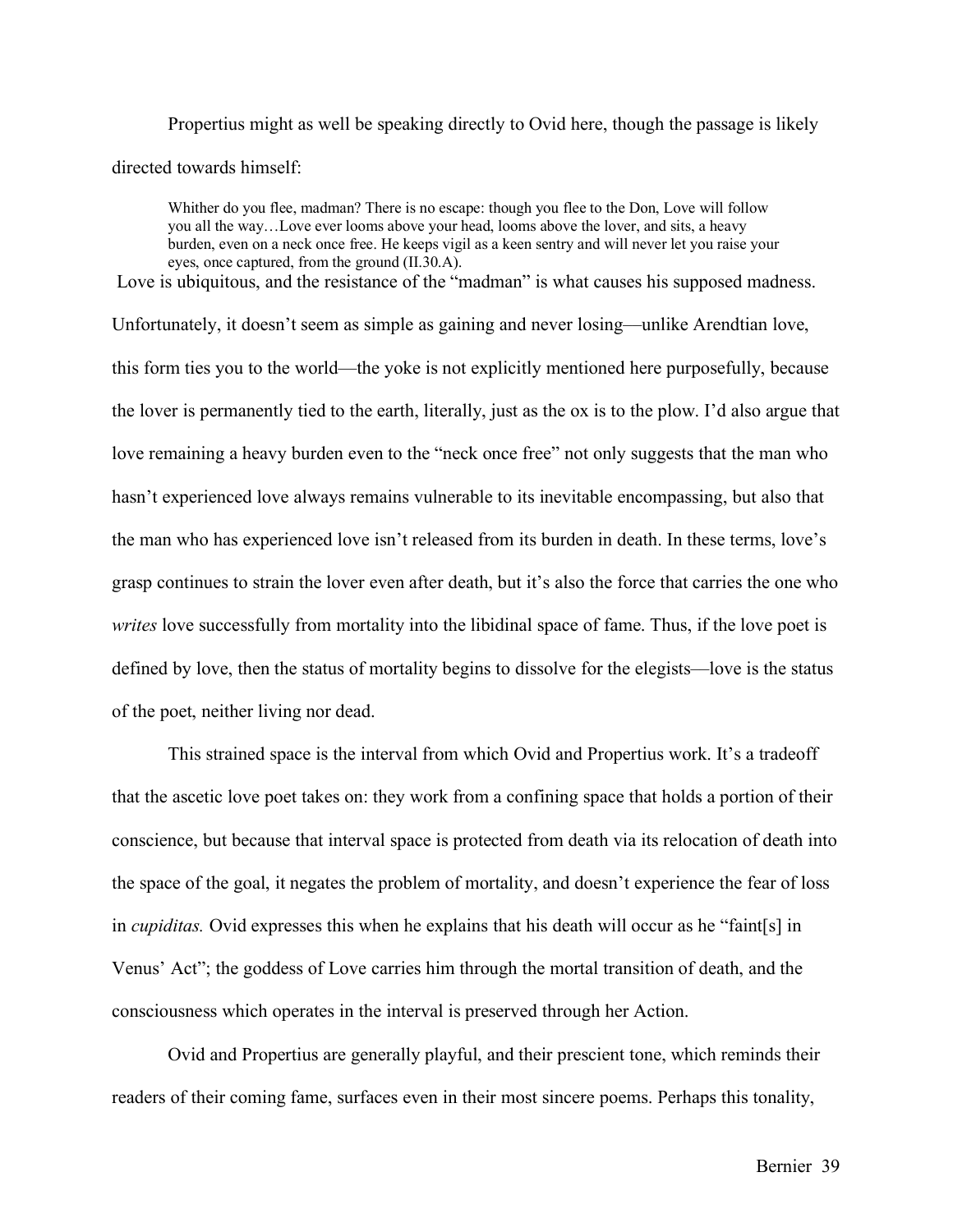which attracts the reader, does help the poets achieve the sort of afterlife they predict for themselves––but it also suggests a more troubling problem of the freedom of their Self, something the poets confront only indirectly. As Propertius describes in the above passage and as I will describe in Ovid, the elegist faces the problem of knowing love only once they're in it. This ensnaring action that produces the elegist's work, and within which they have no choice but to write, is largely reminiscent of the structure of love that I identify in the first chapter of this thesis. I originally suggested that the elegists I'm examining resist the solution-oriented project of establishing a relationship to desire, as Arendt does. Apparently, it's more nuanced than this, for even the poet who resists this divisive structure by ignoring the danger of *cupiditas* falls into it as he writes love. The distinction remains here: Arendt approaches death as a problem, which love can fix; Ovid and Propertius view death as an event that in fact secures their "living on" as writers of love (death assists love in perpetuating this representative mortality that is the literary afterlife). But isn't this because Ovid and Propertius are already *in* love––that is, haven't they already found some sort of literary *caritas* which helps them live forever? I've previously established that they write from the position of the interval, though––the space that allows them to establish a voice of authority, both on love and the guarantee of their posthumous acclaim. But if this is true, how do we reconcile the finding of *caritas,* or at least the provision of eternity, with the existence of the interval?

Ovid relinquishes his ironic and playful voice upon the realization that mortality links love and war best for the Augustan-era poet. Linking warfare with love more subtly earlier on in Book I, Ovid writes,

But, I think, if desire were attacking me I'd feel it. Surely he's crept in and skillfully hurt me with secret art. That's it: a slender arrow sticks fast in my heart, And cruel Love lives there, in my conquered breast (I.ii.5-8)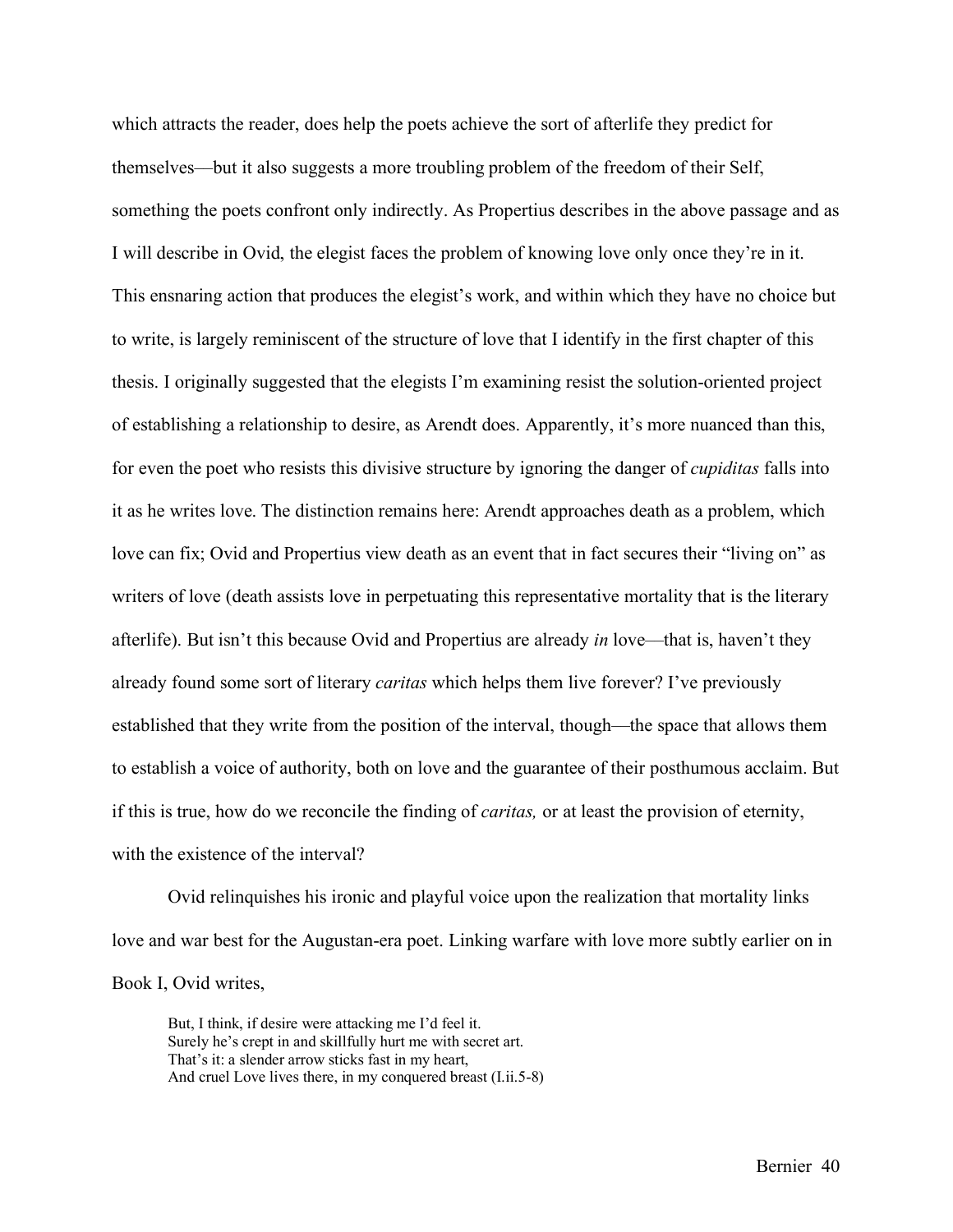Here, Ovid shows that Love has a secret warfare that subverts the power of the poet. Ovid explains that Love has put him in the awkward position of missing desire's moves, which first planted the "slender arrow" (7). The tone of the poem suggests that Ovid comes upon the realization of Love having occupied his heart at the beginning of line 7: similar to the structure of desire which requires that the subject go beyond himself in order to experience desire, there's the sense in this poem that the speaker only apprehends the "secret art" of desire once love has entered the heart. In this way, the poet's sense of derives from his frustration with knowing that something has happened without his knowledge––this recognition is similar to Heidegger's Dasein, since the lover is recognizing that he has been thrown, and that he's ahead of himself in love. This realization is mirrored by the ordering of the elegies; it seems that the intentionally more naïve "Of Love and War" precedes the knowledge of Elegy II; but in fact, Love living in Ovid's "conquered breast" is required for its apprehension by the poet later on. Ovid thus implies a false distance from love, such that he reads as ostensibly naïve (as he acknowledges in his lavish comparison of love and war), even though he feels obligated to discuss as the poet chosen by the Gods.

As is typical for Roman poets, both Propertius and Ovid speak about the effect of intoxication by invoking Bacchus, who seems to appear either in conflict with or working beside Love (Venus). While tropes of the seduction of alcohol, the loss of functioning, the false confidence of intoxication, and the pairing of alcohol with increased sexuality have come to be expected in readings of these poems, these poets seem to be invoking Bacchus less as a superior God and more as a partner in crime, as a tool or asset––as the God who works closely with Love because of his power to create strangely inhuman experiences. For example, in one of the first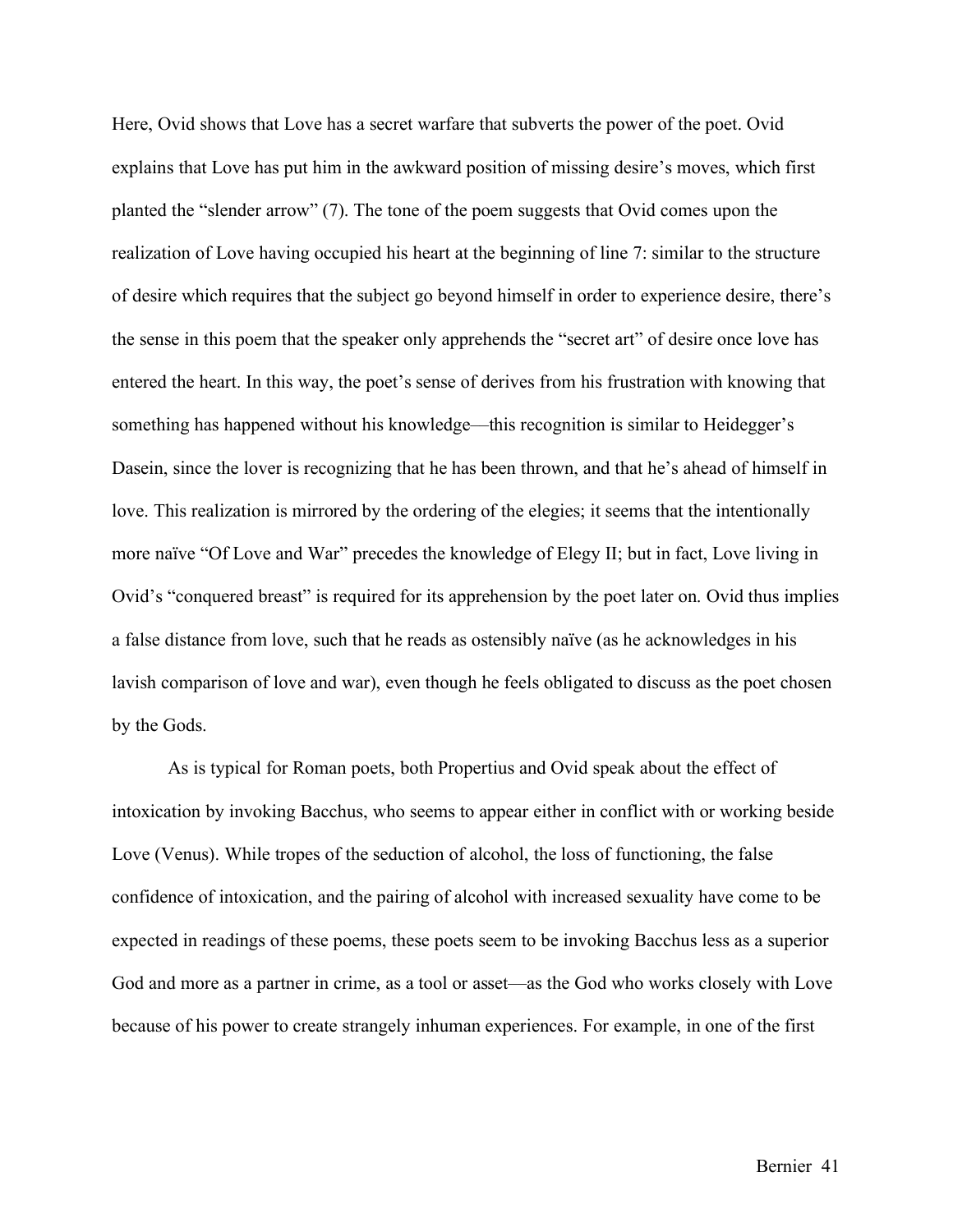elegies of Book 1, which include some of Propertius's most dramatic and romantic formulations, he writes,

Not yet were all my sense gone, and I tried by leaning gently on the couch to reach her; and, although seized with a double passion, for the two inexorable gods, on this side Love, on that Bacchus, were urging me to edge my arm deftly beneath her and try her as she lay, and, bring up my hand, to steal belated kisses, yet I did not venture to disturb my lady's peace (1.3)

Obviously, Propertius is drunk, and the alcohol and his new love for Cynthia are asking him to wake her up. It also seems that his act of refusing himself adds to the romance of the scene he writes; the formulation of restraint is more important than acting on any impulse of love. I'd argue that the first clause can be read alternatively, though––it's not that he resists the dulling of the senses, but rather that approaching of no sentience is required for Love. This variation in mode of sentience recalls the interval, which necessarily divides consciousness, and the inability to escape the drunkenness of Love, as Ovid and Propertius describe, reminds us of Arendt's private realm. And this is how Propertius describes Bacchus and Love working together: Bacchus gets us closer to the inhuman, where Love can function. This propulsion or banishment into the unhuman space of intoxicated cognition is reminiscent of both Barthes' chapter "I am engulfed/I succumb," in which he describes the transmission of self into the unknown in love, as well as Arendt's *caritas,* in which the lover cleaves to an unknown futurity in the eternal love object; this dispersal or giving up of self is a type of death, a loss of self, that is similar to the loss of self that the intoxicated speaker evokes in this passage.

Ovid discusses the pairing of Bacchus and Love in his Elegy entitled "The Doorkeeper," in which the lover asks for passage at a guarded door. As he berates the doorkeeper, the lover shouts, "Night and desire and wine don't urge moderation:/She quenches shame, Bacchus and Love the fear" (I.vi.59-60). Ovid is intentionally mixing terms here, reflecting the drunken encounter with an equally tipsy tone. If we assume that "She" refers to Corinna, though, the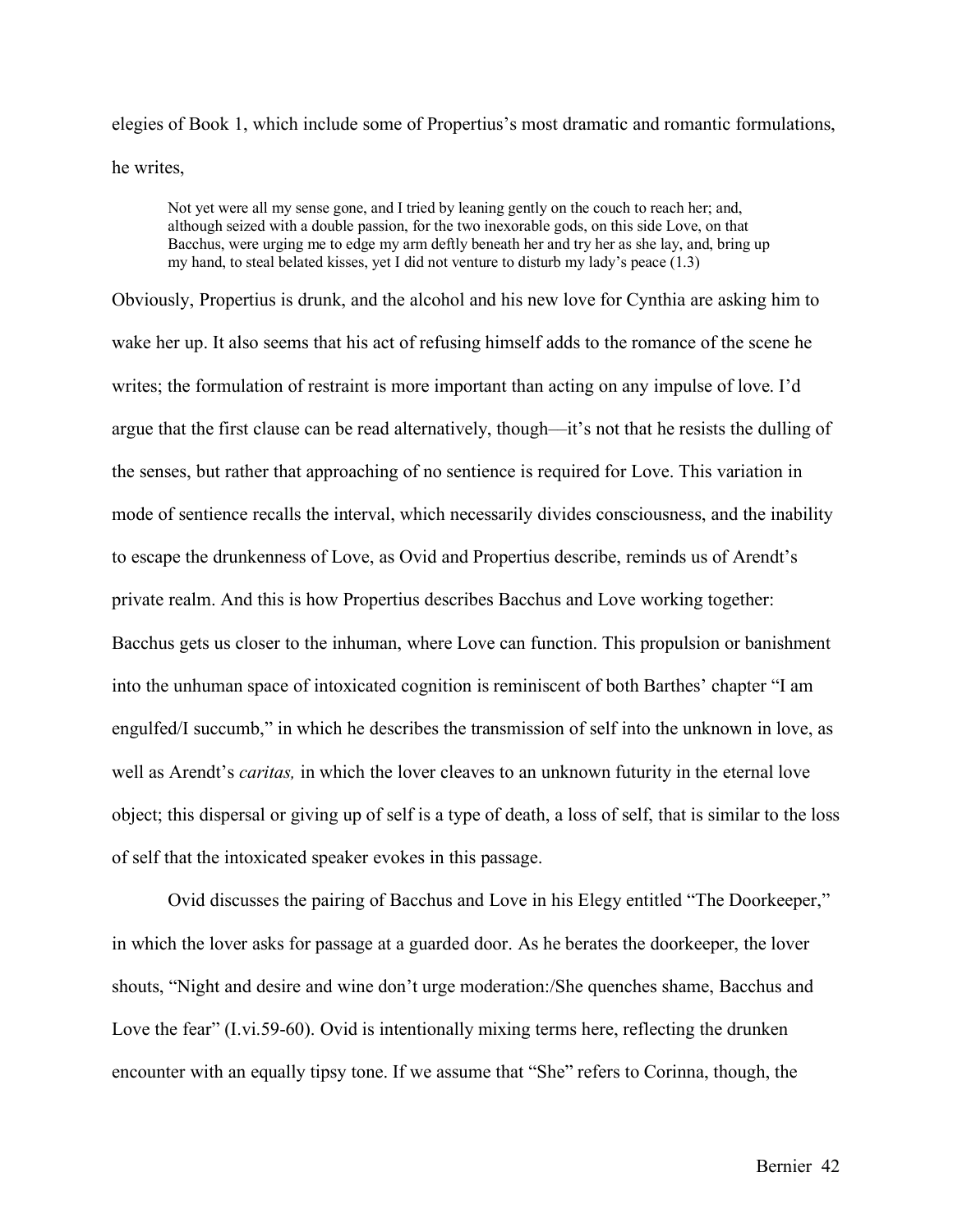quenching of fear by the love object contradicts Arendt's terms; *cupiditas* constitutes the relation to Corinna, and this form of love (that of the worldly object) is threatened by the fear of loss. So, even if the object of the fear differs, how could Love, which in this case is defined by fear, dismiss fear of any kind? It seems that the answer is in the wine––that is, the intoxicated lover enters a state of mind in which the object of desire becomes ambiguous: is it Corinna, or is it whatever is beyond the door?: This altered state of intoxication is in fact the presence of the interval––the disoriented lover has generated a dual conscience, which occupies both the lover and desire itself. The interval-speaker is Ahead, and doesn't generate desire; in this way, the speaker forgets what he wants, and can only know himself, not even fear. This perspective of only "knowing" of one's existence is primary for the elegist.

What *is* beyond the door, though? The speaker pleads with the gatekeeper, repeatedly asking him to "throw open the door" so the "shut out lovers" (I.vi.31-32) can pass through before daybreak, at which point he loses his chance to unite behind the door, whatever that might mean. But, counter to the previous mention of the lovers waiting together outside the door, Ovid later claims that he doesn't "come accompanied by armies and weapons," for he "was alone till cruel Love arrived" (I.vi.33-34). This ambiguity opens up several readings that change the trajectory of the poem; first, the implication that the speaker is alone outside the door suggests that Corinna is already inside; or, rather, that the entrance is part of her (the yonic symbol of the door suggests that the speaker seeks sexual penetration, which is prevented by an outside social force––the doorkeeper). However, an imposition of Arendt's and Heidegger's version of being-in-love, in which the lover is only in love when he's united with the lover, when he loses himself in the lover, shows that the lover *must* be with the speaker outside the door; the penetrative imagery of Love, who, for Ovid, is being-with-Corinna, matches that of the door. Most important, though,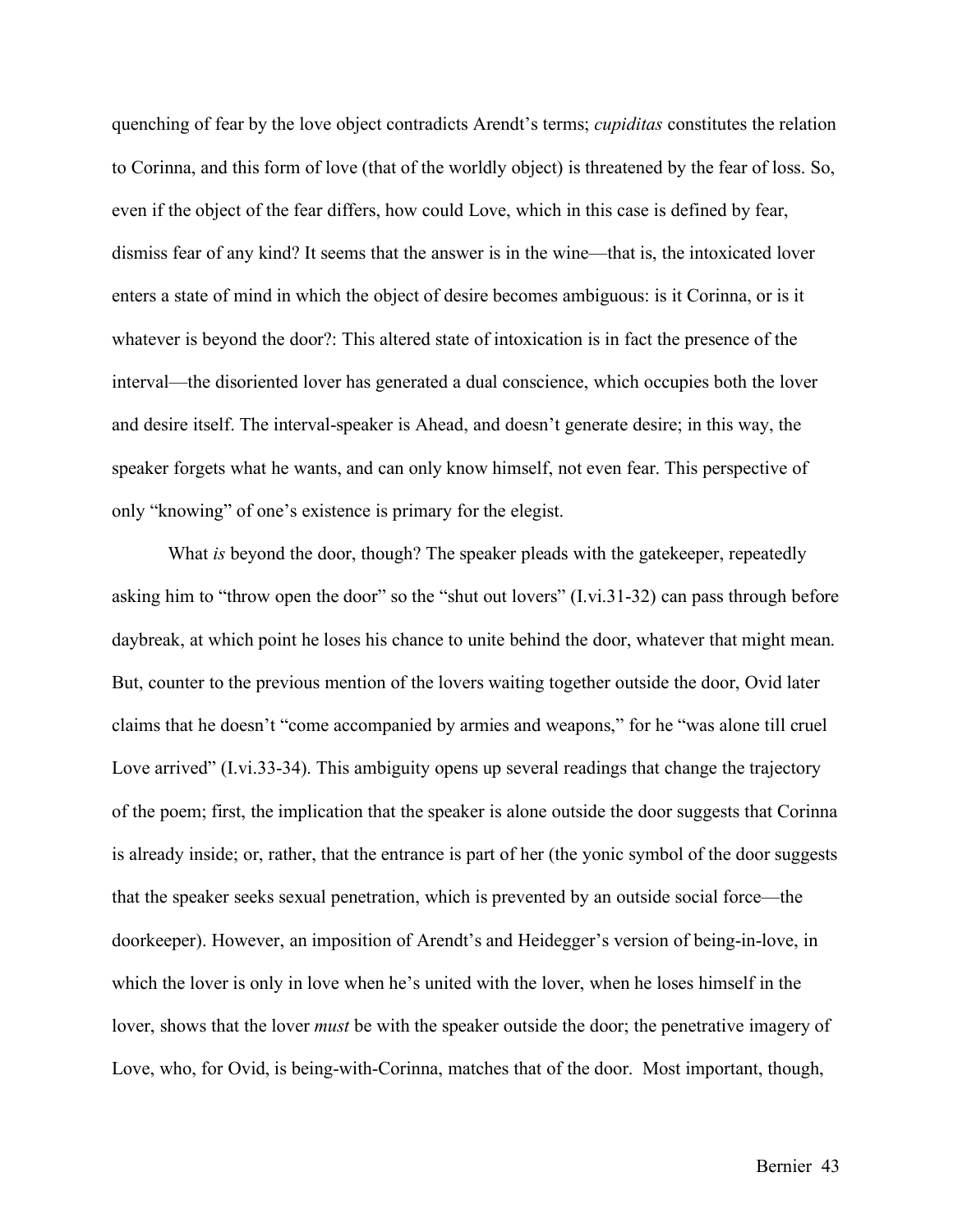is Ovid's description of himself and his lover waiting outside the house of death: when the doorkeeper refuses to move for their passage, Ovid resignedly claims that "Soon Lucifer [will] move[] day's frosted axles, and the birds rouse poor wretches to their work" (I.vi.65-66). Lucifer seems to control the passage of day and night, and Ovid intends to show the publicity of human activity, absent in the vacuum of this poem, by comparing the emergence of daylight to the movement of an axle. In giving up on his request for entrance, Ovid writes, "Farewell, anyway, and know your duty's over:/it's no disgrace to admit lovers slowly, so goodbye" (I.vi.71-72). Ovid implies that he'll get to the other side eventually, and there's no shame in failing here; but, when he finally succeeds, I'd argue, it will be Lucifer's call, because Lucifer controls the passage of time, and he operates both during the day and at night, unlike the doorkeeper. Lucifer thus becomes a figure of salvation—one who finds the blocked door. The reliance on Lucifer as an authority figure here implies an urgent submission to death, reinforcing the idea that death is the goal for the Elegist.

What does it mean for the poet to desire death, or rather, to use the desire paradigm in order to "aim" at death? The concept of leaving the living is a popular one for the Elegist, because mortal reflection often turns to the question of: what will happen next? But both Ovid and Propertius are also concerned with Arendt's concept of eternality, which, as she explains, is only different from death in that those who experience the eternal can never experience it for any given time period––it is forever (Arendt, *The Human Condition,* 20). It seems that both Ovid and Propertius are conflating love and death, both "in jest" and "earnest" (Papanghelis 1), in order to express the sheer success of the lovers who experience the eternal through their love—the humor points to a successful subversion of the interval. For Arendt, the privacy of the ideal love only exists when Being-in-the-world ceases; it requires the Being-ahead to ignore Being-in-the-world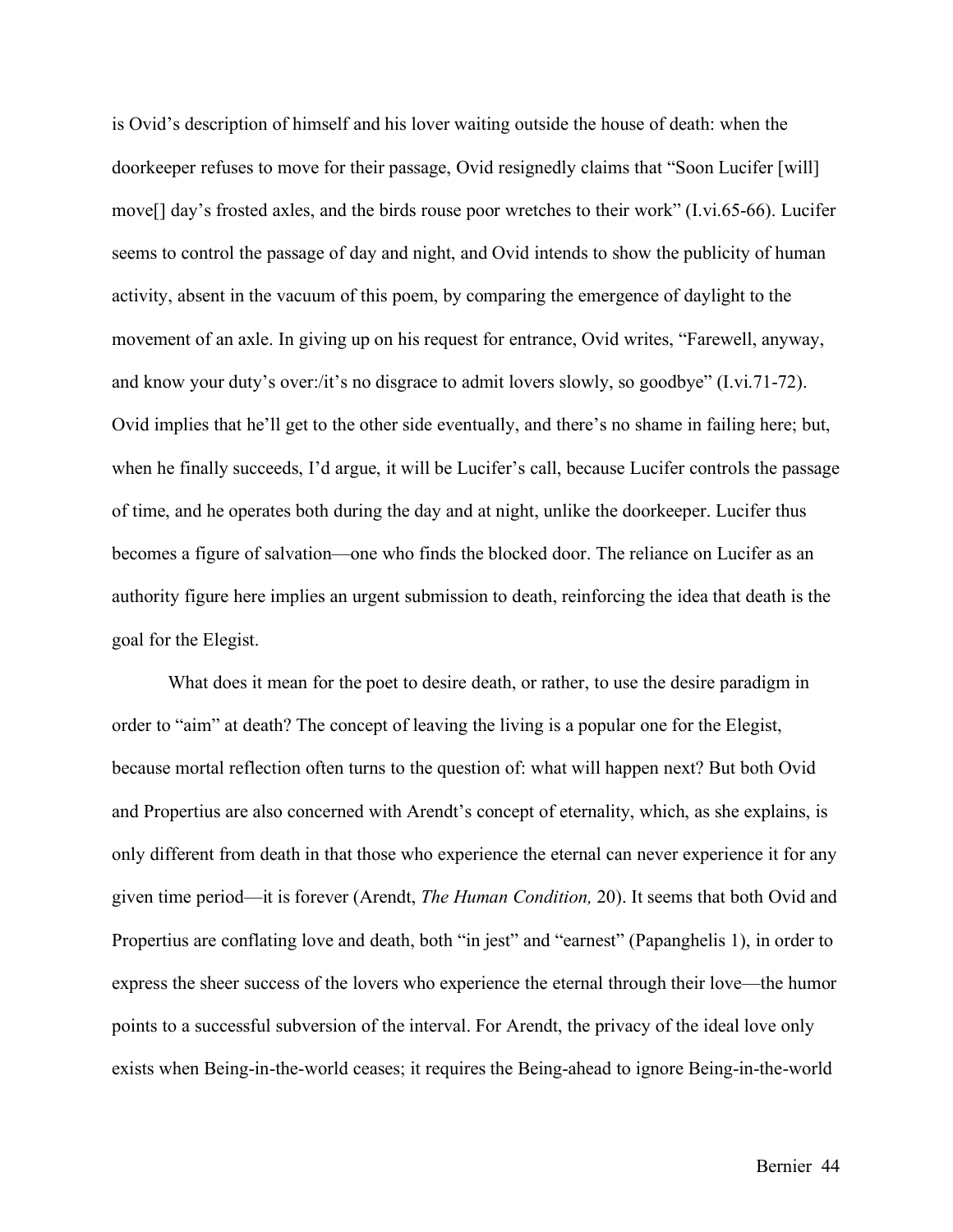and to *only* "exist" with the lover in a place where beginning can't happen, simply because beginning is a function of the world. This lack of beginning happens in the private that Arendt identifies in *The Human Condition*—Ovid identifies this when he pleads with the doorkeeper to leave the public domain.

While both Elegists discuss their fame almost presciently, Ovid's tone is more predictive and authoritative––he's more invocative and less concerned with the *servitium amoris:* 

Gnawing Envy, why reproach me with an indolent life: And call the work of my genius idle song? Is it that I don't follow the custom of the country, Seek the dusty reward of army life while I'm young? That I don't study wordy laws, Or prostitute my voice in the forum? The work you seek is mortal. I seek eternal fame, To be sung throughout the whole world forever. (…)

Let the masses gaze at trash: let golden-haired Apollo Offer me a brimming cup of Castalian waters, And I'll wear a wreathe of myrtle, that hates the cold, And be read by many an anxious lover! Envy feeds on the living: it's quiet after death, While everyone who's dead gets their due honours So even when I'm given to the final flames, I'll live, and the better part of me will survive (I.xv).

In Book I Elegy XI, Ovid blames Envy for his sadness, claiming that his skill has made even the Goddess jealous. Ovid explains that his work aims at the eternal, and excludes the mundanity of the tasks designed by the Gods for humans. While Arendt would balk at this suggestion, Ovid *is*  suggesting that his fame could last forever––this "eternal" is more provisional than that of Augustine's *caritas* because it depends on human acknowledgement (and doesn't consider the end of the world)––Ovid's fame is no object of *cupiditas.* He envisions himself standing next to Apollo. He predicts his own elevation, by the proxy of his literary reputation. Continuing to dis Envy, Ovid explains that whereas Envy requires both herself and the human to be living in order for her to gnaw on human interaction, Ovid will continue to affect the minds of "anxious lovers," even after his own death, ensuring a post-humous immortality through his poetry, even when he's no longer embodied as Ovid.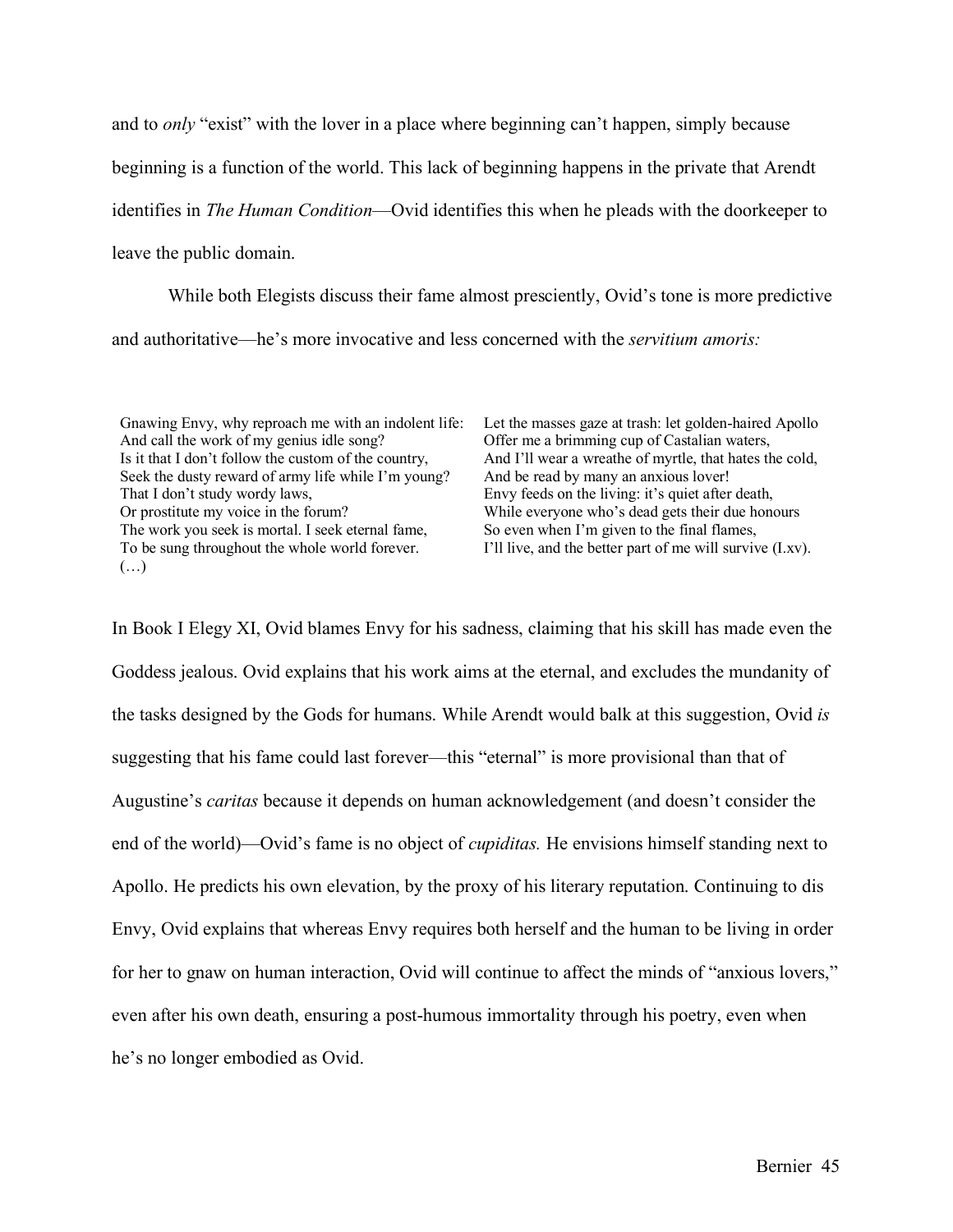At the most fundamental level, establishing a relationship to the desired object of fame requires an acceptance of death––it requires a peculiar loss of self that enables the possibility of living on through representation in literature. When Ovid says that "even when [he's] given to the final flames,/[he'll] live, and the better part of [him] will survive," (41-42), he suggests that a splitting of himself occurs to produce the necessary elements for the afterlife: the splitting is necessary for living on. His being-in-the-world, which began the action of discovering desire, will die—however, Dasein, which occupies the interval, the modal space of action that reaches between the being-in-the-world and eternality, survives through representation. This implies that the project of the writer, who writes for the anxious lover, imbues the elegy with the consciousness of Dasein after the death of the having-been-thrown, in a way that goes beyond the cliché notion that the author lives on through his work. Here, it is necessarily the desire structure which produces the splitting of consciousness that enables such living on; desire is the reproductive stature for the immortal acclaim that both Ovid and Propertius seek, and then find.

What remains is the relationship between the interval consciousness and what I've called the goal, which, for the elegists, has emerged both as death and the success of Love. We've established that the Being-ahead, the version of self with the consciousness of having-beenthrown, is what falls in love. If the poem contains that consciousness, then it also contains the self that falls in love, stripped of mortality and born into eternality through the action of representation. This version of the subject/writer outstripping themselves in order to succeed in an eternal love has become something subversive; it's Ovid acknowledging the limits of his consistency in self, which must encounter death and split apart. Ovid saves the Being-ahead through writing.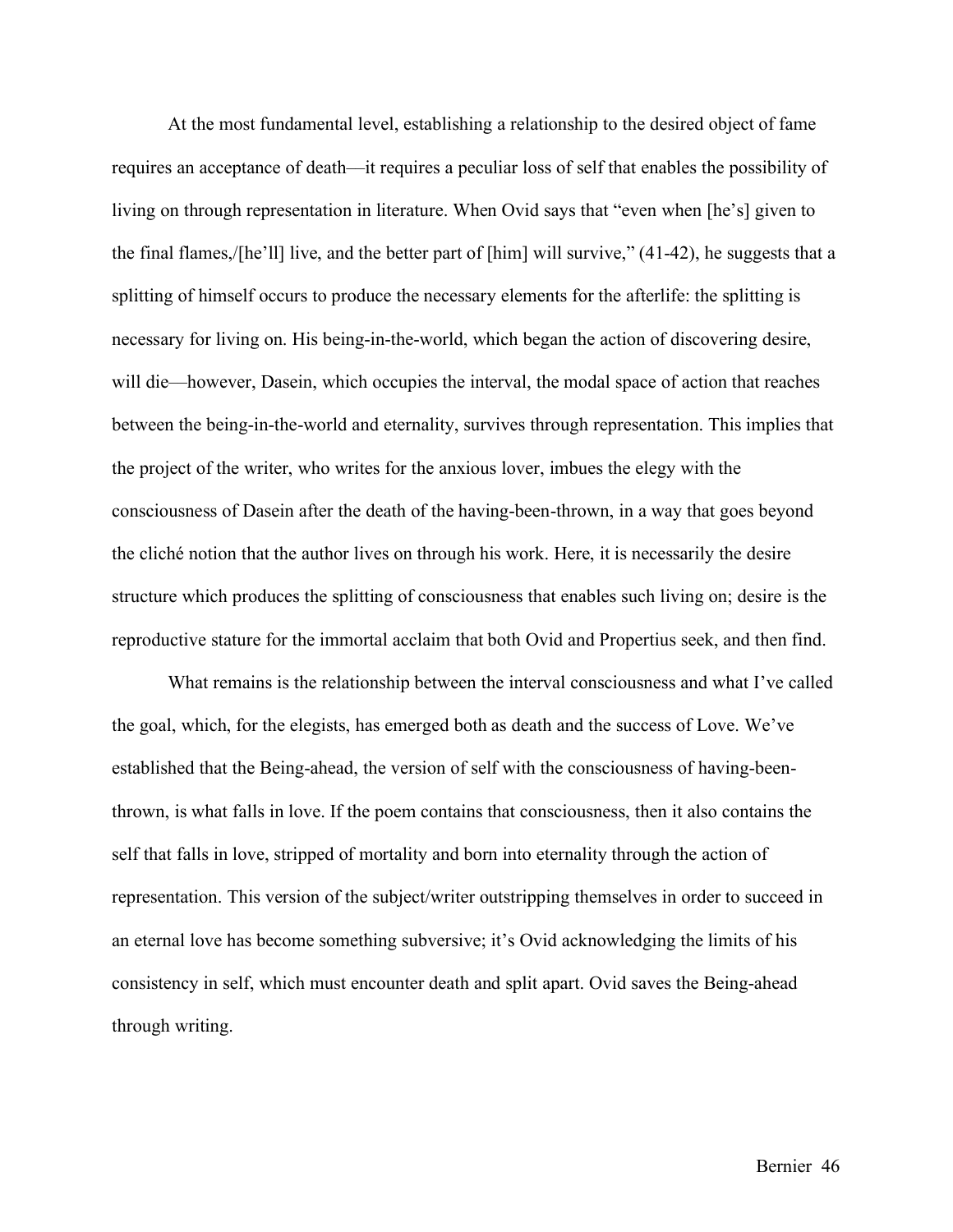But as I've shown, the interval is at least partially defined by the conscience of the writer who predicts his immortality, whose existence is defined by love and not by mortality. And in this way, the interval *is* the acclaim, or at least the conscience of the subject who experiences acclaim. And so in *desiring* fame, which requires the occupation of the interval, both Ovid and Propertius seem to have already arrived there: in wanting fame, they have it. I think that this is the subversive action of the elegist who guarantees his fame: he acknowledges the experience of already having something he shouldn't yet, because he's still in the stage of the interval. This structure is similar to Arendt's desire, which is enabled by the death or exit from humanity that occurs in love; the lovers must oscillate between the interval (space of desire) and the end goal of being in love in order to participate in the world and not lose a sense of self entirely to the love object. A necessary oscillation occurs between the consciousness of the love poet and the desired object of immortality, in a way that sufficiently holds the conscience (within the interval) with the sense of returning to immortality—this is how the end goal enables the in-between, and also gives definition to the status of the writer's conscience in the interval.

In another way, though, the object of both Propertius' and Ovid's desire is still love, but not in the way that Arendt conceives of it. Instead, they desire the idea, the concept, the phenomenon of love––the subject of Ovid's II.x, for instance, depicts a speaker aiming at being united with Venus, not as a love object but more as that which he unites with in an exit from humanity––they will unite with love, objectified. Since the concept of Love (as opposed to being united with the love object) is itself provisionally eternal, the poets pursue *caritas* in desiring Love as phenomenon. However it also seems that in the very act of imbuing the interval with the poet's consciousness, dividing it between the subject and the in-between space, they prevent a full cleaving to Love as object because enacting the posture of the elegist holds them within the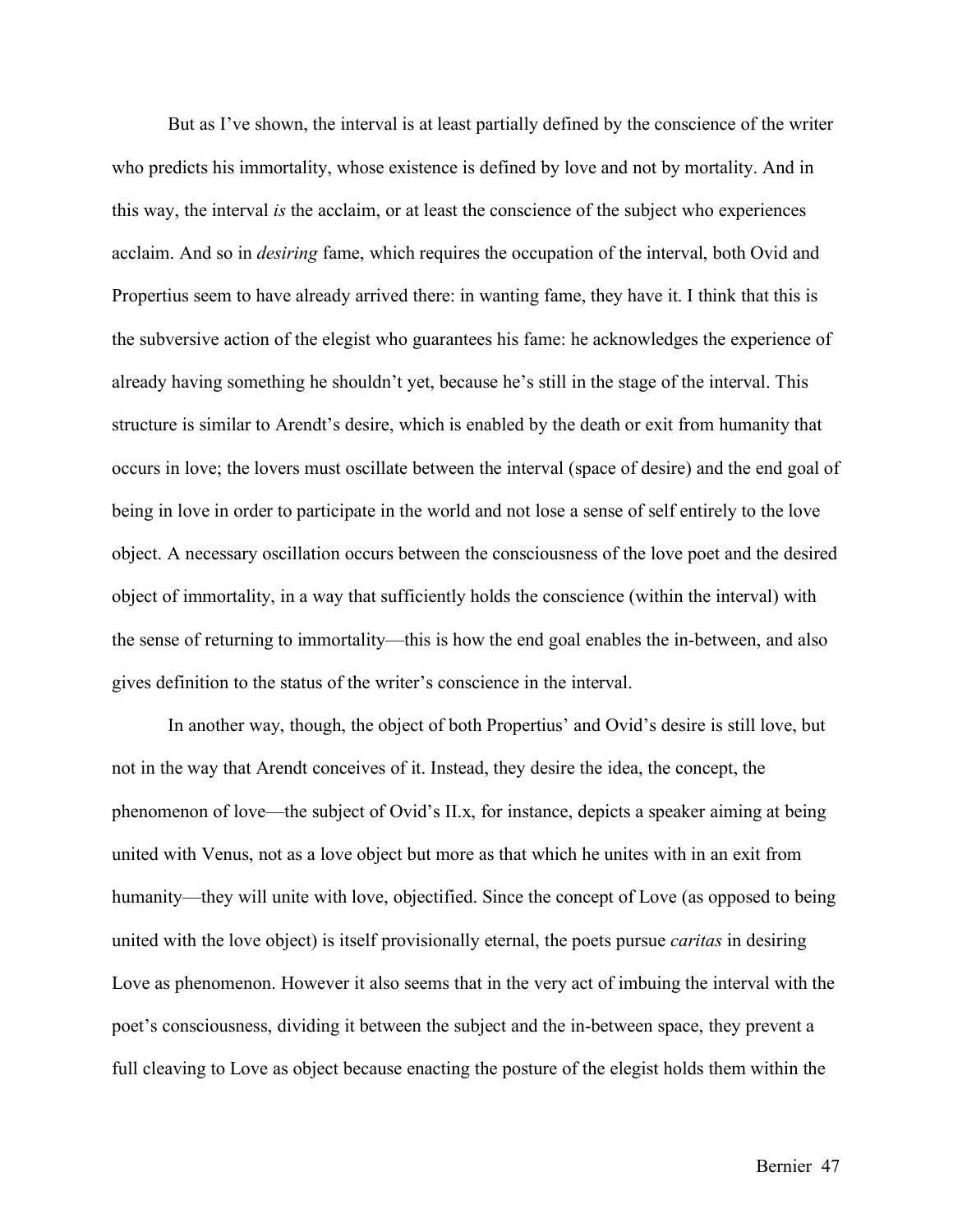interval space. This act of aiming that requires the in-between of writing generates the oscillation between the interval, where they nourish and document the concept of love for which they aim, and the union with Venus at the end. It's in this oscillation that the poets achieve a sort of dual immortality: through their aim to bind with an immortal, eternal being (the concept of Love; Venus); and through the interval itself, which is enabled by a successful end of immortality, and which survives the death of the starting point (the love poet).

The movement that happens between the interval and the end of Love is demonstrated or represented in the theater of the break up, or the colloquial falling out of love. While Propertius expresses his frustration with Cynthia's infamy, which has arisen through his own poetry, in Books 3 and 4 of the Elegies, he reveals both through Cynthia's speech and his own the eternality of both lovers. Criticizing his ex-lover, Propertius writes, "'Tis a false confidence, woman, that you place in your charms; your sparkling eyes have long since made you overproud. 'Twas my love that bestowed such honour on you; and I am ashamed that you are renowned through my verse" (III.24,25). Propertius explains that Cynthia's reputation as his lover has changed her reputation in the world; because of his representation of her in his poetry, she has become more respected outside of their relationship. The increased renown of Cynthia stands in contrast to Arendt's claim that true love exists only in the private realm; Ovid suggests that it is *because* of their love that their reputations have grown around them. Once Propertius moves on from Cynthia, she comes to him in ghost-form, and scolds him for how she's been remembered: "I chide you not, Propertius, though chiding you deserve: long did I reign supreme in your works. I swear by the rune of the Fates that no man can unravel––as I speak true, so may the three-headed dog bay gently for me––that I kept faith…As for the poems you composed in my honour, burn them, I pray: cease to win praise through me" (IV.vii.49;77-78). Angry with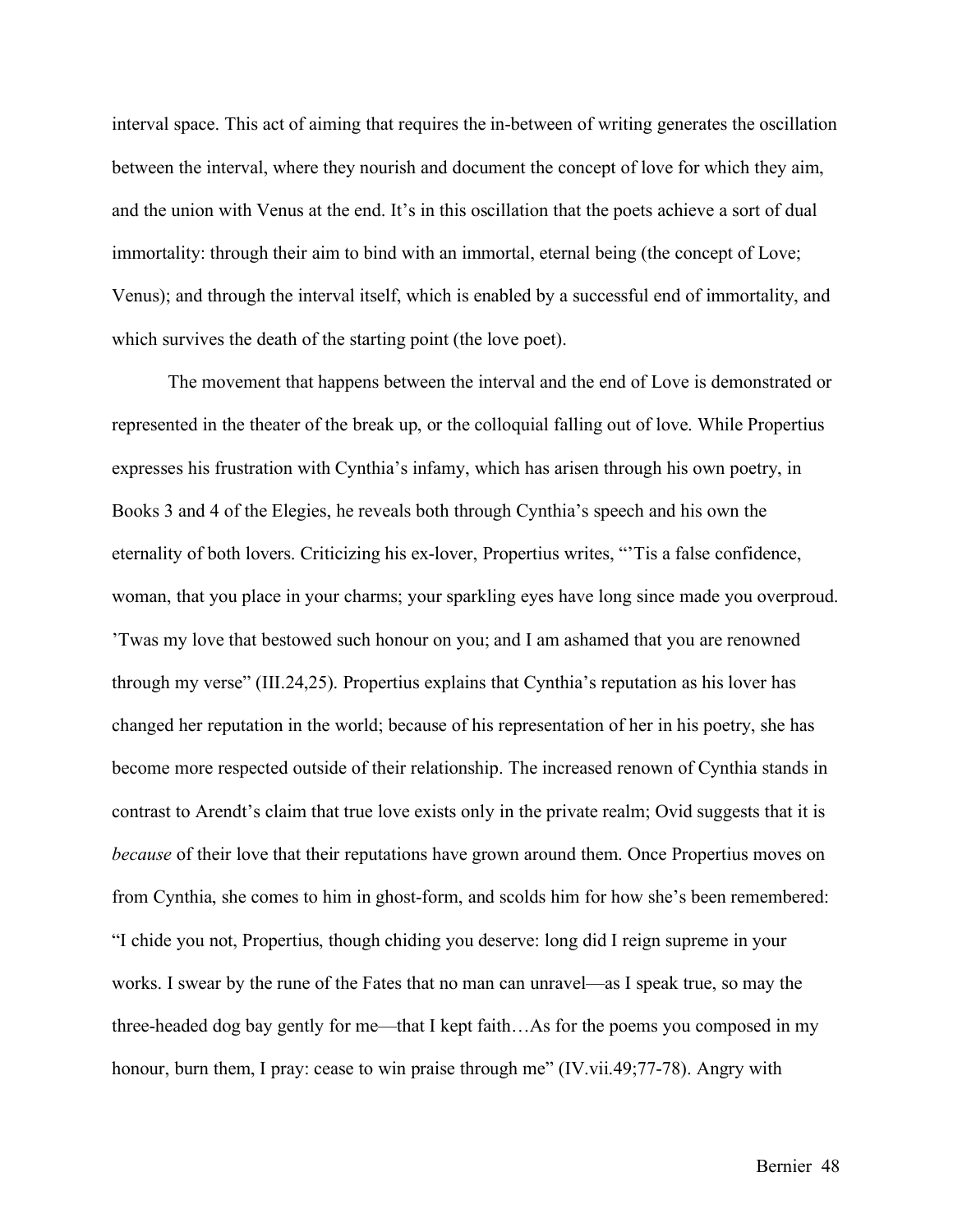Propertius, the ghost of Cynthia still thanks him for the elevation of self she experienced as a result of his work; here, "reigning supreme" suggests that the romanticized picture of Cynthia bled into the perception of her worldly self. Ironically, though, Cynthia is only *here* because of Propertius' words; it seems that she hasn't encountered Cerberus yet because Propertius' poetry has imprisoned her conscience to this world. The elimination of poetry would, in her mind, not only stop Propertius from gaining any more acclaim from their love, but also free her conscience from the world––her ghost remains because her conscience is tied to, imbedded in, the poetry written by her lover.

And yet Propertius and Cynthia are clearly not in love anymore.

What happens to Propertius when he's no longer in love? Arendt identifies the pseudodeath of leaving the public world to enjoy the end of desire––the privacy of true love is the death of the having-been-thrown self. But it seems the "exit" that seems possible in *The Human Condition* is a death in itself: a death of love that pushes back the lovers from the locale of Love into the space of Dasein. The result of this pushback is an action of reuniting in a singularity or at least a singularity of location, something that the original being-in-the-world self hasn't experienced since the encounter of the interval. But interestingly, the death of Love has dragged the love object into the space of the interval as well, which Dasein inhabits. In a way, the "death" of Love here is different from colloquially falling out of love, in which the structure of *appetitus*  would simply disappear in the relationship to that love object. Instead, this death of love is falling back into the public world, specifically relocating consciousness in the interval, after the elevation that being in Love provides. But it seems that the love poet, from already existing in the interval, *already has* the eternity that is provided by the writer's consciousness. So the consciousness which falls back merely reunites with the Ahead figure of the writer who has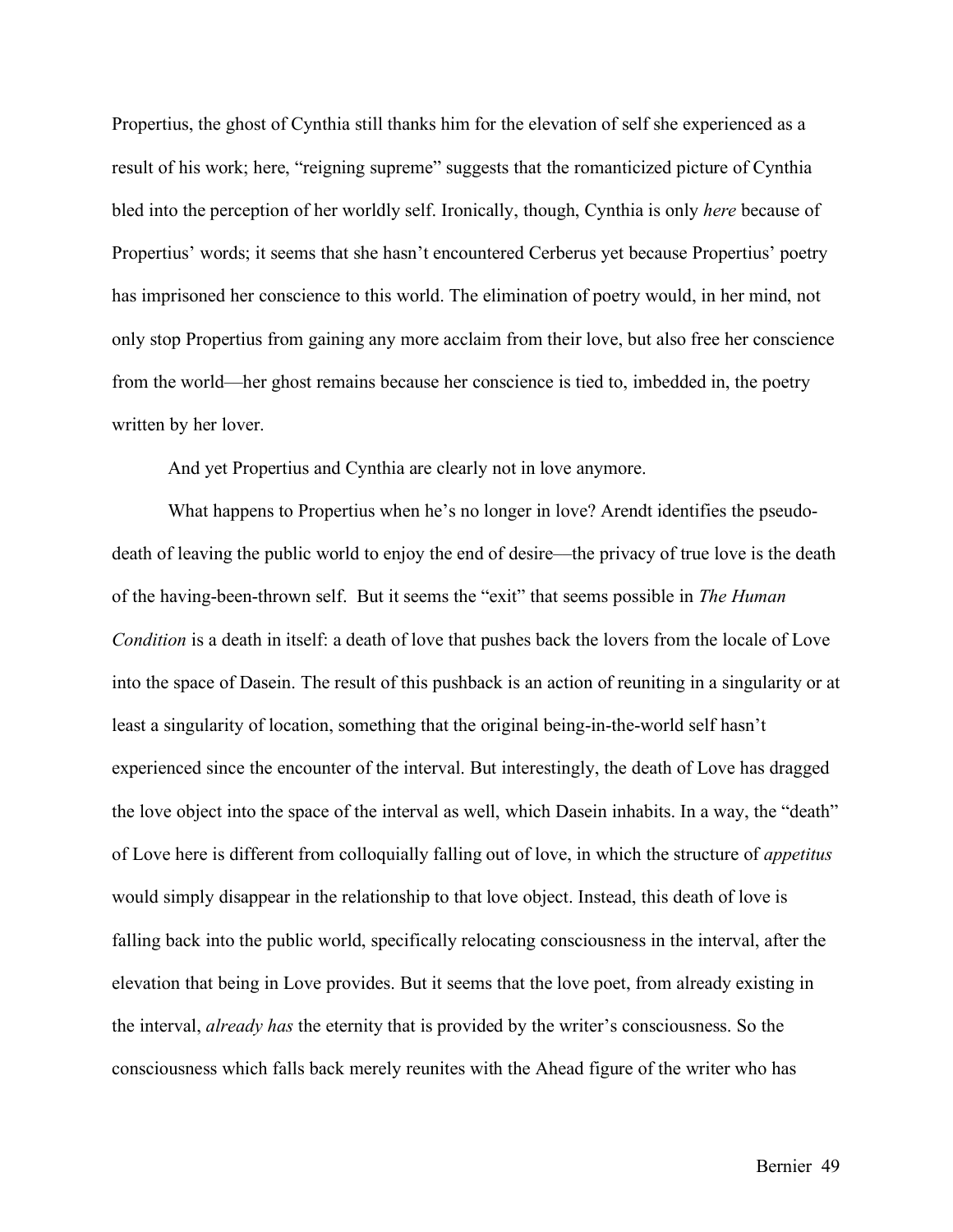already secured immortality through his work––he falls out of the eternity of love into the eternity of fame. Thus the falling-down, out-of-love conscience walks into the human artifice, still immortal.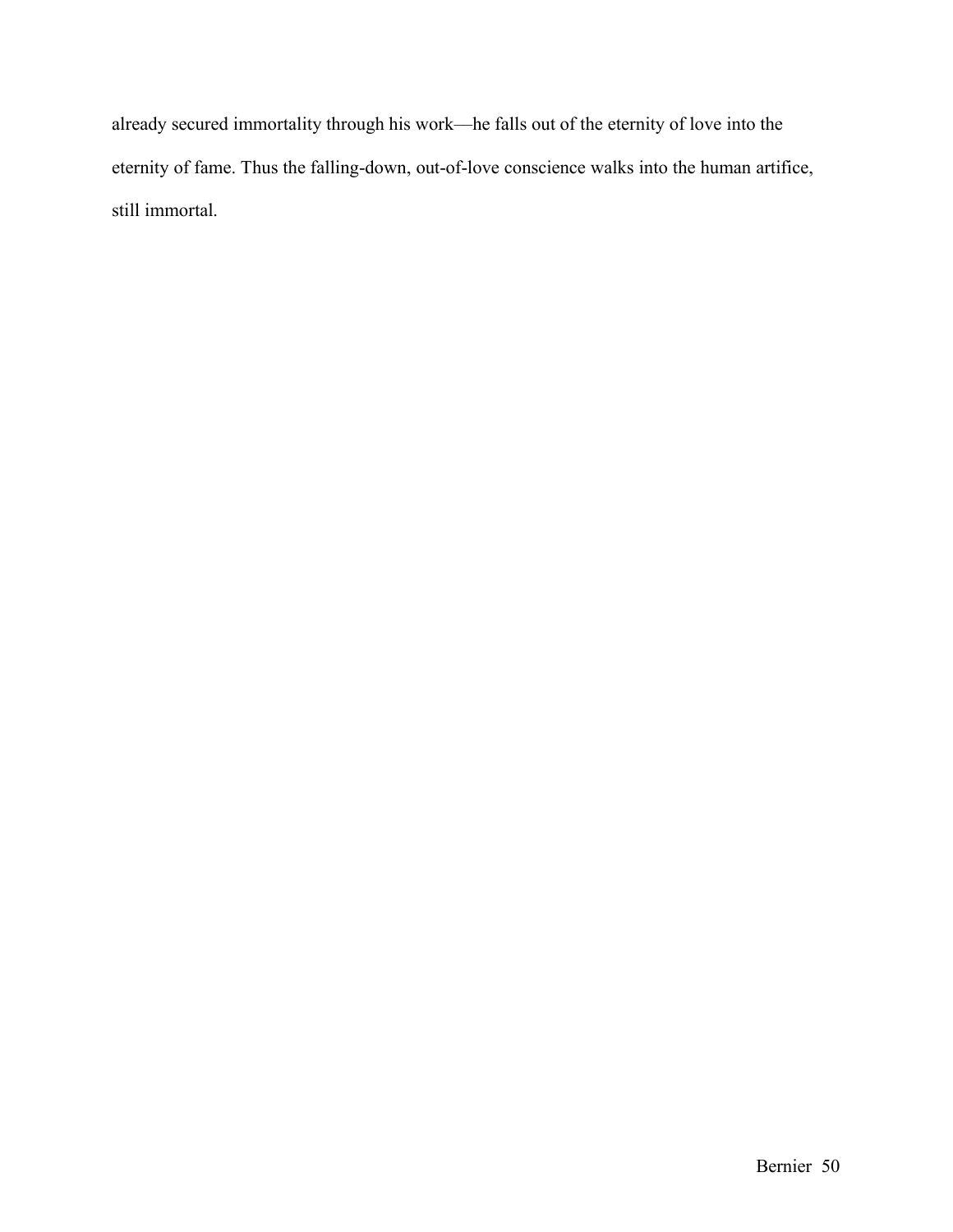## **Chapter 3 Locating Fred Moten's Love through Arendt, Derrida, and Ricoeur**

In my previous chapters, I have elicited a paradigm of desire constituted by the interval, using Arendt's *Love and Saint Augustine* as a starting point. The application of this paradigm to the elegists demonstrated the identity-based participation within the structure: I conceive of desire as an event in which the subject enters the interval, in order to join both with the object through desire as well as to look back on himself, and where he started. The process of entering the interval, which always happens in the act of desiring, generates different versions of the self: the self that started the action; the self that completes the action through the space of the interval; and the self that unites with the object on the other side of the interval. I've also previously demonstrated the movement that occurs between these selves using Heidegger: the interval-self blinds Arendt's starting point, for example. The lovers who exit the public realm, which happens at the end goal or other side of the interval, can sometimes be thrown back into the world. This is something Arendt describes happening when lovers decide to have children. I've followed the distinction between Arendt's public and private realms to expound upon her terms for desire in the following chapter. Desire, which prompts the interval, obligates a movement into privacy, for Arendt. Moreover distinction between the public and private has been essential to determining the roles of *caritas* and *cupiditas* in relation to the world, as conceived by Arendt, Heidegger, and, more subtly, by the elegists.

However, readings of other similar paradigms, such as the host-foreigner relation in Jacques Derrida's *Of Hospitality* and Paul Ricoeur's understanding of the modeling of speech in *Oneself as Another,* suggest that Arendt distinguishing between public and private is not a drastic and uncalculated move on her part. Arendt is a subtle thinker. Instead, she's suggesting that the division between the public and private must exist somewhere, because there's a danger to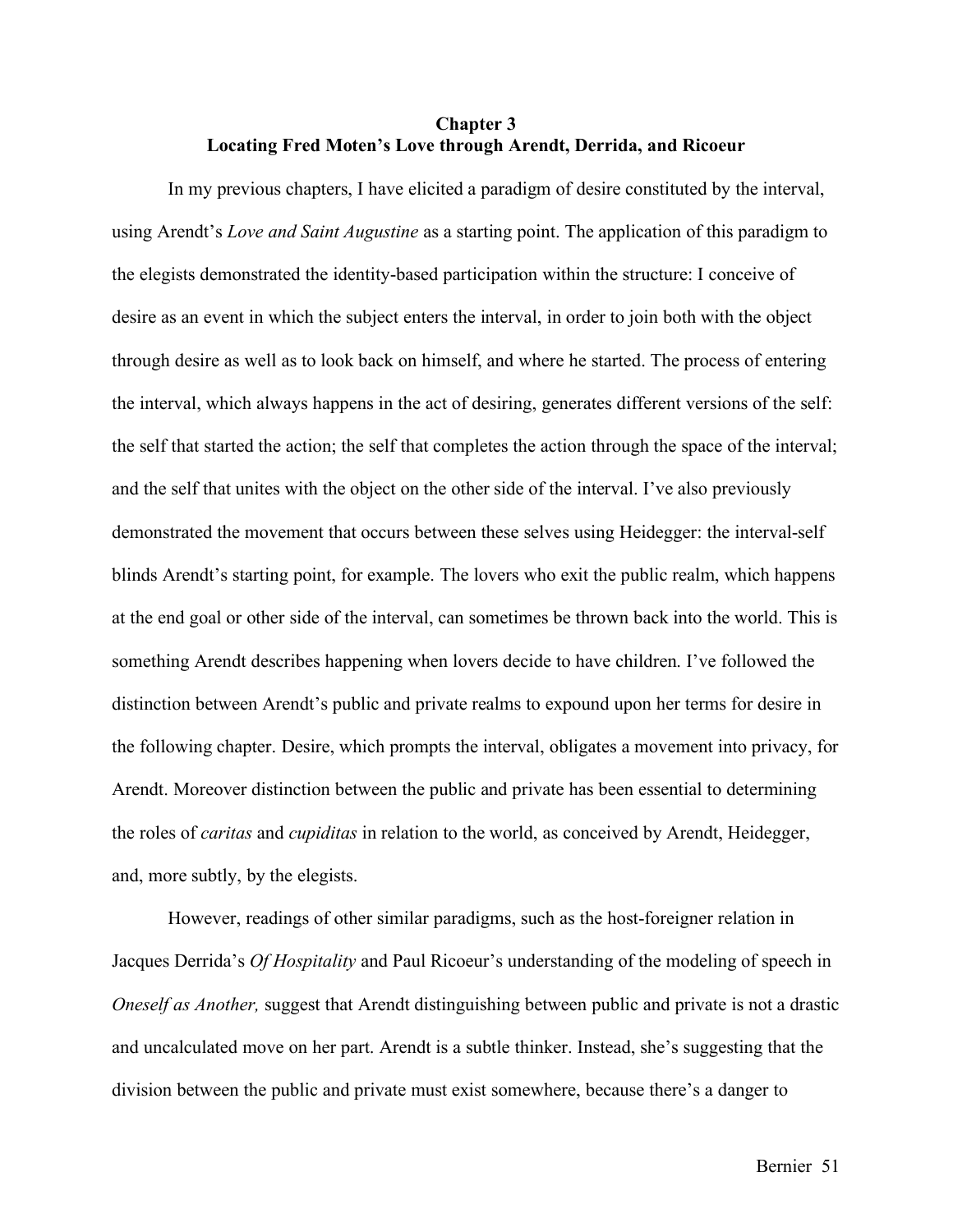having no privacy at all, no escape from the public sphere, which includes and in fact is determined by the political system. She alludes to the consequence of a lack of privacy, such that there is no escape from the production of the interval, a process which happens in the public in order for the lovers to enter the private sphere together.

Through Derrida's and Ricoeur's additional paradigms, I plan in this chapter to examine the interval as paradigmatic of the distinction of public and private, not only as a space through which the subject produces desire (or rather produces the desire-self). Perhaps this is what Arendt is after in her essay "Reflections on Little Rock," which has taken such harsh blows because of its apparent surface-level acceptance of prejudice in the private realm. Such a linkage between the paradigm of desire I've described previously and the public-private division may problematize the distinction of the two realms, which aims to separate the drama of public discourse from the lack of performance in the private. Arendt imagines performativity through action in *The Human Condition,* and as I suggest in Chapter 1, the interval-self initiates action for the self to perform. In this way, the starting point/subject *is performed:* the job of the interval-self in performance is to enact the starting point. As it recognizes a relation between performativity and Arendtian Action, the interval produces the question of its identity as a junction between desire and politics, which necessitates performance:

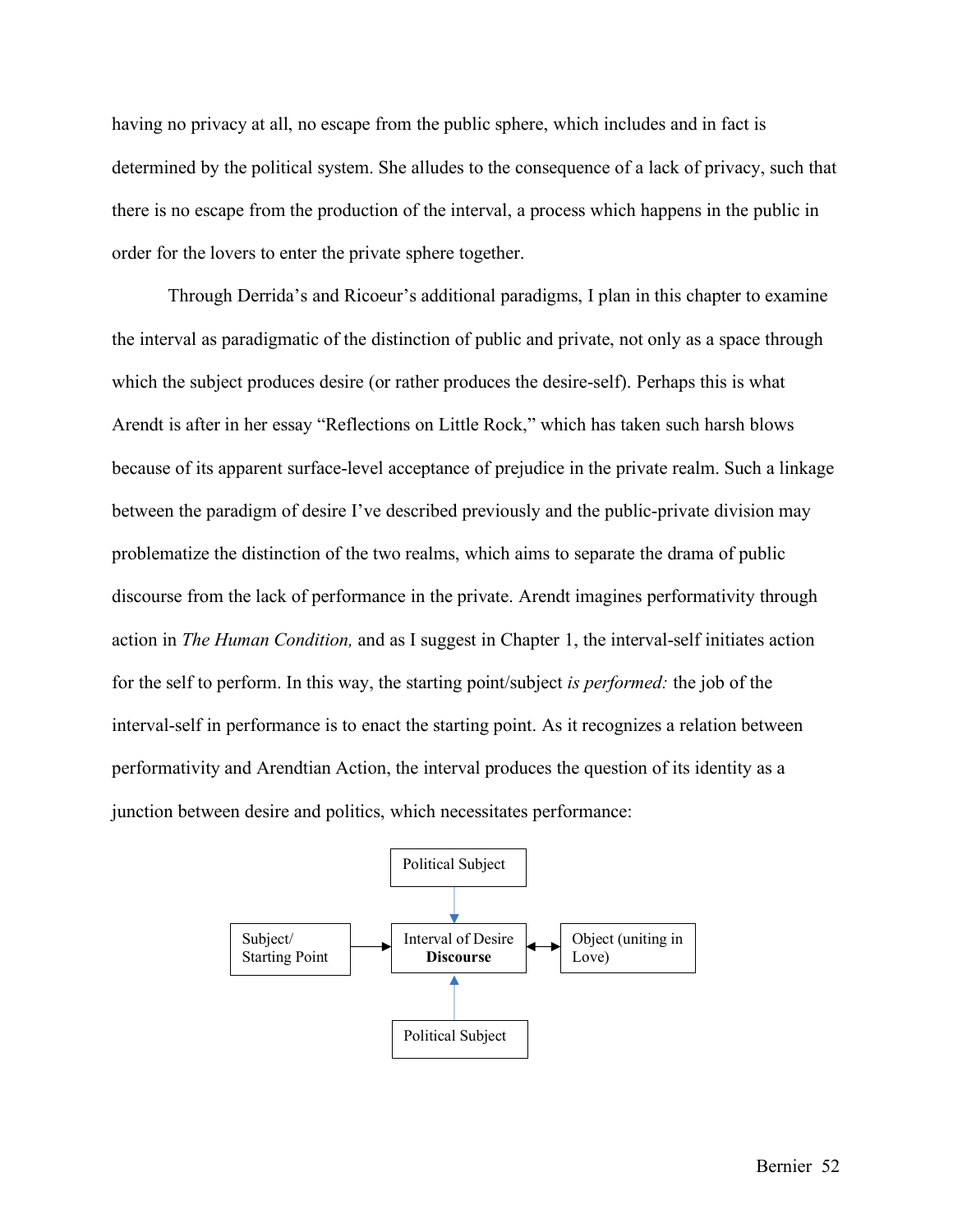If such a crossover between interval-desire and the public/private distinction exists, what are the stakes of the *drama* of political discourse, as conceived by Arendt? And since Arendt conceives of the private as a haven separate from political discourse, where does the dramatic nature of that discourse end?

In the following chapter, I apply the interval of desire to the public/private divide in contrast to the previous two chapters, in which I focused on desire confined, in Arendt's terms, to the private sphere. My investigation is threefold: 1) I examine the interval embedded in Derrida's *On Hospitality* and Ricoeur's *Oneself and Another* to reveal strong parallels to the interval of desire (and of particular relevance to this chapter the requirement of dividing the self, navigating movement within the interval and back to self, and the performance enacted through the public sphere), thus expanding my resources for the next step, which is 2) I analyze Fred Moten's critique of Arendt's essays, deploying the interval in the process to elucidate a desire structure and its consequences through Arendt's discourse with James Baldwin, and 3) finally, I examine Moten's *The Feel Trio* to show a crossover between Baldwinian love and the interval structure for the "non-desired" subject, via the runner figure in Moten's poems.

Derrida's paradigm of the host-foreigner relation in *Of Hospitality* enacts the transference from the public to the private that Arendt claims happens when desire meets its end in love. Derrida is most fundamentally considering the theatrical repercussions of the interaction between the designated foreigner (he who is outside the house) and the host. Prior to the interaction between the two, the foreigner's identity is marked by being outside, in relation to the host's house. But how does the host initiate the action of hospitality, and what happens when he does? For Derrida, "the question of the foreigner is a question *of* the foreigner, addressed *to* the foreigner. As though the foreigner were first of all *the one who* puts the first question or *the one*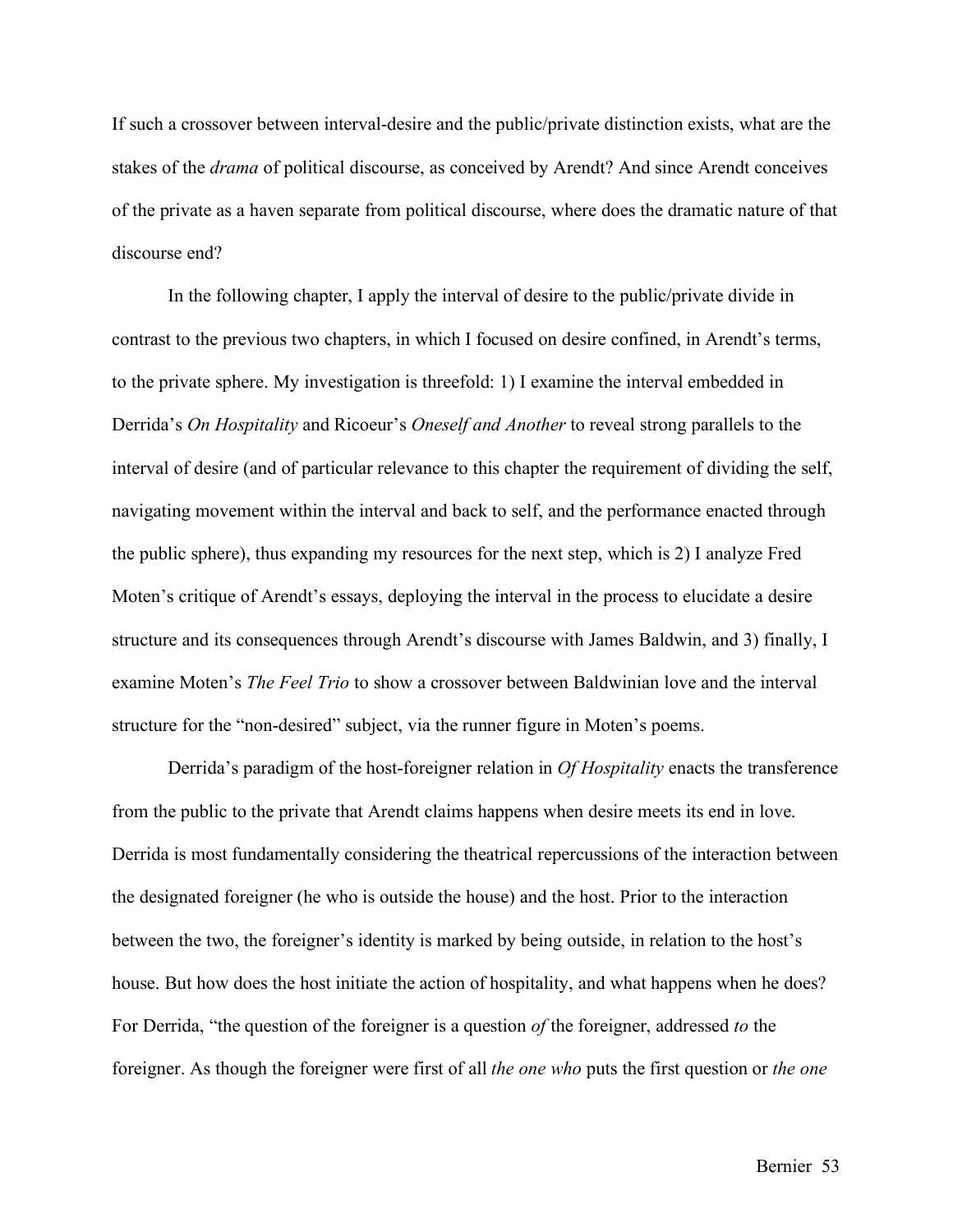*to whom* you address the first question. As though the foreigner were being-in-question, the very question of being-in-question, the question-being or being-in-question of the question" (3). The invitation here is equated with "the question," which Derrida conceives of as a space ("being-inquestion"). But the foreigner also poses the question: "can I come in?", and it's in this way that the interaction of hospitality requires that both the host and the foreigner enter the preliminary or liminal space of the question together. The paradox of the identity of the foreigner emerges such that the foreigner must both "be foreign," that is, he must not be able to understand the host in some way, but he must also be able to be welcomed through language (the question) (17). Derrida asks, "must we ask the foreigner to understand us, to speak our language, in all the senses of the term, in all its possible extensions, before being able and so as to be able to welcome him into our country?" (17). If he's already able to do this, can we "speak of asylum or hospitality in regard to him?"—is he already non-foreign in being able to speak the language of the host? (17).

Derrida conceives of an absolute hospitality, in which the host "open[s] up [his] home and [gives] to the foreigner (provided with a family name, with the social status of being a foreigner, etc.) but to the absolute, unknown anonymous other, and that [the host] *give[s] place*  to them, that [he] let them come, that [he] let them arrive…without asking of them reciprocity" (25). But the "question" which is a natural occurrence in the arrival of the other (what is your name? *Who* are you?) taints the definition of absolute hospitality, insofar as it asks for response; Derrida asks, "Does hospitality consist in interrogating the new arrival? Does it begin with the question addressed to the newcomer (which seems very human and sometimes loving, assuming that hospitality should be linked to love…): what is your name?" (27). As we conceive of hospitality in the world, it is virtually always conditional, because it is mediated by language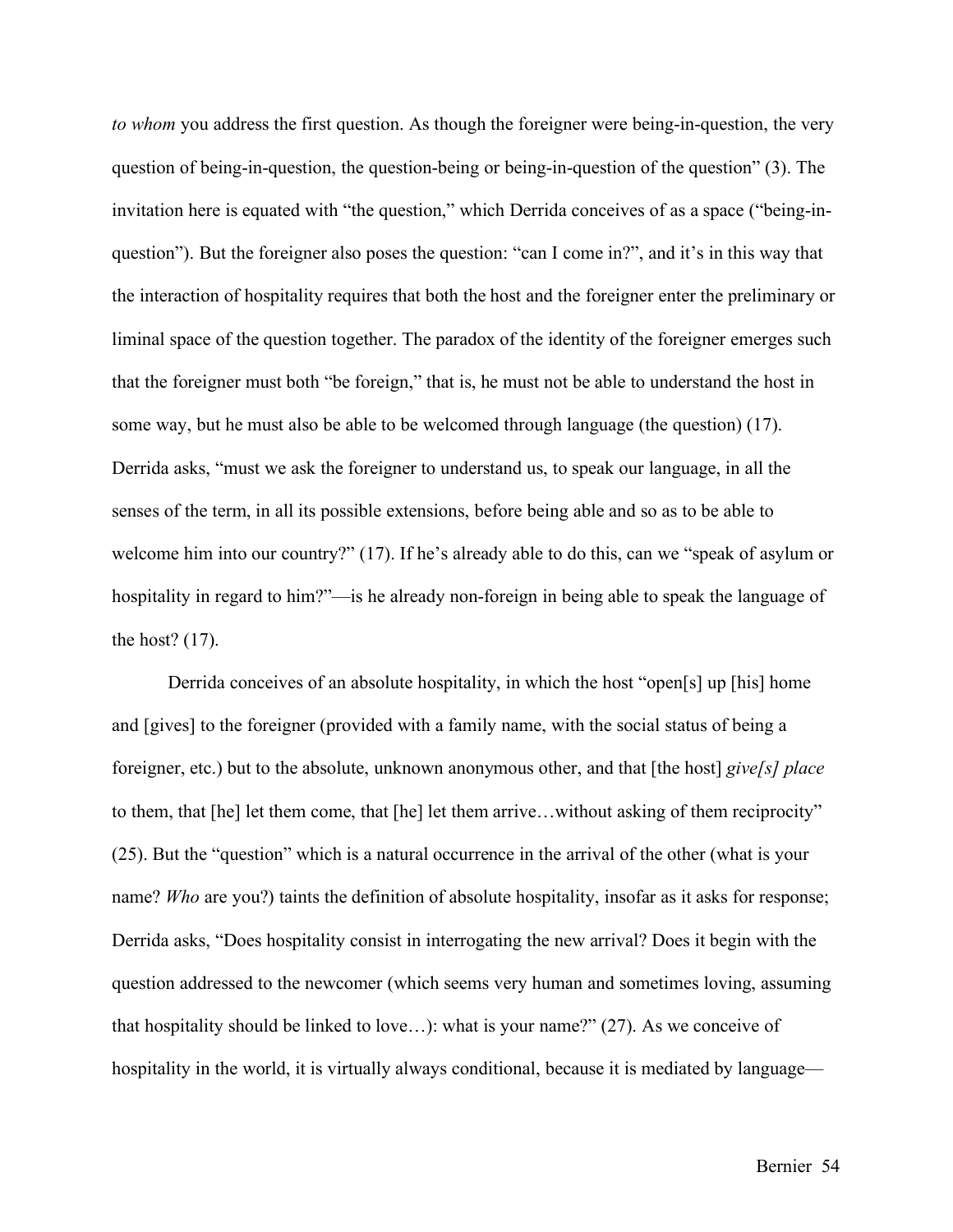the convention of speech propels both parties into the space of the question, as I see it. The host and the foreigner can exist as selves without using speech as convention prior to the event of hospitality, but the performative interaction, the transgression of the foreigner into the household, requires speech. Here arises a new paradox: speech is both the "ipseity of the self set up as a force of resistance, as a counterforce against these dislocations," as "Language resists all mobilities *because* it moves about with me" (9); it is also true that "Language only works *from*  me. It is also what I part from, parry, and separate myself from. What is separated from me in parting from me" (91).

Speech is a sticky part of the individual which moves with himself, but it also is the mobilizing factor: speaking moves the host and the foreigner into the space of the question. As the host and foreigner move into that mutual space upon the initiation of hospitality, it is the identity of each party which literally comes into question because identity becomes something recognizable or readable when it enters the in-between space of discourse.



Derrida's Paradigm of the Host-Foreigner Relationship



## My Paradigm of the Interval of Desire

The supervening of Derrida's model onto my own paradigm of the interval unearths the requisite of performance in the latter because of the obvious similarity between the space of the interval and the space of the question. The generation of the self that exists in the interval maps onto Derrida's initiation of hospitality: in order to invite the guest in, the host generates a performative version of self, and that "self" occupies the space of the question, in part because its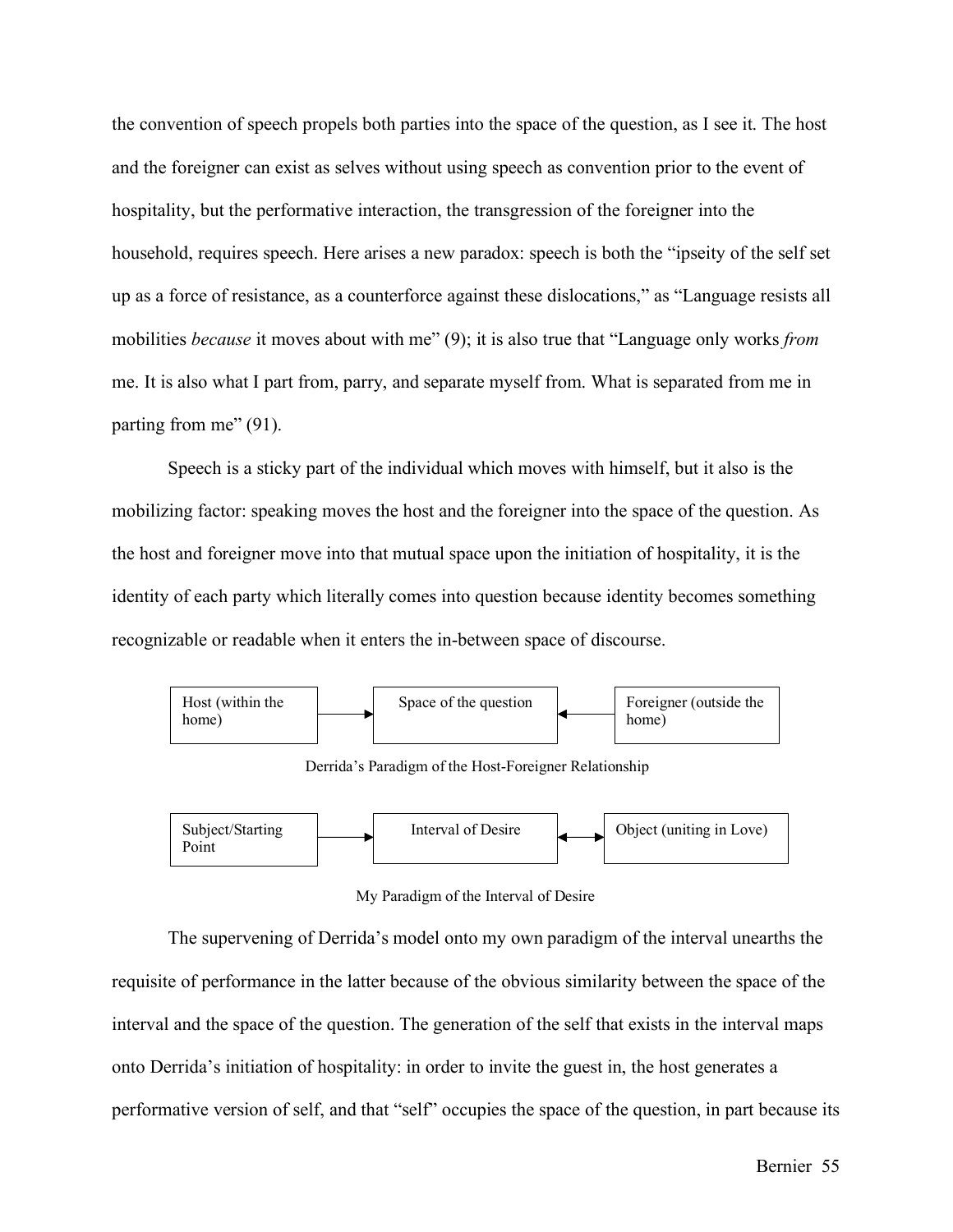identity depends on the ability of the object to comprehend the host's speech. The convergence that occurs between the two in-between spaces suggests other similarities between the two threepart diagrams. For example, an end goal is always in sight but never reached. Absolute hospitality idealizes a form of communication that doesn't require the performative space of the question, that would allow the host to *host* without the apparently necessary language. Similarly, Arendt's goal-oriented desire, which aims at uniting (in *cupiditas*, that uniting is threatened by loss or exiting the relationship to the object; in *caritas* it is not, because the object is eternal) is frustrated by the interval, which requires an additional occupation of space, an additional splitting of consciousness to occupy that space, before the subject can experience the uniting in love at the other end. In both cases it's also the identity of the object which encloses or ensnares the moving consciousness within the performative space of the interval: it is here that the subject must *perform* Action (relationship building, the politeness of question) in order to reach the semblance of the initial goal (Love, successful hospitality).

Derrida sets up a dynamic in which speech compels both subject and object to occupy the mutual space of the question, as both parties generate a performative self in order to speak to one another. This problematizes a typical subject-object relationship that is familiar to Arendt, in which action is completed by the subject in relation to the object's relative vacancy (a subjectobject relationship establishes that the subject is in control and the object doesn't have the ability to respond with action). In contrast, Paul Ricoeur proposes a model in which the speaker, whenever he speaks, depends on both the other and himself as object (speaking multiplies the object, instead of bringing the identity of the object into question). Ricoeur articulates Derrida's duality of speech as both that which leaves the speaker and that which can never abandon the self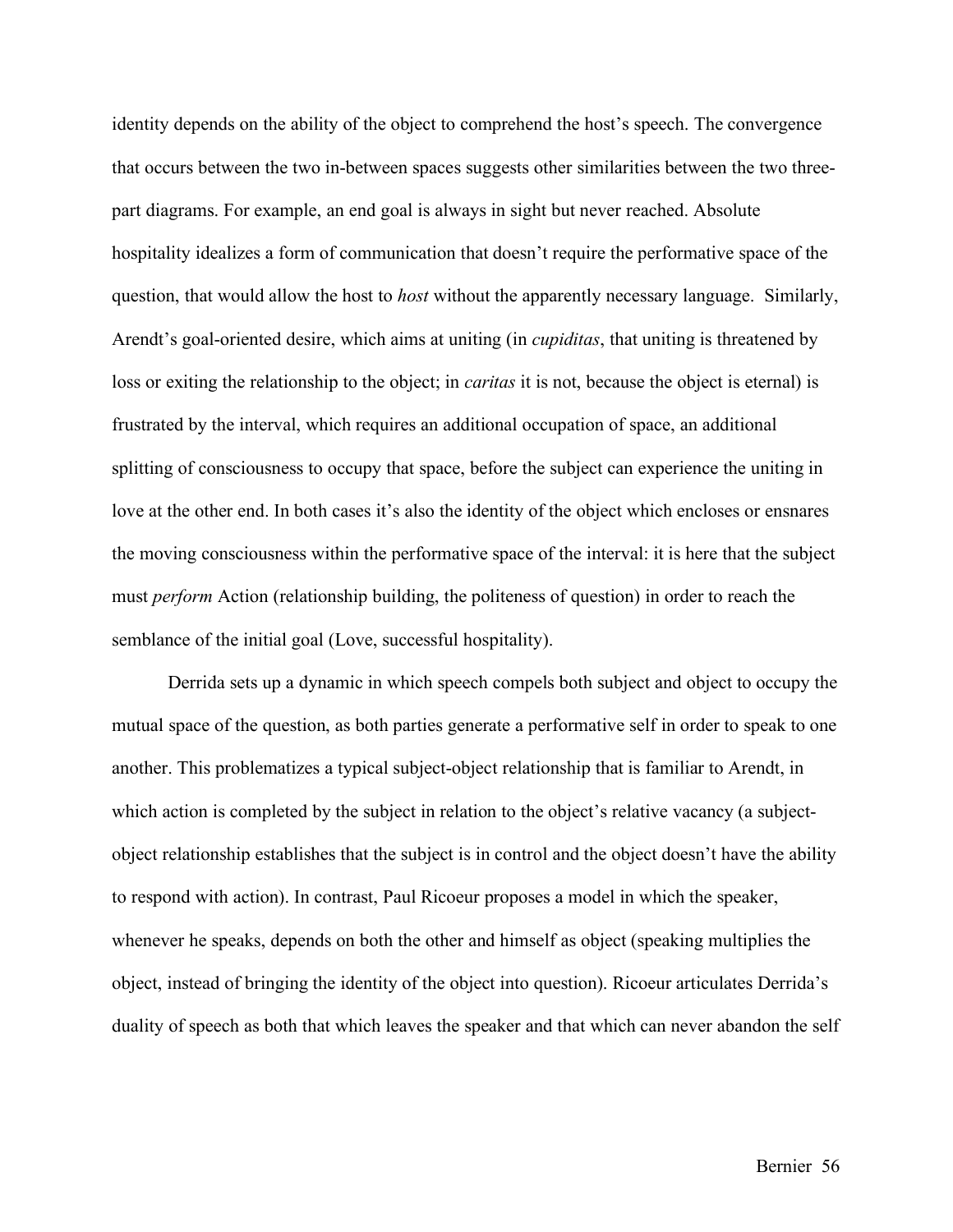through hermeneutics: the distance of speech from the subject requires that the subject own it as part of his identity. According to critic David Kaplan,

Ricoeur maintains that symbols are 'bound to' their primary, literal meanings, which, in turn, are 'bound by' their symbols. The 'revealing power' of symbols is what binds meaning to meaning, and meaning to me. 'The movement that draws me toward the second meaning assimilates me to what I said, makes me participate in what is announced to me' (FP 31). In other words, we believe that a symbol has the ability to communicate something to us because we, in a sense, participate in it when we understand it (Kaplan 21).

It seems that the second meaning that Ricoeur speaks about provides the distance from the speech that we initially feel close to because of our own understanding of it as text. Understanding, then, happens when the speech initiated by the subject communicates *back* to himself, in a way that prompts him to understand it, now from the perspective of himself as object. This happens naturally in dialogue, when interlocuters build their speech upon the other—the response of the other prompts the speaker to recall what he has previously said, to understand meaning through the lens of the dialogue instead of his own intention (which we might equate with authorial intention).

This understanding of the "self" privileges the object, because the object is free from observing the self as itself an outsider. In other words, the object doesn't have the boomerang habit of returning to the starting point—it doesn't communicate back to itself, but rather only answers to the subject. Consider the initial speaker in Derrida's scenario: he who asks "Can I come in?" depends on a response; he who answers, "Of course," has no prior discourse to fall back on; here, the responder acts as the object, whereas the inquirer must recall his initial question in order to make meaning (he is both subject and object). As Kaplan puts it, the subject is at a disadvantage because of its "own self-deception, which makes uncovering the truth of consciousness and self-consciousness more difficult than it is for an ordinary object" (21). To discover the self as object is to look back upon the starting point from the self that newly occupies the interval, which in both Derrida and Ricoeur's paradigms represents the space that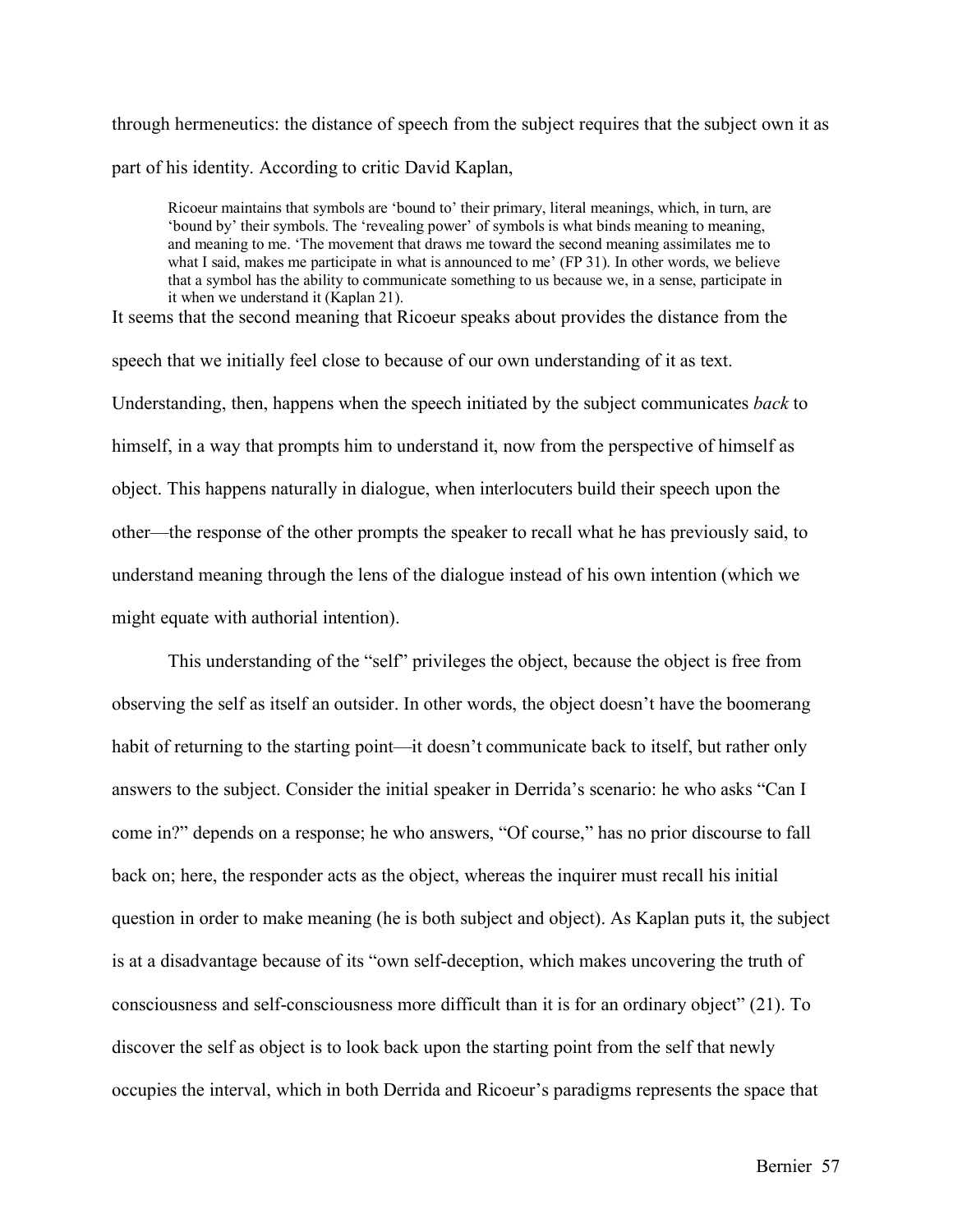speakers enter in politics or communication that is dramatized through the politics of discourse. While the interval-self initiates dramatization when it calls on the self to perform, language makes that performance evident—language is the trace of drama.

Perhaps this division of "self" differs from the multiplication of selves, as I suggested in Chapter 1, that occurs in desire, because this division necessitates that the interval-self looks back upon an *object,* which will always differ in identity from the original subject whose identity didn't depend on the initiation of speech. Considering "Oneself as Another" as already asserting division, Ricoeur claims that "from the outset [] the selfhood of oneself implies otherness to such an intimate degree that one cannot be thought of without the other, that instead one passes into the other, as we might say in Hegelian terms" (Ricoeur, *Oneself as Another* 3) (the Hegel reference here is to the *Phenomenology of Mind,* where Hegel argues that the only way to observe the self-conscious self is through a process of othering in which the subject views selfconsciousness as "other" (Berenson, Hegel on Others and the Self, 77)). So, while the interval allows for a new perspective to view the initiating subject, it also passes backward into that very space of the subject. The intimacy that the subject shares with the self-turned-object secures a structure that resists an infinite production of intervals, such that the subject who produces himself as object in political discourse does not have to enter the same locus of performance when speaking with himself. Ricoeur speaks about the object, disguised as the starting point through the passage of one into the other, in the following:

Sameness is a concept of relation and a relation of relations. First comes *numerical* identity: thus, we say of two occurrences of a thing, designated by an invariable noun in ordinary language, that they do not form two different things but "one and the same" thing. Here, identity denotes oneness: the contrary is plurality (not one but two or several). In second place we find *qualitative* identity, in other words, extreme resemblance: we say that *x* and *y* are wearing the same suit––that is, clothes that are so similar that they are interchangeable with no noticeable difference. To this second component corresponds the operation of substitution without semantic loss, *salva veritate.* (Ricoeur, *Oneself as Another,* 116).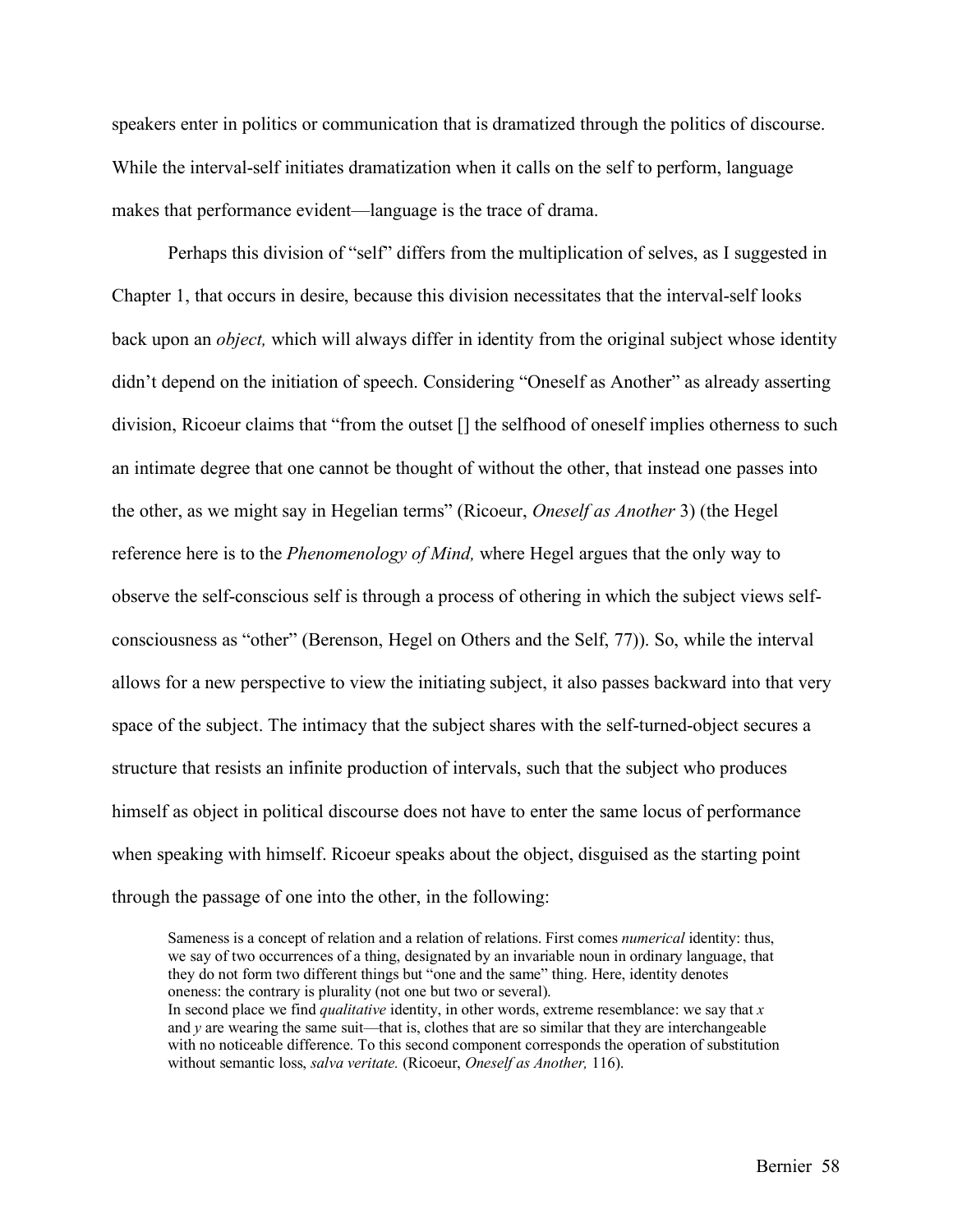Here he identifies two types of sameness: the first is constituted through grammar (because things are the same as we categorize them as such via language––they are not identical but are the "same" because of how they are described); the second implies the disguise I've mentioned; the starting point subject and the interval-self share a qualitative similarity, in Ricoeur's terms. The subject  $(x)$  and the interval-self  $(y)$  are "wearing the same suit," in a sense, and differ in that the subject as starting point is non-performative, whereas the identity of the interval self depends on performance. It also seems that it is because of the movement of consciousness between the two (the subject and the interval-self) that meaning isn't lost when movement occurs.

Ricoeur further qualifies sameness by expounding upon two types of identity: *ipse,* which is what we conceive of as self and is equated with "who," and *idem,* which is that of which the subject consists (Ricoeur 122). He uses these terms to delve into questions of the permanence of self: *idem* as outside of Being-toward-death is "permanent," whereas *ipse* is not only mortal but continuously conscious of death. It's clear that character, which Ricoeur associates with permanence (insofar as the *ipse* is permanent), relies on a coinciding of the *ipse* and *idem* that "confuses" them, allowing the self to experience the permanence of the "what": "character assures at once numerical identity, qualitative identity, uninterrupted continuity across change, and, finally, permanence in time which defines sameness" (122). Character therefore produces a timelessness with which the self associates itself incorrectly; Ricoeur quotes Heidegger and reaffirms the difference between the permanence of substance "from *self-*substance," or substance that is made to feel permanent because "self" is the part of identity which we think of as most permanent (Heidegger qtd. in Ricoeur, 123). However, Ricoeur also introduces a characteristic of the *ipse* which stands up to time, and that is the problem of "keeping one's promise." He asserts,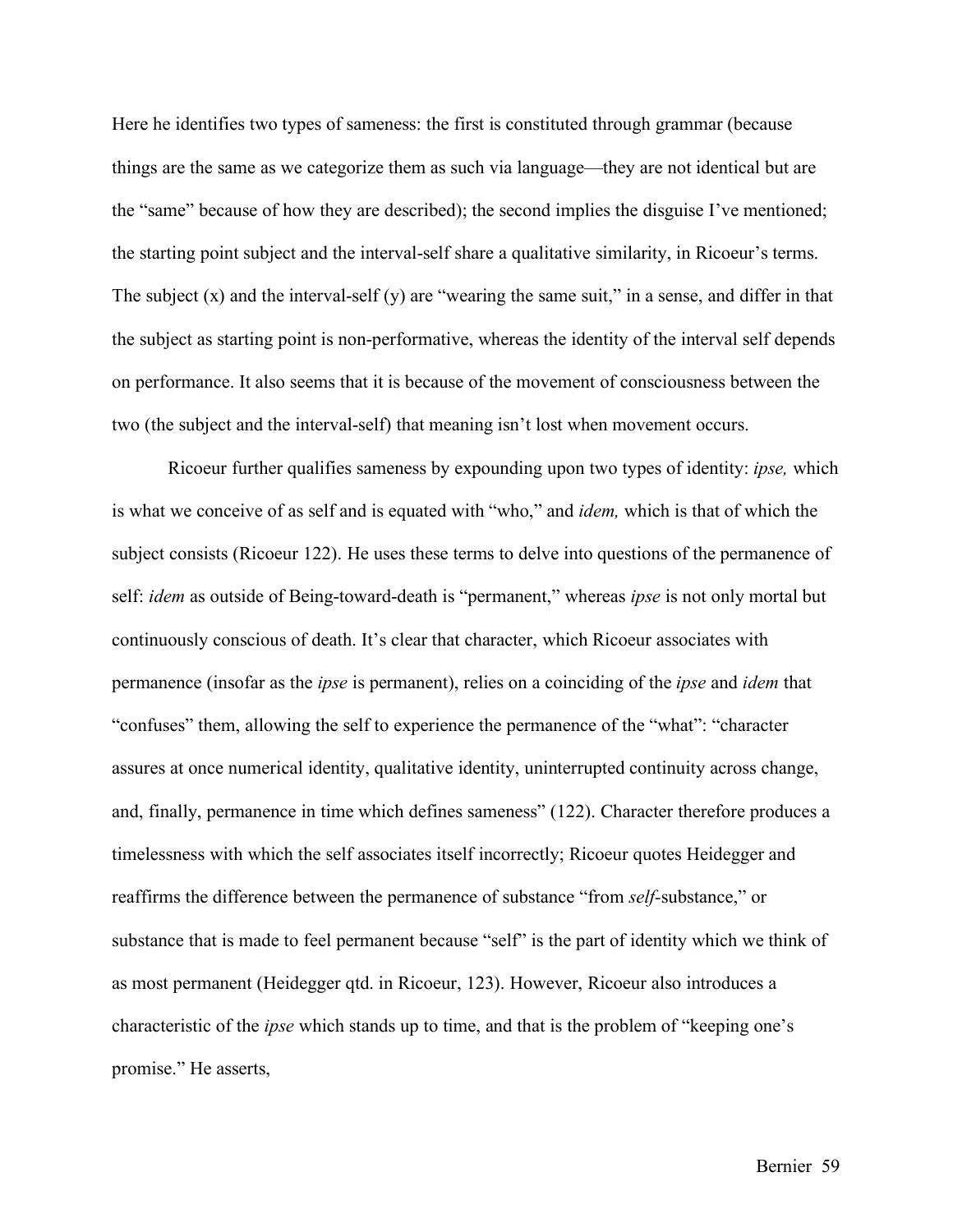"Even if my desire were to change, even if I were to change my opinion or my inclination, 'I will hold firm.' It is not necessary, for the promise to be meaningful, to place keeping one's word within the horizon of Being-toward-death. The properly ethical justification of the promise suffices of itself, a justification which can be derived from the obligation to safeguard the institution of language and to respond to the trust that the other places in my faithfulness. This ethical justification, considered as such, develops its own temporal implications, namely a modality of permanence in time capable of standing as the polar opposite to the permanence of character. It is here, precisely, that selfhood and sameness cease to coincide" (Ricoeur 124). By claiming that this permanence is "polar opposite to the permanence of character." he shows

that permanence is possible for the *ipse* through the ethical repercussions of certain uses of language ("I promise"). This permanence is perhaps more important to the self, simply because its generation occurs as a result of the "who," and not, upon first glance, by means of the "what." Ironically, this type of permanence seems to require the false sense of permanence that the self experiences through character; if it weren't for the overlap of the *ipse* and *idem*, the self fundamentally wouldn't have character, and therefore wouldn't be able to keep or make a promise. Therefore it seems that it's this falsity that produces a strange stability of language; the root of this permanence through language is the misidentification of *ipse* with *idem*, which we all practice, that is inherently involved in character building.



In these ways Ricoeur sets up several dualities that border on paradox but evade that mutual dependency, mainly through self-division: ipse vs. idem; character vs. keeping one's word; quantifiable sameness vs. semantic sameness. It is by way of these dualities that he identifies his own interval: "an interval of sense which remains to be filled in. This interval is opened by the polarity, in temporal terms, between two models of permanence in time––the perseverance of character and the constancy of the self in promising" (Ricoeur 124). This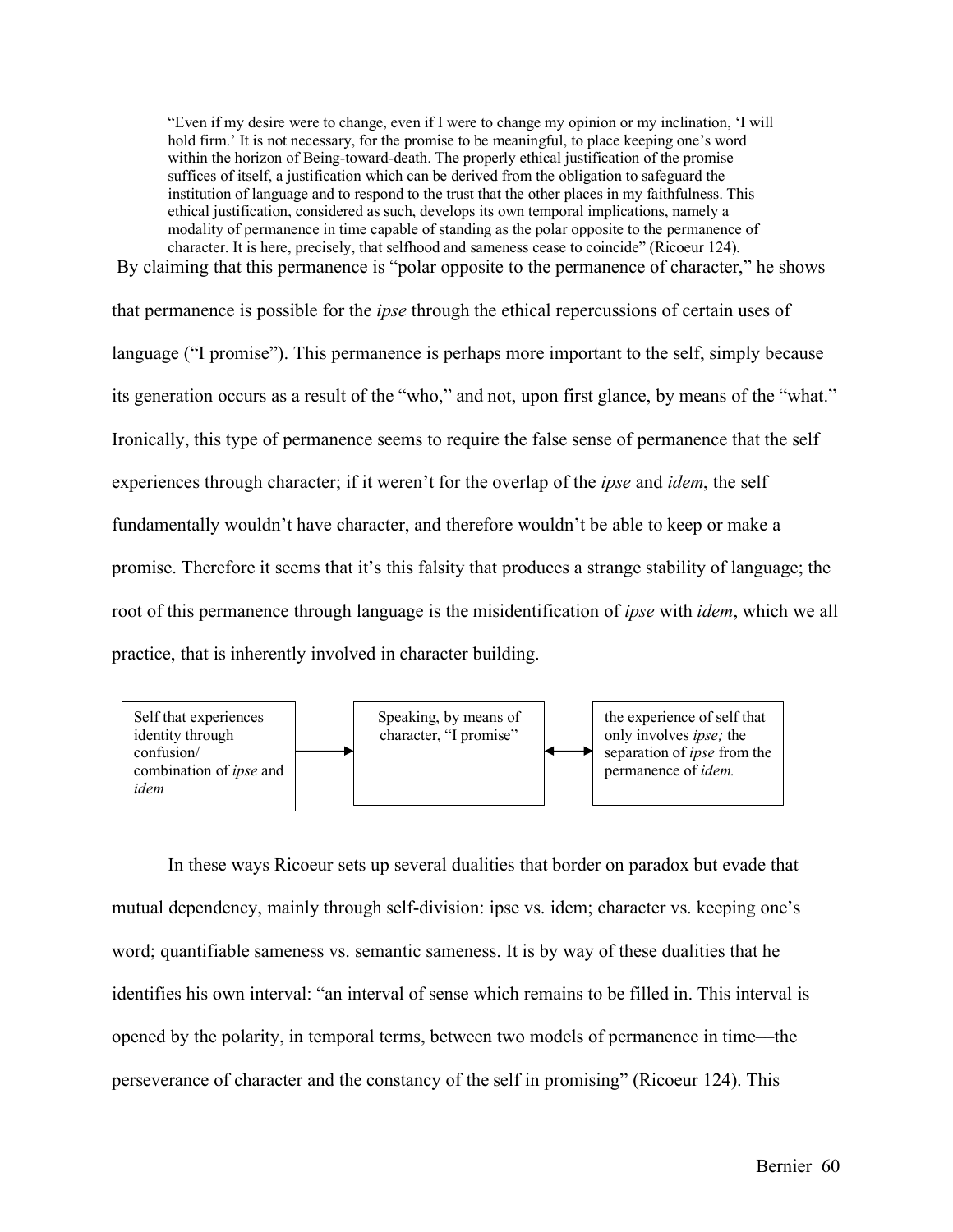"polarity" suggests that the two instances of permanence oppose each other; that an oscillation must occur, that a self *must* move between these two, in order for the self to gain character by way of the "what" but also to affirm the self without character, through speech. In this way the oscillation occurs between a "lower limit, where permanence in time expresses the confusion of *idem* and *ipse;* and an upper limit, where the *ipse* poses the question of its identity without the aid and support of the *idem.*" (124). It's difficult to conceive of an *ipse* without an *idem,* and the schematic suggests that the *ipse* must speak (to whom?) in order to ethically affirm existence independent of character.

To superimpose this interval upon my own is more convoluted than it is with Derrida's paradigm, but it's still possible to conceive of the performative space that divides the starting point from the end goal. The *ipse* which depends on the *idem*, in Ricoeur's framework, aims at the separation of the two: the affirmation that the *ipse* can exist alone. But again this separation depends on the participation of the other, to whom the subject makes a promise by means of their character. The subject utilizes the eternality of character, which Ricoeur considers substantive outside of the mortality of *ipse,* in order to make the promise through speech. It is by means of this performative act that the subject, or at least part of the subject, achieves the separation of *ipse* from *idem* through the affirmation of the continuity of the *ipse.* Ricoeur's spoken promise is one mode of that affirmation.

These three paradigms (Derrida's, Ricoeur's, and mine) pose the question of what enters the performative space: when the speaker, host, or desiring subject initiate the performative activity of discourse, what in fact enters the interval? I rely on these paradigms, each of which involves the division of self, a necessary predicate to the split of private and public, to examine Arendt's application of that division in "Reflections on Little Rock" and *Of Violence.* By using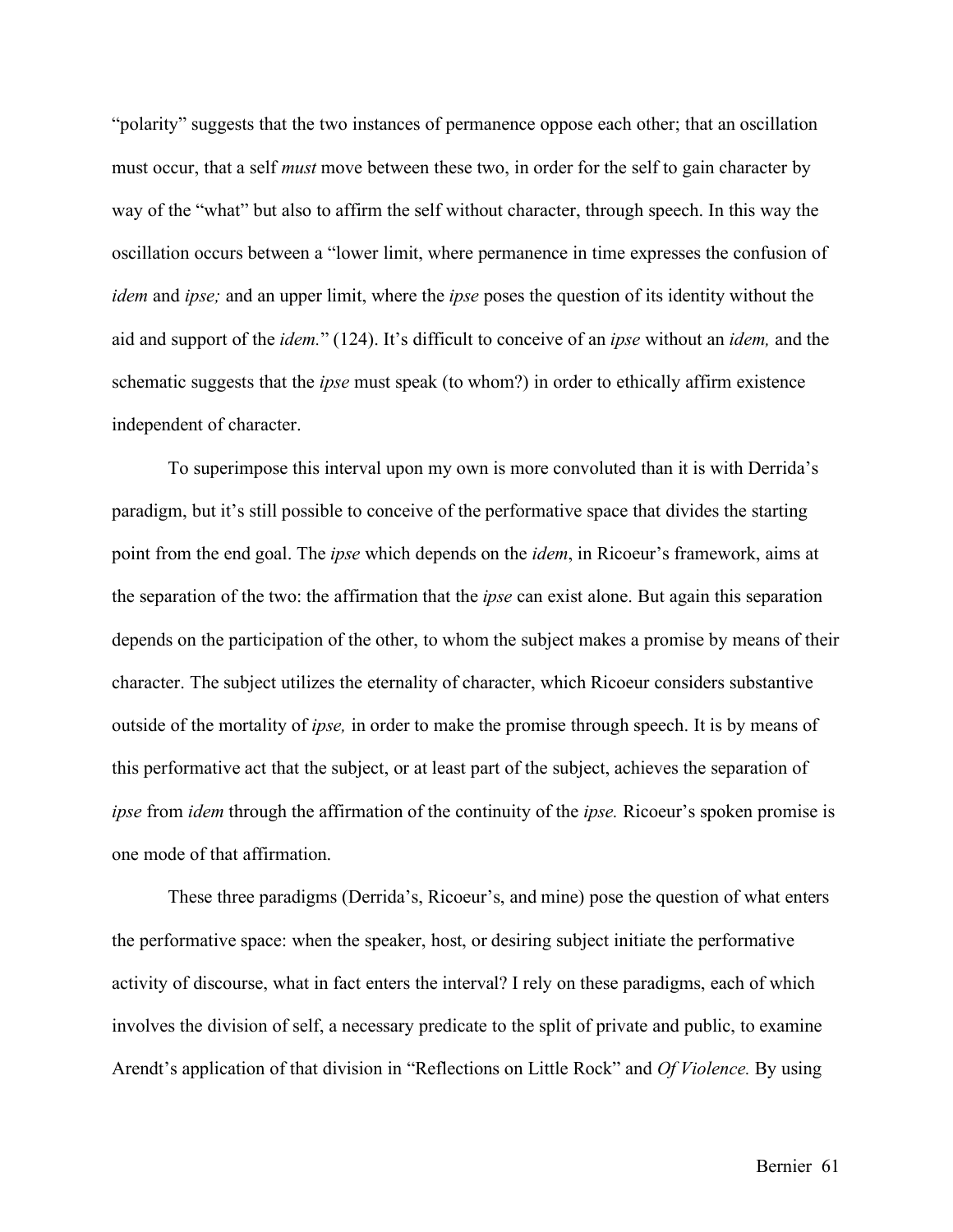Moten's critique of Arendt in *The Universal Machine,* I hope to show the crossover between desire and the public/private division which opens up the political division in itself. This, in turn, will allow me to re-consider Derrida's hospitality and Ricoeur's modeling of speech in the context of desire.

Arendt published "Reflections on Little Rock" in 1959, two years following the integration of the Little Rock Nine at Little Rock Central High School. She bases her argument on her conception of the United States as a nation that, by its "heterogeneous" nature, uses prejudiced acts of exclusion organically; the crux of the argument focuses on her claim that "it is not the social custom of segregation that is unconstitutional, but its *legal enforcement"* (Arendt 49). In order to legitimize this claim, she distinguishes between two parts of the public world: one, "the social sphere"; and two, the "political realm of equality." According to Arendt, "each time we leave the protective four walls of our private homes and cross over the threshold into the public world," we enter the social sphere *first,* and it's in this sphere where discrimination, in her terms, is not only allowed, but natural. Often citing that she has faced prejudice as a Jewish woman when it comes to private spaces (she cites hotels and resorts, for example), she rather starkly states,

In any event, discrimination is as indispensable a social right as equality is a political right. The question is not how to abolish discrimination, but how to keep it confined within the social sphere, where it is legitimate, and prevent its trespassing on the political and the personal sphere, where it is destructive (Arendt 51). The problem that many critics, including Moten, take up with Arendt's argument centers on her

lack of clarity when it comes to what belongs to the social and what is political. It seems that the political is what is enforced nationwide by the constitution––she particularly takes issue with the government's legislation which forbids interracial marriage (this is also because she believes love, as the basis her definition of marriage, takes place in the private realm, in which politics has no place). However, the state's decision to segregate schools, enforce segregated seating on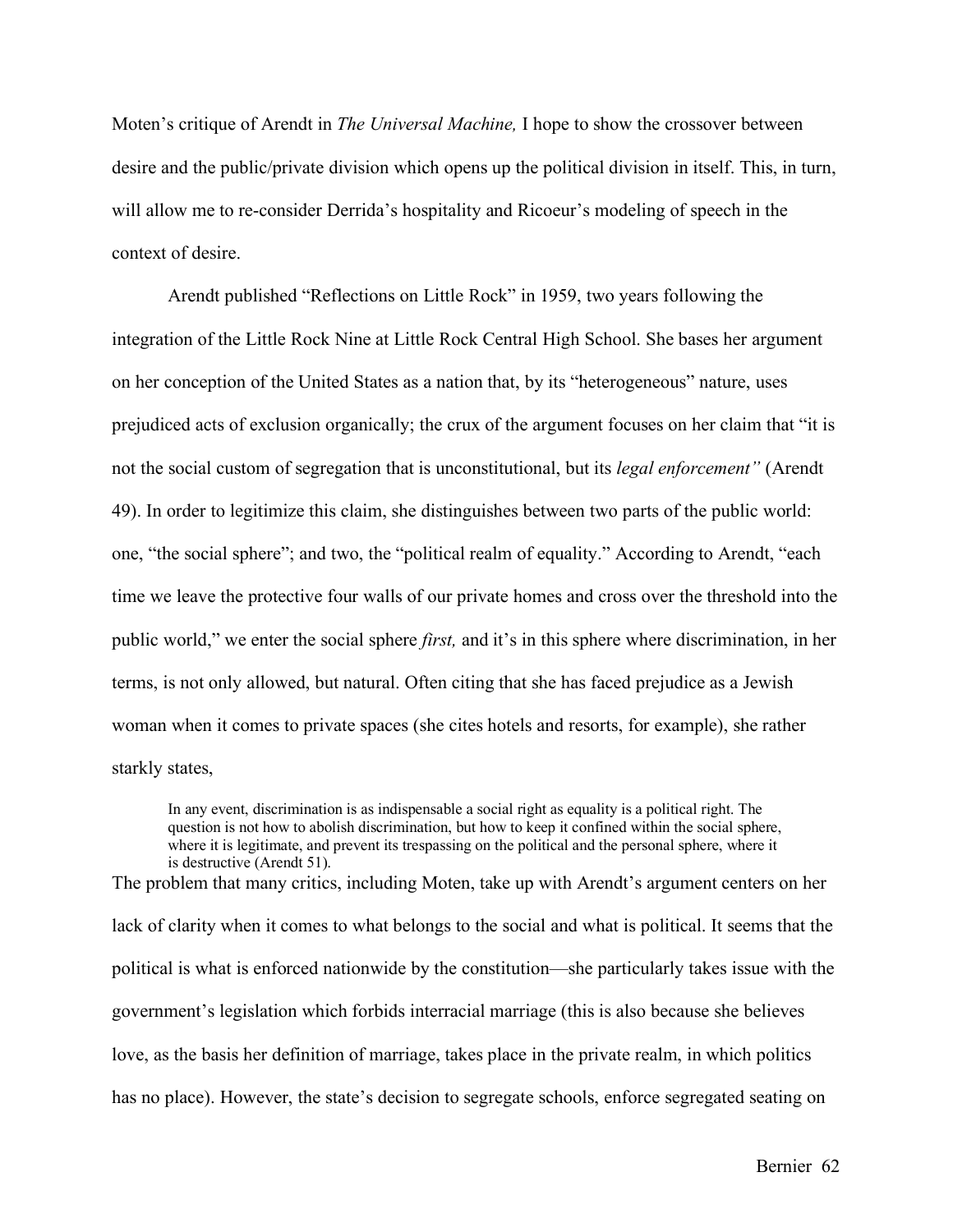public transportation, and allow private businesses and recreational areas to discriminate based on race fall into the "social" category, in Arendt's argument; it's here that Arendt places her division. She claims that "While the government has no right to interfere with the prejudices and discriminatory practices of society, it has not only the right but the duty to make sure that these practices are not legally enforced" (53); in an act that points to the inextricability of the two, Arendt divides the social and political that many have read as not only racist, but as forcing a romantic notion of the public-private division upon something more complicated.

Arendt wrote a similarly divisive essay approximately ten years later, "On Violence," which skirts this division more than her Little Rock essay, but still harkens back to her placement of prejudice in the private through her discussion of the Black Power Movement in the United States. According to Arendt, "Violence has remained mostly a matter of theory and rhetoric where the clash between generations did not coincide with a clash of tangible group interests"; this speaks pointedly to an emergence of violent action with the Black Power Movement, for whom, Arendt describes, "violence was not a matter of theory and rhetoric" (18). To speak of violence in terms of The Cold War is to evacuate it of action, though, and Arendt seems to capitalize on the potentiality of violence between nations to define violence, and by way of this definition she condemns violence that isn't legitimized by power: "Violence…is distinguished by its instrumental character. Phenomenologically, it is close to strength, since the implements of violence, like all other tools, are designed and used for the purpose of multiplying natural strength until, in the last stage of their development, they can substitute for it" (Arendt 46). In this sense, violence is a substitutive mechanism that increases the strength of those in power–– it's an instrument through which the powerful can assert their power. Arendt's most useful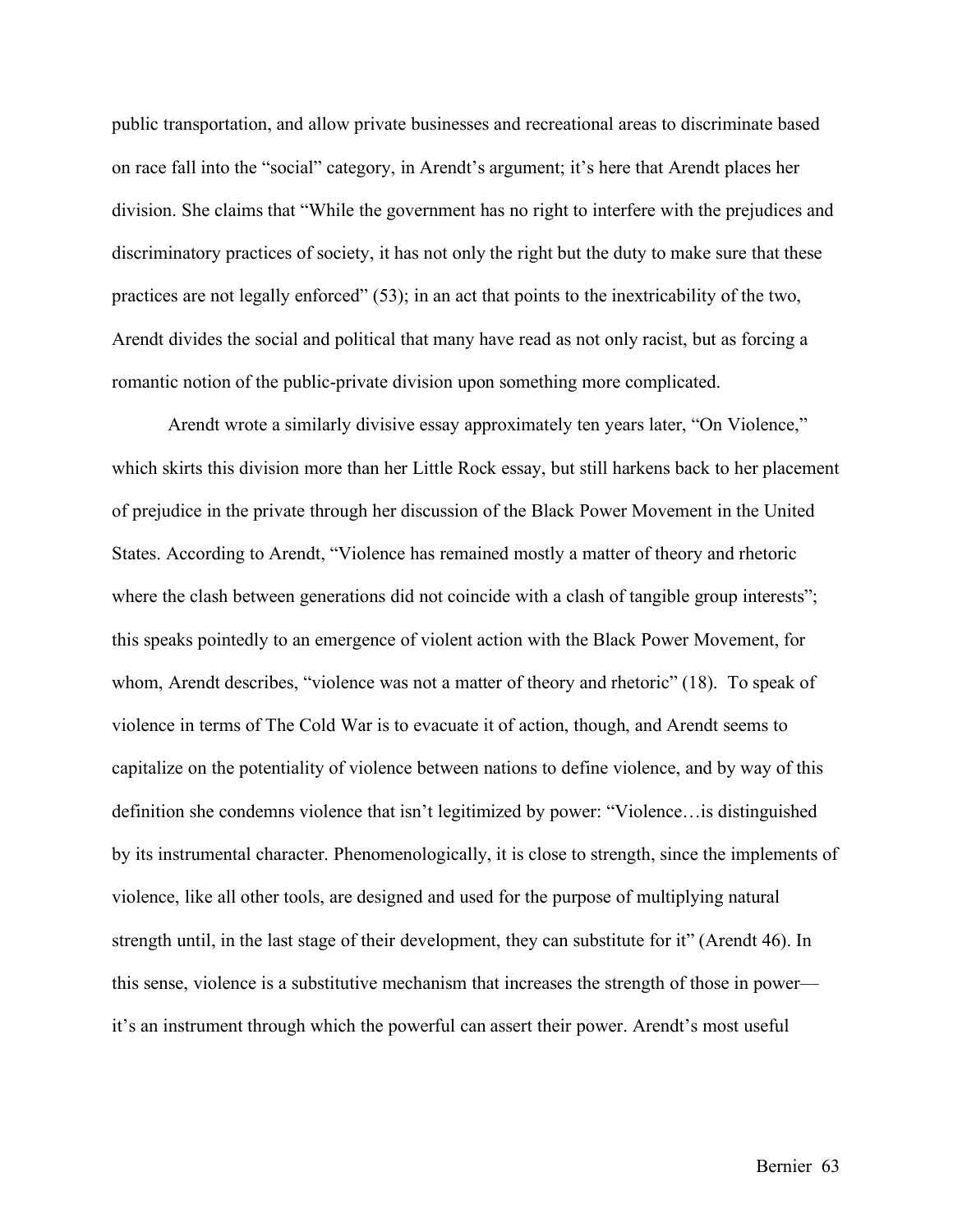distinction, although still laden with pro-nationalist ideology that undercuts social movement, occurs between her versions of "power" and "violence":

Power needs no justification, being inherent in the very existence of political communities; what it does need is legitimacy…Power springs up whenever people get together and act in concert, but it derives its legitimacy from the initial getting together rather than from any action that then may follow. Legitimacy, when challenged, bases itself on an appeal to the past, while justification relates to an end that lies in the future. Violence can be justifiable, but it never will be legitimate. Its justification loses in plausibility the farther its intended end recedes into the future. No one questions the use of violence in self-defense, because the danger is not only clear but also present, and the end justifying the means is immediate (Arendt 52).

When she claims that violence will never be legitimate, she means that it cannot be legitimate *on its own,* that is, when it's not backed by power. By means of this claim, power and violence map onto Ricoeur's *ipse* and *idem*, respectively: in its justification of being elected, the "power" figure she speaks of is mortal; while violence, phenomenologically, is immortal, it is used by the *ipse,* in a similar way that the *ipse* adopts character contained by the *idem*. Violence is an extension of power, generated by power, but cannot stand alone justifiably, by Arendt's terms–– in fact, when the act of violence is made more abstract as its "intended end recedes into the future," it loses its justification altogether. This conclusion presents a new paradox embedded in Ricoeur's paradigm: even though the *idem* containing character is considered immortal, in that character outlasts the mortality of the *ipse,* its identity as immortal only exists insofar as an *ipse*  can adopt it. Likewise, Arendt seems to suggest, violence depends on a power structure in order to resemble or perform legitimacy, by relation to the power structure, whether that power backs the violence or not; consider the parallel of the ipse distancing itself from character (what is the purpose of character, as contained by the *idem,* if the *ipse* isn't going to use it?). Arendt's distinction between power and violence implies that violence exists as a progeny of power, even though the performance of violence might escape the identity of such power.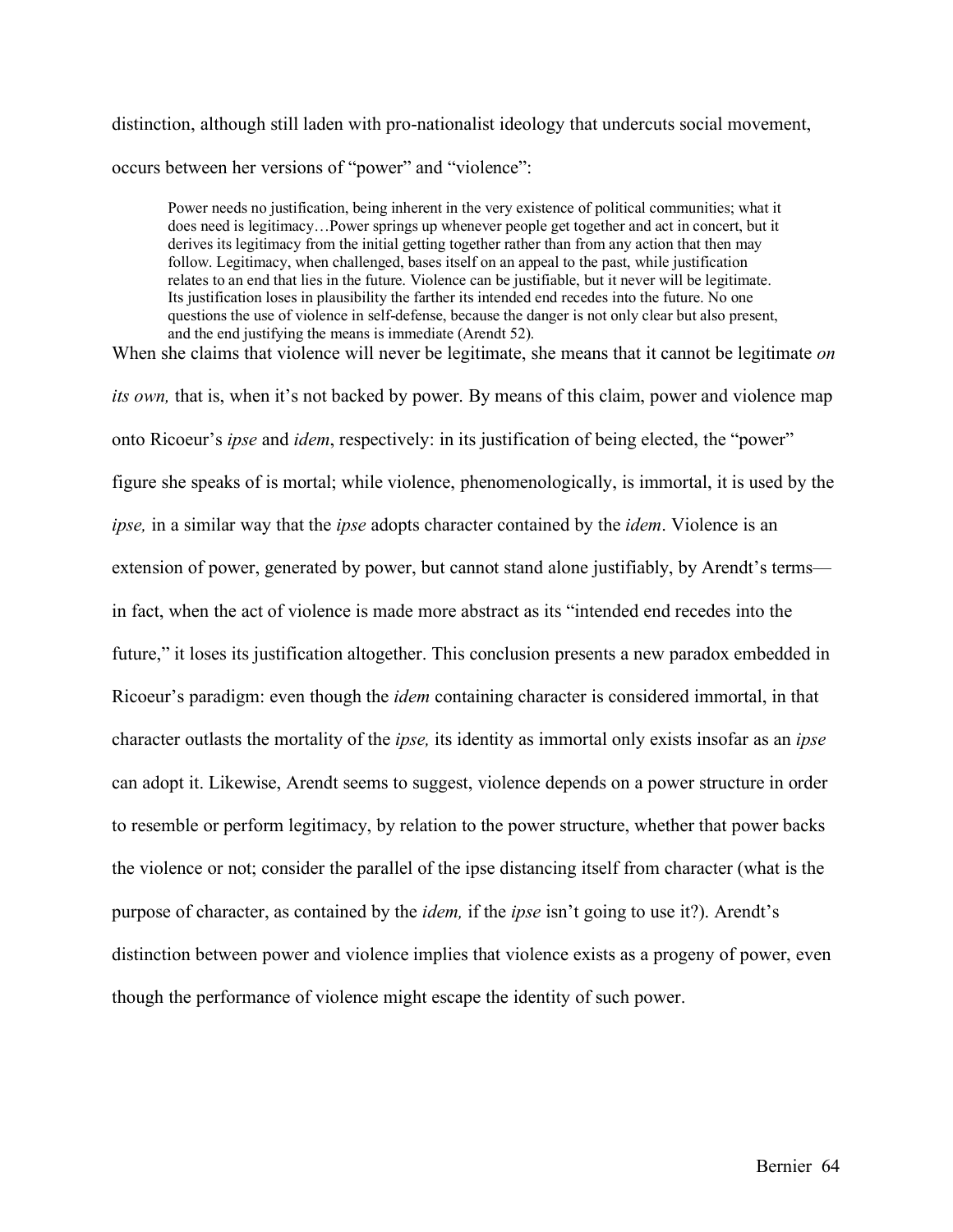

But violence as tool, as that which extends from the subject (*ipse*) of the power figure and provides a relation between itself and the other (object upon which the violence acts) reintegrates the form of the interval of desire similar to the way in which Ricouer's *ipse/idem* divide gets incorporated: the space between the power structure and the consequences of action is constituted by that violent action. This similarity in structure prompts not only the question of a matching stylistic model for violence and desire, but also confounds the two structures in a way that hearkens back to and invokes Ricoeur's versions of sameness. It is by means of the interval, by which the comparison in structure is made, that the quantifiable sameness of structure in the violence/desire comparison is exceeded by the semantic sameness (qualitative sameness that gets by difference through disguise) of action within the interval––this is to suggest that what happens in the interval produces identity-related consequences on either side, such that the comparison of the in-between pieces produces legitimate comparisons of the spaces that flank them. Fred Moten addresses this problem in the following excerpt from his critique of Arendt:

in Butler's words, 'the question is not only which relations of desire ought to be legitimated by the state but also who may desire the state, *who may desire the state's desire.'* Recognize, also, that another question lurks here, one concerning the modes of personhood that have been desired by the state as an object of incorporative exclusion and the general and generative field and force of impersonation who have not desired that desire, who have refused what has been refused to and imposed upon them, as well as that refusal and that imposition…What Arendt fails to see is a refusal not only of the state's desire but also of the brutally exclusionary desire of a society whose civility is manifest always and everywhere as hostility (Moten, *The Universal Machine,* 77). Butler argues that the state validates relations of desire by the legal designation of certain kinds

of marriage. But she also explains that this designation is a form of legislated desire in itself: the state *desires* heteronormative, non-mixed race marriage. Moten extrapolates upon this selective desiring on the part of the state (which, by design, should desire its constituents but instead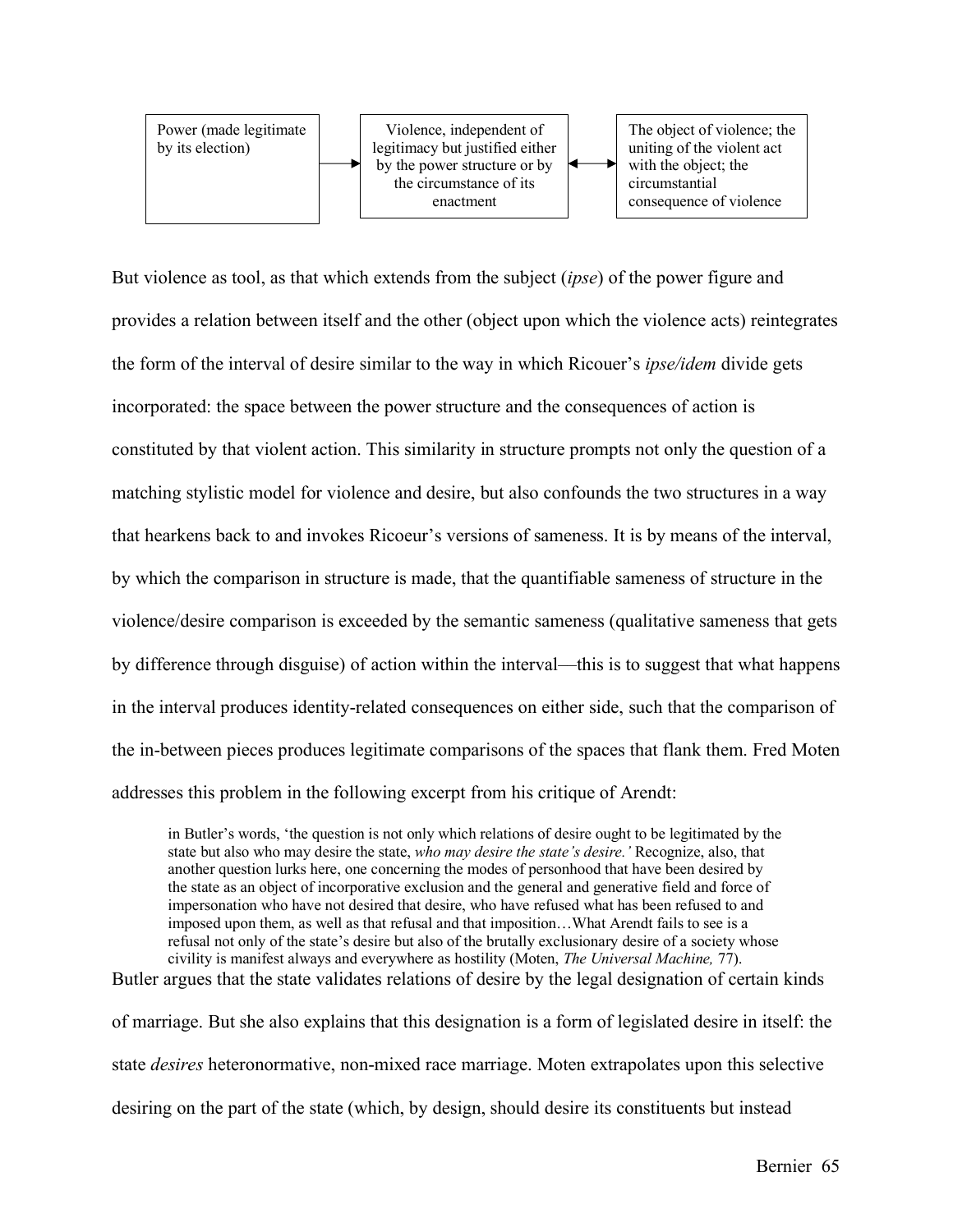embarks on exclusive desiring by means of its legislated desires) in order to describe the bind that the non-desired member of the state is placed in: she is the object of "incorporative exclusion," a violence of the *idem*, contained in the interval. Most important is Moten's conception of the state's designation of modes of personhood (by means of its selective desiring) as fundamentally requiring response from the object, regardless of that designation. In the divisive action in which constituents either respond with mutual desire or something else, the "something else," non-desired constituents *might* respond with something resembling violence (as the state has initiated the relation through violence already). And so the "refusal of the state's desire" that Moten speaks of is more of a recognition of the simultaneity of the action as both desire and violence, as desire having-been-masked by the sameness of violence. It's by way of the response to the "brutal exclusion" by those who reject the state's rejection that hostility potentially manifests.

How does the structure of the interval, as informed by Derrida and Ricoeur, find its place in politics? That is, is Moten's assessment of the collision of desire and violence a fair assessment of the interval's presence in the public sphere? An application of the principle of desire as outlined in *Love and Saint Augustine* would, on the surface, say no––desire romanticized through a subject-object relation belongs in the private realm, and the introduction of desire into politics befuddles her rendition of the human artifice. But Moten points to a conversation between Arendt and James Baldwin, in which Arendt responds to Baldwin's essay "Down at the Cross: Letter from a Region in My Mind," where he writes, "If we––and now I mean the relatively conscious whites and the relatively conscious blacks, who must, like lovers, insist on, or create, the consciousness of the others––do not falter in our duty now, we may be able, handful that we are, to end the racial nightmare" (Baldwin qtd. in Moten 83). Here Baldwin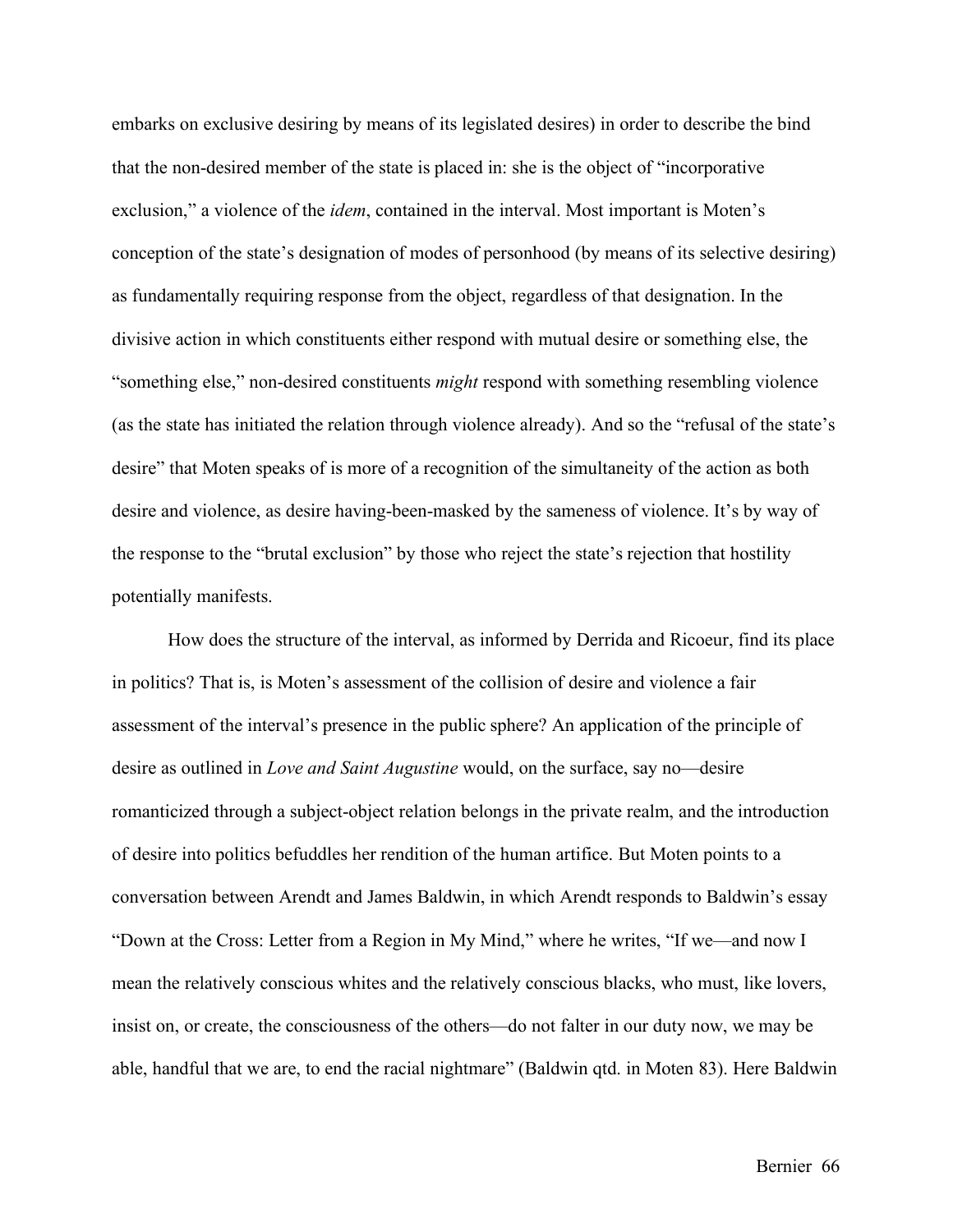uniquely asks the lover-parallel to wake the object, to awaken the consciousness of the other it's as if this act of waking initiates a mutual desire structure, in which the object returns the gesture and thus mutually aims to end the "nightmare." When Arendt responds, in a letter, that the "gospel of love" in this essay "frightens her," because when love "intrudes upon [politics] nothing is achieved except hypocrisy" (Arendt qtd. in Moten 84), Baldwin rebuts, recounting his emigration to Paris from the United States,

there was in the life I fled a zest and a joy and a capacity for facing and surviving disaster that are very moving and very rare. Perhaps we were, all of us––pimps, whores, racketeers, church members, and children––bound together by the nature of our oppression, the specific and peculiar complex of risks we had to run; if so, within these limits we sometimes achieved with each other a freedom that was close to love (Baldwin qtd. in Moten 84). Baldwin points to the excluded or non-desired individuals whom Butler speaks about, but from

another angle. The violence of rejection not only prompts the response of counter-rejection, but also of a binding freedom––from the poetic notion of being bound by mutual rejection, Baldwin explains an excessive freedom, equating it to love.

Fred Moten artfully distinguishes this type of love from Arendt's "geometric" love, asking whether this love is, what Baldwin has referred to, a "love of the Lord," or whether the binding action that the violence of the United States has imparted through divisive exclusion has generated a new love, "near to but distant from [preconceived] love and what that love opposes—something fallen before and beyond not in love, something more and less than love" (85). The distinction is the stranger, the outcast. Moten is right when he says that "Who or what bears this insolvent and insovereign love…is more and less than a stranger in the public-private world of Arendt and her friends" (85)—that is, the love that Baldwin has called out confounds the public-private distinction, because it's in neither (by the state's definition), and potentially also, by the virtue of the omnipresent other, in both. It's also clear that the excessive love of which Baldwin speaks cannot follow the subject-object relation of love *in which the object is the*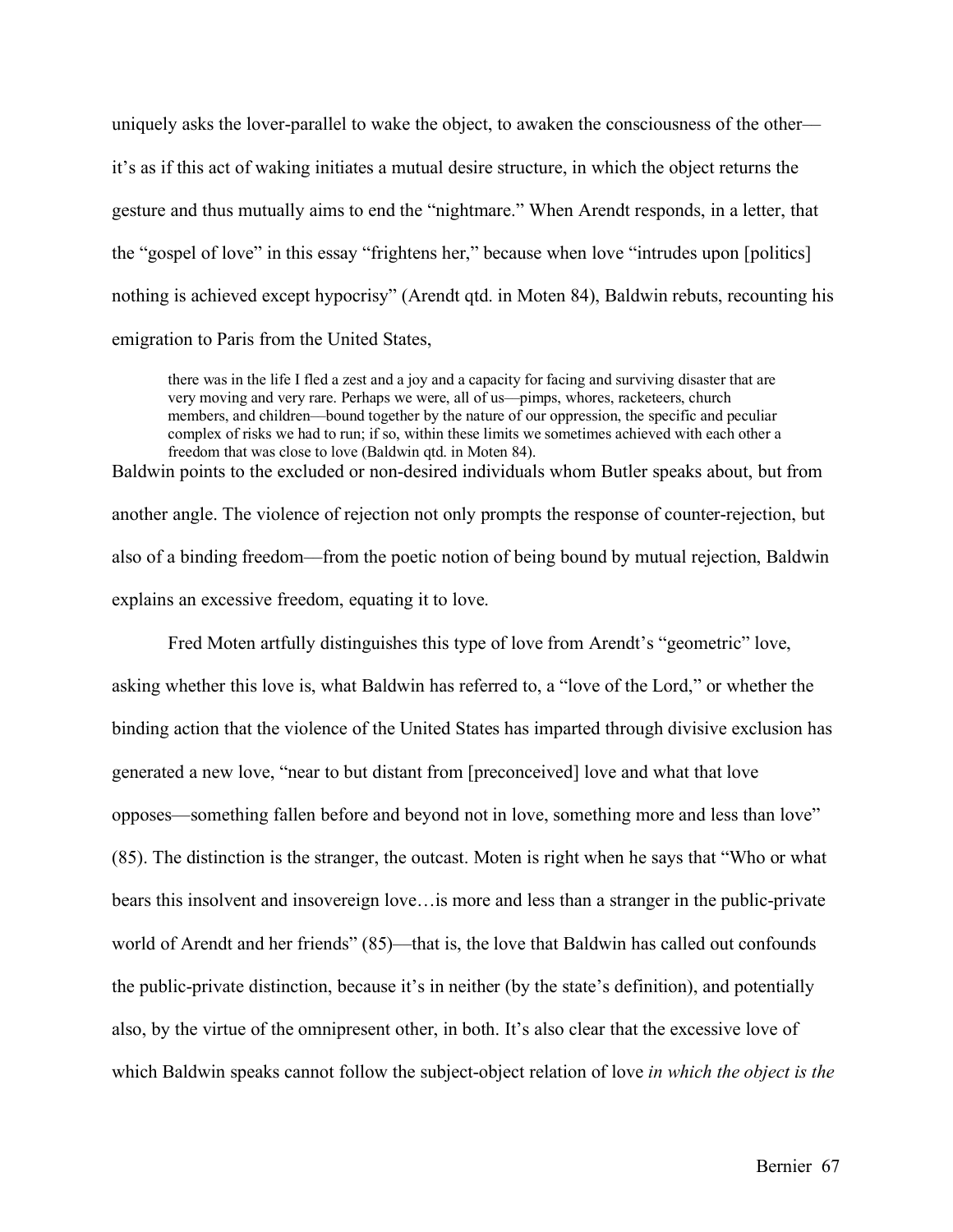*world,* as Arendt claims both in her analysis of *cupiditas* and by construction of the human artifice (Moten 86). Again, Baldwin's love both exceeds and falls short of Arendt's tinkering of mechanism; it exceeds the bounds of it; it is deficient in its participation with it (86).

This distinction is essential in my attempt to excavate the presence of desire itself in politics, a term I'm using broadly both to describe both larger and often abstract actions of the state (for instance, segregation and marriage laws) as well as politically charged discourse engendered between the self and the object on the other side of desire/violence. Does Derrida's foreigner enter a desire-structure when asked, "would you like to come in?" Where is the violence here? Is movement within and into the desire structure violent, and why? Are the consequences of that entrance (into an interval) reminiscent of the operation of desire, such that the subject and object move to get closer, and simultaneously *block* each other? And what happens when you arrive into an interval you've generated, and the object, which you expected to act as object, is already there, performing as you are?

Moten focuses on these issues in *The Feel Trio,* a book of poetry in which he employs his experimental prose style to create visually enticing pictures of language*.* Many of the poems feature called-out enjambments, carefully printed line spacing, and large margins that create tight boxes of text. The following is an excerpt from "Block Chapel," the first of three sections:

the violence of the coping strata is specific and seasoned. we give shit away to hurt people and build poor shelters that move and wrap around…our thing event theme is doin it to death. I feel good is brazen on the scene of personal injury. sugar and spice is some country-ass shit in the middle of this shit. I know I'm not supposed to say it like that, but what about the rock fights and random blades when language lays out? there's no language for the too sweet object of everyone's thing though any muhfuckin way. along those lines, do I remind you of your mother? I want to but just to scare you…I just want to satisfy you; though you're not mine, you're not just mine (Moten, *Block Chapel* 23).5

 <sup>5</sup> It must be noted that all of the excerpts I present of Fred Moten's poetry are distorted by my selection, and this is likely something with which he would take issue. I urge readers to read the poetry in full, as presented in print physical presentation is important to the poet, as made clear through unusual page size and uncommon printing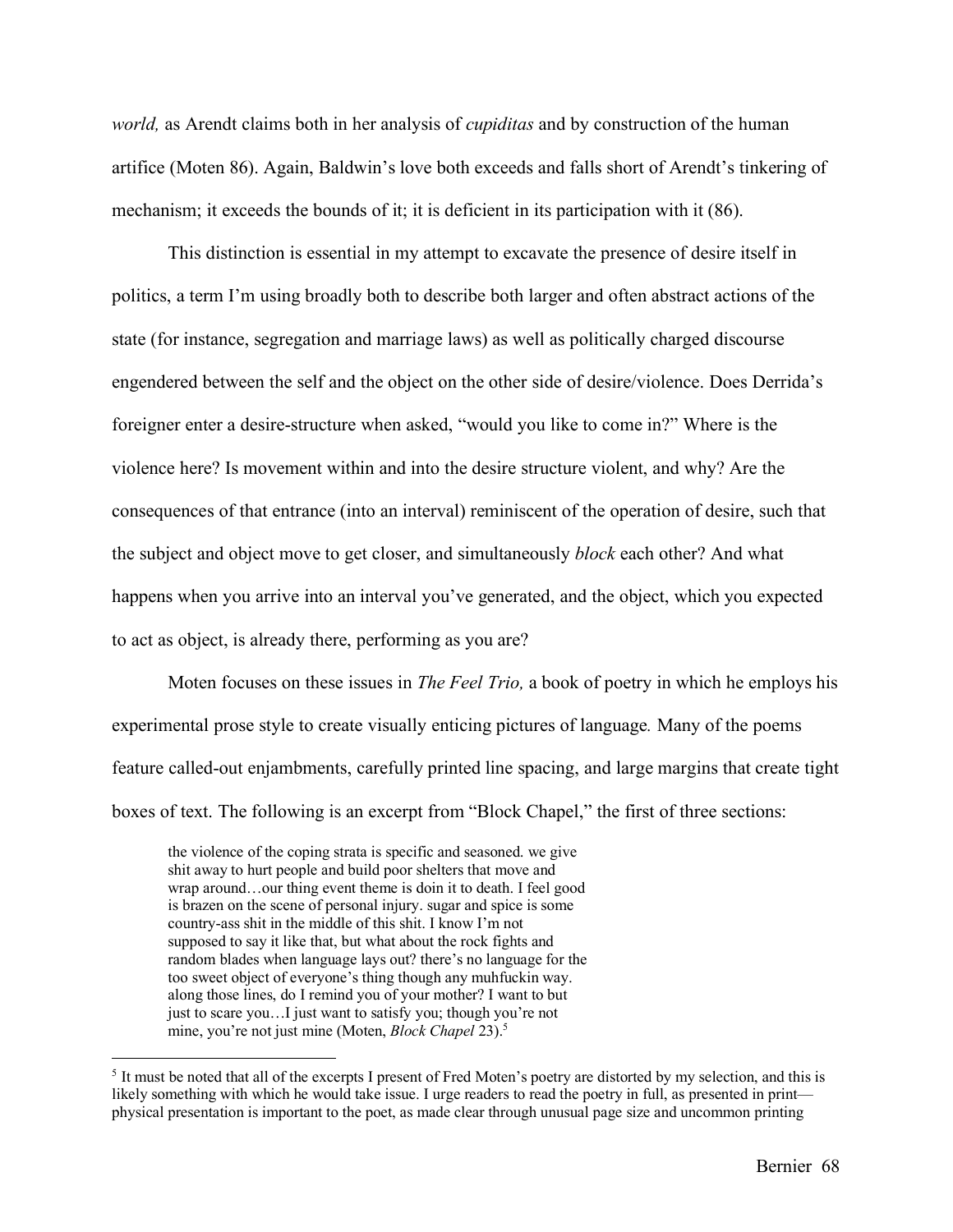Whose "coping strata," and who is "doin it to death"? Moten moves quickly through both abstract ideas and descriptions of various scenes to create something concise and volatile. For instance, it seems as though the "seasoned" and violent coping strata relates to the "sugar and spice" in "the middle of this shit," but the two are also distinctly unrelated. Perhaps the "doin it to death" is the process of violent non-behavior––the passive act of "giving shit away," Moten suggests, might be equivalent to the action of passive exclusion––the state's non-desire (this would import that the "sugar and spice" is in fact the ass of the country––what both flavors and breaks up the appearance of all-desired (the state enforces an image of all-desire while maintaining a system that exclusively desires and through which that object is perpetually cared for). When Moten asks, "what about the rock fights and random blades when language lays out," he invokes his previous blunt sentence to describe the penetrability of language both in violent and non-violent scenarios; it is what brings violence into Arendt's four walls. "Rock fights" and "random blades" describe a fight of physical resources, where language might be used as an aid to violence or provocation. But Moten also describes how "language" might conjure these tools or even *behave* as them through its use. Language is not only an assistant to violent behavior but its practice, the shell or container or interval through which the subject *subjects.* 

Moten claims, as an answer to the violence of language, that "There's no language for the too sweet object," which I believe is true. The true lover never wants to operate through language, because it creates a scenario that pulls on the lover, and asks them to act performatively ("I cannot love you when I speak to you, and therefore I will not love you, in order to speak to you"). There is the faulty language of desire, for Arendt, which doesn't account for the excess of love when language isn't necessary. But does the necessary action of love rely

methods, in which his "block" and line poems take up specifically chosen regions of the page to enhance the experience of reading.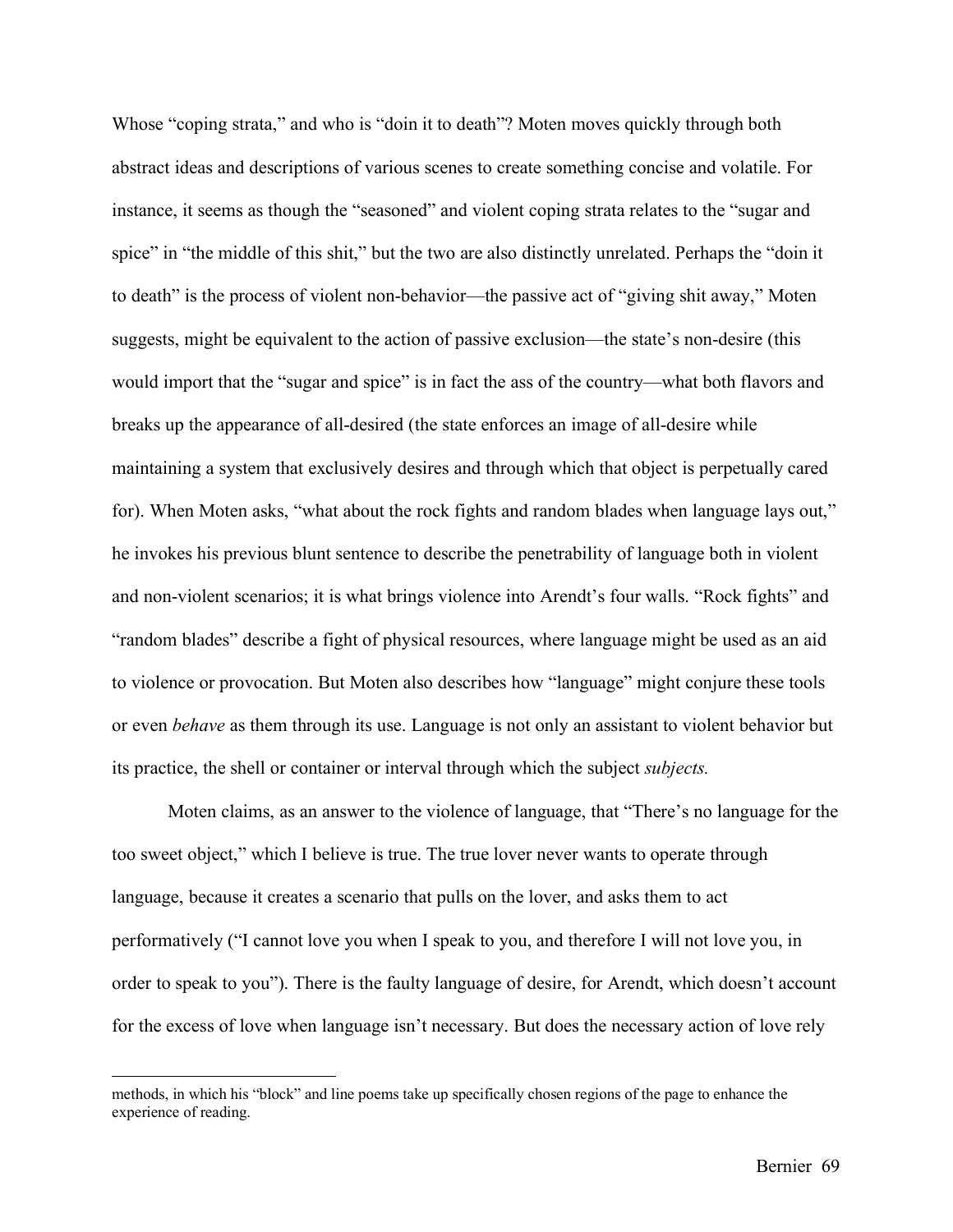on the potential violent movement that occurs in desire? And therefore, does the action of speaking inherently begin as an identical act of desiring? In this question Moten addresses his more romantic readers by twisting the image of the pleaser. "I just want to please you," an intimate and vulnerable admission of desire, takes on the casualty of meeting someone for the first time––for both an intimate and a detached interaction might begin with a "hello," or a, "may I come in?". Moten recalls this peculiar similarity in his paradoxical double-negative at the end: not mine becomes "mine," when everyone who is not mine enters a conversation with me.

An understanding of love that excludes language doesn't necessarily exclude the interval as means of observing the path to love. In an interview with critic Charles Henry Rowell, Moten reads a poem (perhaps a piece of criticism)<sup>6</sup> that he'd written hours before the interview, addressing the necessary pathway for the love with which Baldwin is concerned:

There is a kind of pressure that music and poverty (constraint) puts on the sentence; the remainder (freedom) is poetry. Over the course of history the demands of truthful expression (as either or both correspondence and discovery) become more and more severe, but at the same time 'the plain sense of things' becomes more plain and the striated polyvocality of the vessel, the medium, the conductor strives for directness (Moten, "Words Don't Go There" 960).

The pressure that he announces in the first clause is a slow and passive sort of violence, in which the "sentence" is held within the bounds of poverty, which Moten suggests is a mode of constraint (and in that sense the constraint of the sentence is constraint). Thus violence, produced by the necessity of the interval upon the rejection by the state and which I've shown using both Moten and its parallel to performance in Derrida, has a semantic sameness with language, provides a narrow tunnel through which the lover must traverse in order to achieve the type of

<sup>&</sup>lt;sup>6</sup> In the same interview, Moten says: "It's true that a lot of the objects of inquiry in my critical work are objects of inquiry in my poetry as well. My wife, Laura Harris, has been working on the relation between experimental and documentary aesthetic forms, on what it means for artists and critics to consider both as modes of inquiry, and this has had a big influence. She has really transformed the way I think about and write poetry. Writing a poem has become for me, at least in part, an attempt to find out some things and to try to work through some things intellectually, emotionally, and musically" (Moten, "Words Don't Go There" 956). This stance enables the reader to read his poetry not only as in conversation with his critical work (*The Universal Machine,* in this case) but also as part of it.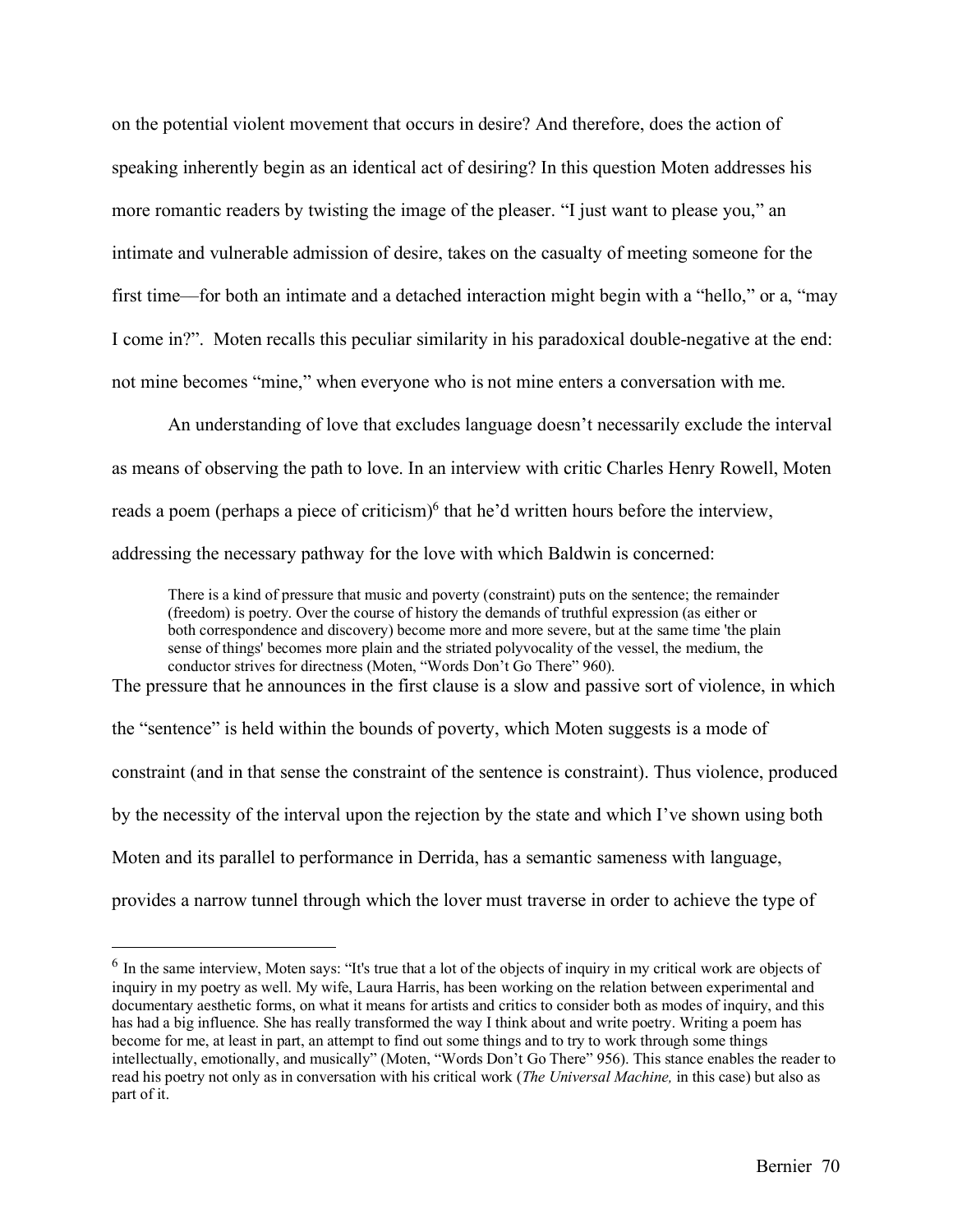freedom in love of which Baldwin conceives. Moten suggests that the violence of constraint for the subject becomes natural and even fundamental to the "vessel," which we might think of as the poet or the speaker, but which also is more physically the extension of the speaker, the constrained grounds of speech, becomes familiar and useful over time––it becomes plain. Although the container striates the innards of the interval-self as the subject attempts the movement through that space, which applies an internal violence to the subject that matches the violent action of the subject moving towards the goal on the other end of the interval, the speaker now subverts the violence of the structure such that it mobilizes the speaker towards their end more efficiently.



And on the other side of the interval is poetry, according to Moten: "poetry is what happens or is conveyed on the outskirts of sense, on the outskirts of normative meaning" (960). Insofar as sensory experience is worldly, then, Moten proposes that it happens in the world––that the end of the violent pathway (the other end) opens up into the sensory public, via the release of the interval, Arendt's private realm, also on the outskirt of senses.

Moten (through Baldwin) conceives of freedom as the result of violent pressure, and this is counterintuitive: freedom is that which benefits from violence. This freedom seems to align with an end goal but also with what Moten calls poetry, since it lies on the other end of the violent pressure that the interval, which supplies a grounds for motion, imputes. Freedom is the result of the state's non-desire, the experience of being excluded with others, because that non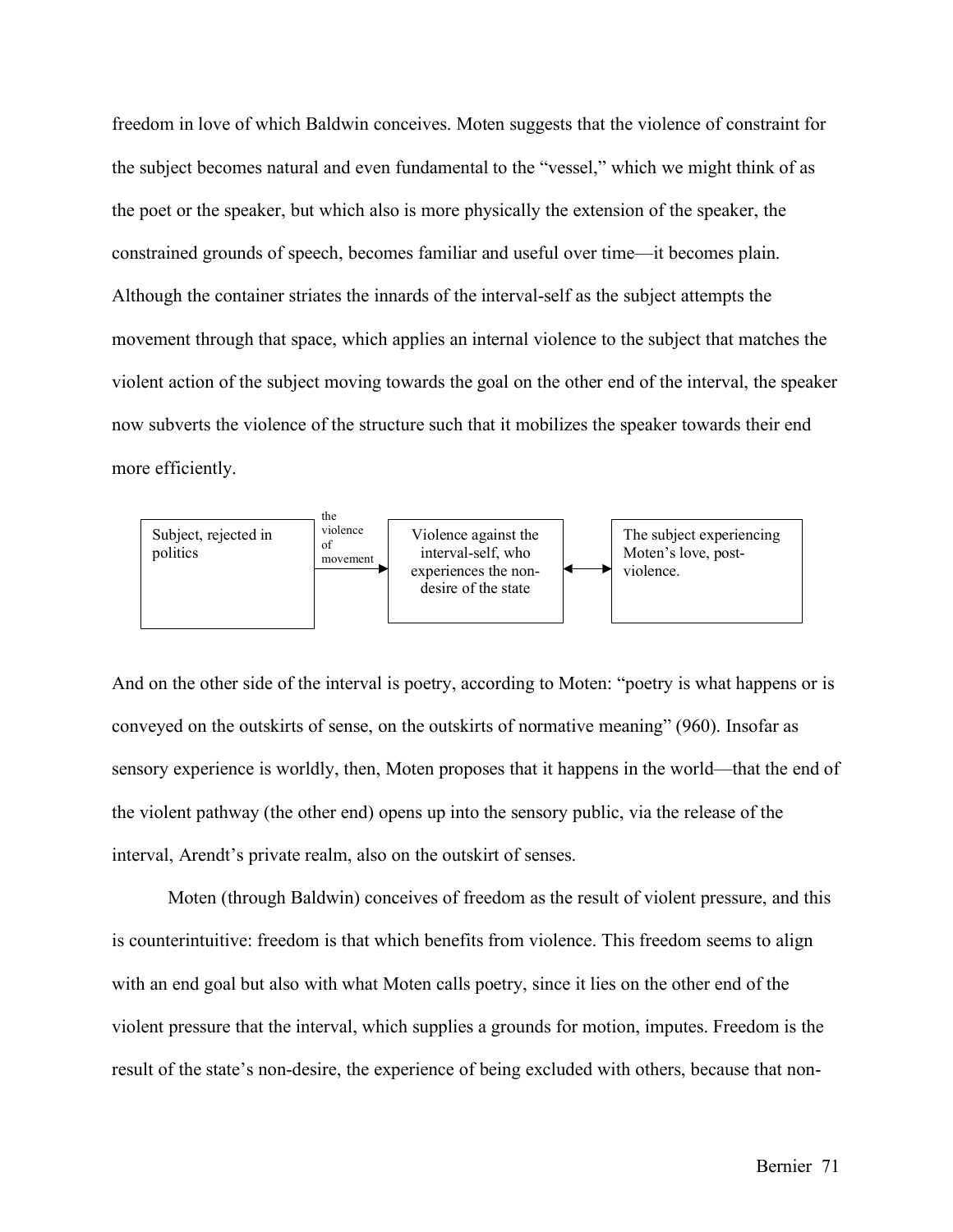desire creates an urge for the violent movement towards freedom; non-desire initiates the pressure of violence in the interval.



Moten speaks of this freedom as vehicular in itself. He explains that "on the other side of that freedom, love emerges as an explosive whose destructiveness both Baldwin and Arendt recognize" (*The Universal Machine,* 87). This explosiveness disfigures the love that can only exist on the other side of the interval––that love leaks into both the interval and back to the starting point by means of the explosion, in such a way that involves love always in the transference between one's own selves. Moten asks,

what if the love that must be opposed to politics—however much it is held in politics' gravitational field, however much it is achieved and felt by what and who are subject to/subjects of politics––is the inadequate index Baldwin uses to point to a love that is beside itself in and as ante- and antipolitical sociality? Perhaps this love-in-exhaustion, this love at the end or over the edge of breath, brings a certain tumultuous derangement, a certain noise, an undercommon graining of the legitimate image (Moten 88).

The love is beside itself in antipolitical socialty—it comes before it, and it is against it. Perhaps

Moten enacts the fuzziness created by the ante- love—this ante- love muddies politics post-

explosion, which occurs before political sociality for the individual non-desired by the state—

here I mean that production of freedom through the violent motion of the interval produces an

explosion which disrupts the structure of political discourse.



The explosion, which occurs as the runner runs in freedom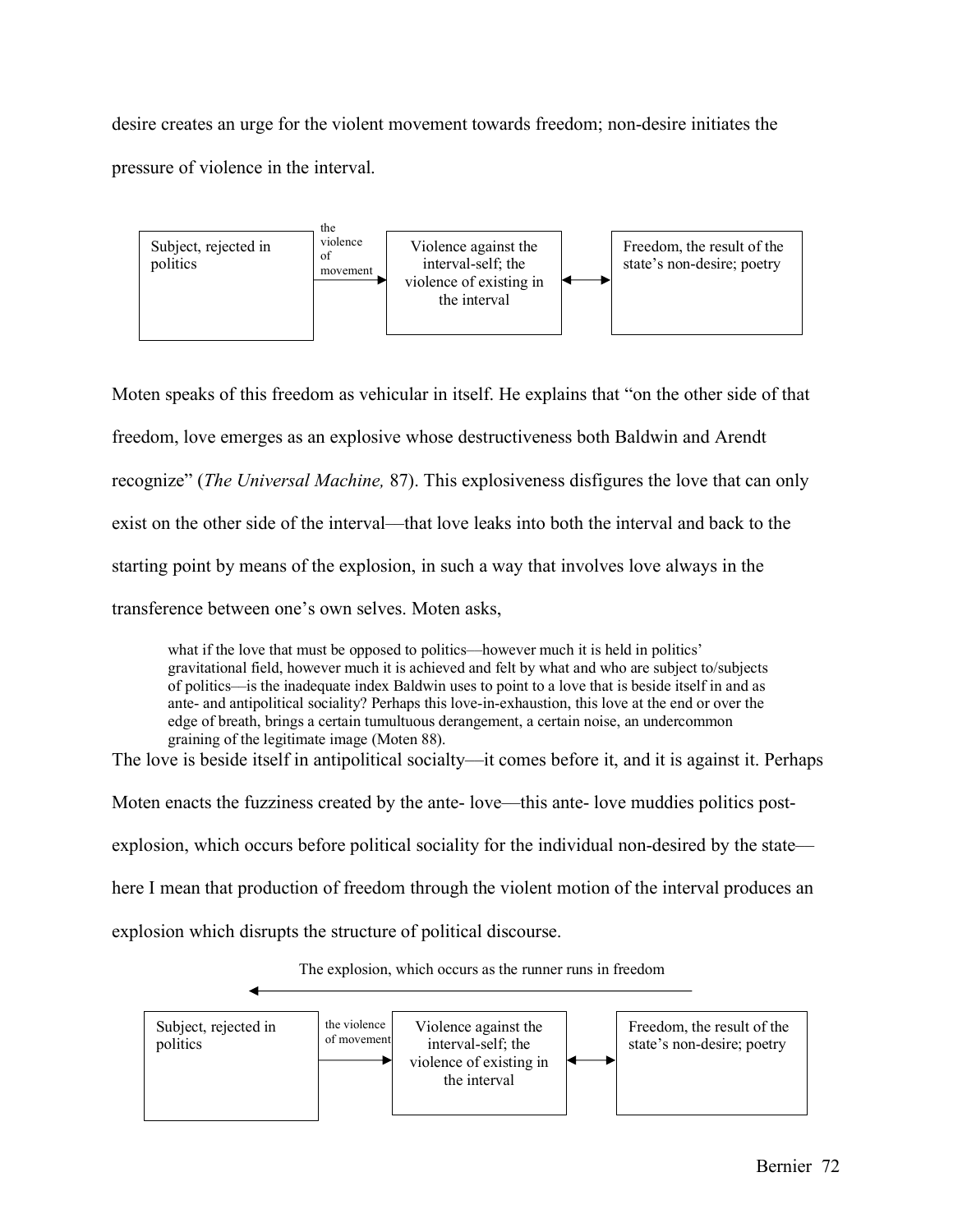Moten suggests that the reverberations of this love fracture the consciousness of the interval-self, as well as that in the starting point, suggesting that "there is a certain univocal speech of the love of a people that enacts what Arendt might call the unconscious pariah. It is in contradiction to this figure that the conscious pariah doesn't love, but merely belongs, to a people" (Moten 88). Moten presents the tradeoff that occurs when the initial violence against the conscious pariah enacts the loss of consciousness, once that pariah floods with Baldwin's love; the result of this is a universal consciousness of a love-people who achieve the freedom via the pressure violence in the interval, no longer *belong* by way of their exclusion from the political desiring body, but now belong to their after-freedom, to the rush of love which dismantles the self-hood secured by the interval. Thus, when Moten suggests that "The fugitive remains, in love, out of love" (88), he shows that the existence of the fugitive, the runner whom the political body forced to run, is guaranteed by Baldwin's love, which survives strictly in opposition to Arendtian desire, but only by way of an active transference through it.

Who is the runner, and can he stop? That is, can the politically non-desired escape the explosion? Moten explores this subversion in one of the first blocks of "Block Chapel"*:*

…stay alive in the concept with an outbound feeling of refuge, I'ma run, I'mo run, I'm gon' run to the city of refuse… I get preoccupied with the tonal situation. I got to kiss somebody to end up in the original. it's like that outside drama is our knowledge of the world and nobody claims it but us. we get it twisted in the diagram. We know the score. We got a plan. (Moten, *Block Chapel,* 3).

Moten describes the fugitive, the individual who experiences the violent non-desire. The runner "stays alive" in the outbound, in the act of continual movement past the original action of the non-desiring political group. This running in the explosion is the point of refuge, simply because the refuge from desire must always be a running from it, and the consciousness on the other side of the interval must make the "conscious effort" to claim the freedom post-violence in the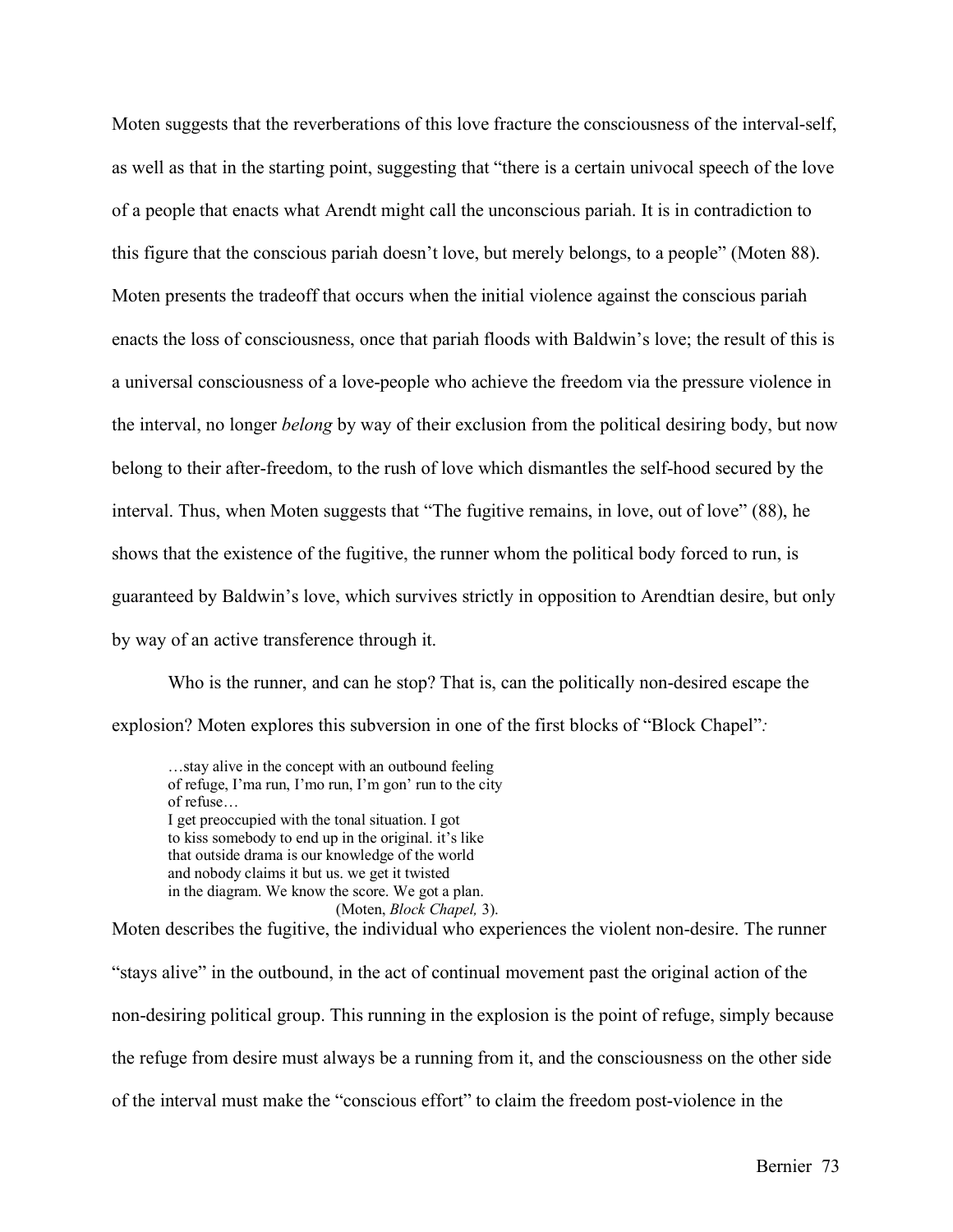interval. This refuge, the placement of the non-desired in the explosion, becomes the point of consciousness for the group-pariah, the readers of the "tonal situation." By claiming that he can "kiss somebody to end up in the original," though, Moten suggests a disruption from this group consciousness which results from exclusion: the individual can re-enter the original desire structure that first omitted them through their own desire act. In this action they carry a group consciousness, a love or knowledge of the world through desire-interval, similar to, as Arendt describes, how lovers who have a child fall back into the human artifice. Thus the pariah figure better navigates the interval through their twisting of it, through their own heightened conscience, not which they gained from the interval but which they found in excessive love that primarily dislocates a notion of the interval in which violence isn't its identifying character. Moten doesn't disclose how that disruption or heightened *use* of the interval occurs––perhaps the excess of Baldwin's love propels the politically non-desired to confound the interval by his nonuse of language. What we do know is that my diagram has changed into something malleable, a structure blurred or melted by the runner, who remembers the love of the world, and has a plan, and the tools necessary.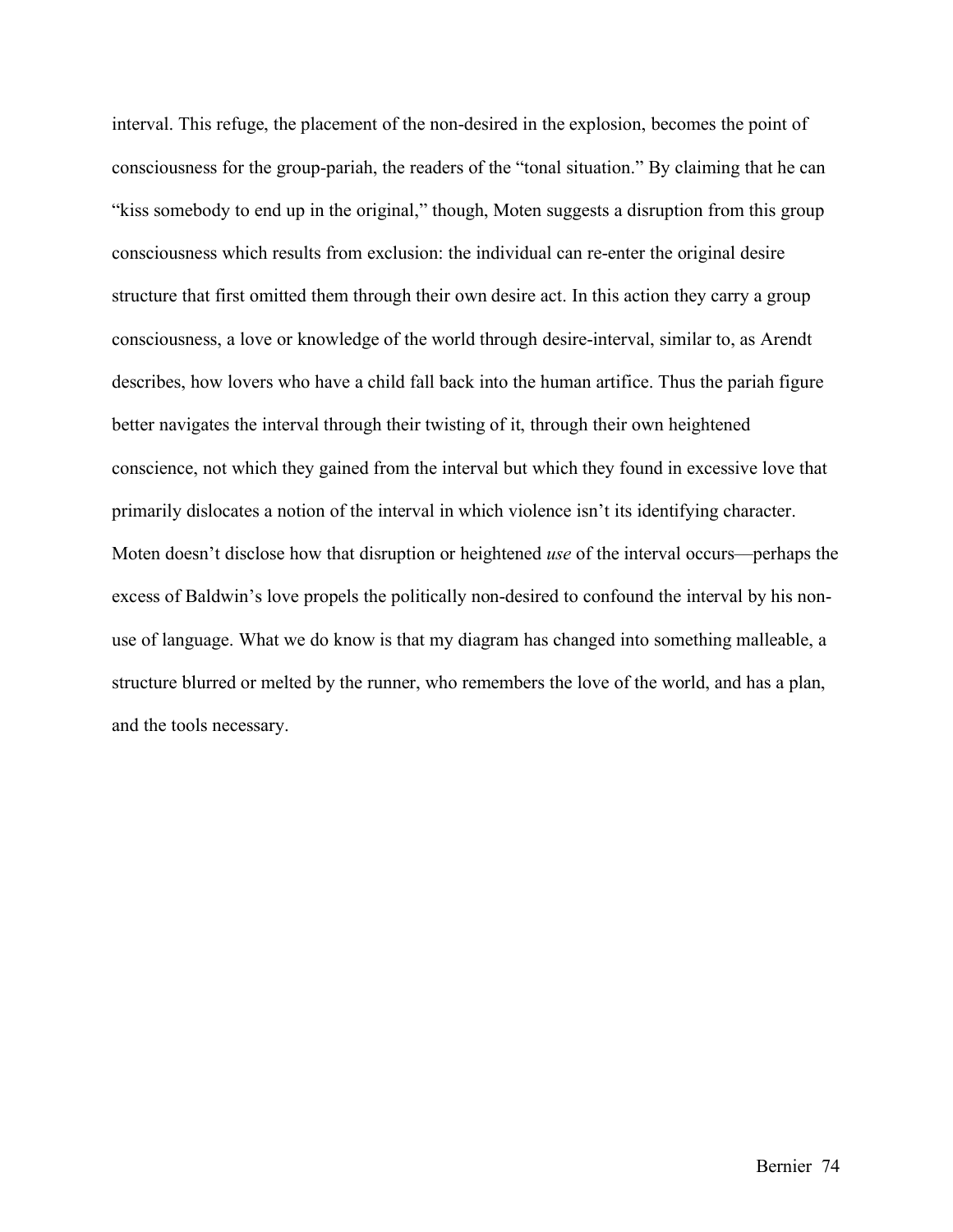## **Bibliography**

- Arendt, Hannah, and Heidegger, Martin. *Letters 1925-1975,* Edited by Ursula Ludz, Translated from the German by Andrew Shields. Harcourt, Inc. 1998.
- Arendt, Hannah, et al. *Love and Saint Augustine*. Edited by Joanna Vecchiarelli Scott and Judith Chelius Stark, University of Chicago Press, 2014.

Arendt, Hannah. *On Violence.* 2nd ed. Harcourt, Brace & World, Inc. 1970, New York.

- Arendt, Hannah. "Reflections on Little Rock" in *Dissent,* Vol. 6, Published by Dissent Mag., 1959, p. 45-71
- Arendt, Hannah. *The Human Condition*, foreword by Danniele Allen, Introduction by Margaret Canovan, 2nd ed., University of Chicago P., 2018.

Barthes, Roland. *A Lover's Discourse: Fragments*. Hill and Wang, 1978.

Charles Henry Rowell and Fred Moten. "'Words Don't Go There': An Interview with Fred Moten" in *Callaloo.* Vol. 27, No. 4: *Contemporary African-American Poetry: A New Wave*. The Johns Hopkins UP, 2014, p. 954-966. Stable URL:

https://www.jstor.org/stable/3300986

- Derrida, Jacques. *Dissemination,* Translated by Barbara Johnson, The University of Chicago P, 1981.
- Derrida, Jacques. *Of Hospitality, Anne Dufourmantelle invites Jacques Derrida to respond.*  Edited by Mieke Bal and Hent de Vries. Translated by Rachel Bowlby. Standford UP, 2000, Stanford, CA.
- Edited by Charles E. Reagan. *Studies in the Philosophy of Paul Ricoeur.* Ohio UP, 1979, Athens, OH.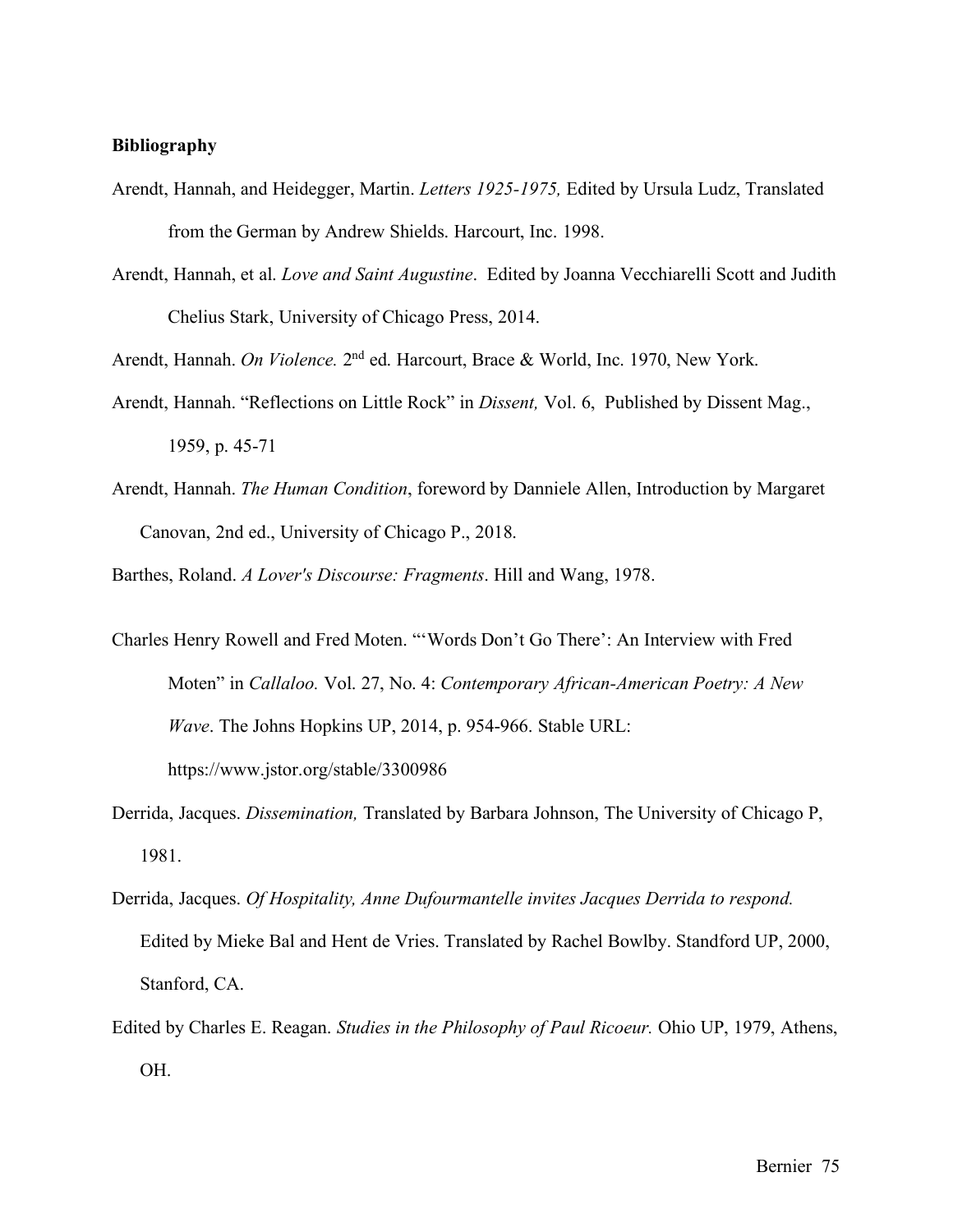Fromm, Erich. *The Art of Loving*. Self-Published, 1956.

- G. P. Goold. Introduction. *Elegies*, by Propertius, translated and edited by G. P. Goold. 2<sup>nd</sup> ed., Harvard UP, 1999, Cambridge, MA and London, England.
- Heath, John. "WHY CORINNA?" Hermes, vol. 141, no. 2, 2013, pp. 155–170., www.jstor.org/stable/43652844. Accessed 6 Feb. 2020
- Heidegger, Martin. *Being and Time,* Translated by Joan Stambaugh, Revised and with Foreword by Dennis J. Schmidt, 2<sup>nd</sup> ed., State University of New York P, 2010.
- Ihde, Don. *Hermeneutic Phenomenology, The Philosophy of Paul Ricoeur.* Northwestern UP, 1971, Evanston.
- Kaplan, David M. *Ricoeur's Critical Theory.* Edited by Lenore Langsdorf. SUNY Press, 2003, Albany, NY.
- Moten, Fred. *all that beauty*. Letter Machine Editions, 1<sup>st</sup>. Ed, Seattle, Washington, 2019.
- Moten, Fred. *Stolen Life.* Duke University Press, 2018, Durham and London.
- Moten, Fred. *The Feel Trio.* Letter Machine Editions, Tucson, Arizona, 2014.
- Moten, Fred. *The Universal Machine.* Duke UP, Durham and London, 2018.
- Murgatroyd, P. *The Argumentation in Ovid Amores 1.9.* Mnemosyne, Fourth Series, Vol. 52, Fasc. 5 (Oct., 1999), pp. 569-572. Stable URL: https://www.jstor.org/stable/4433028
- Ovid. *Ovid's Erotic Poems, Amores and Ars Amatoria.* Translated by Len Krisak, Introdcution by Sarah Ruden. University of Pennsylvania Press, 2014, Philadelphia.
- Ovid. *The Love Poems.* Translated by A.S. Kline. Poetry in Translation via On-Demand Publishing, 2001, Luxembourg.
- Papanghelis, Theodore D. *Propertius: A Hellenistic Poet on Love and Death.* Cambridge UP, 1987. doi:10.1017/CBO9780511753558